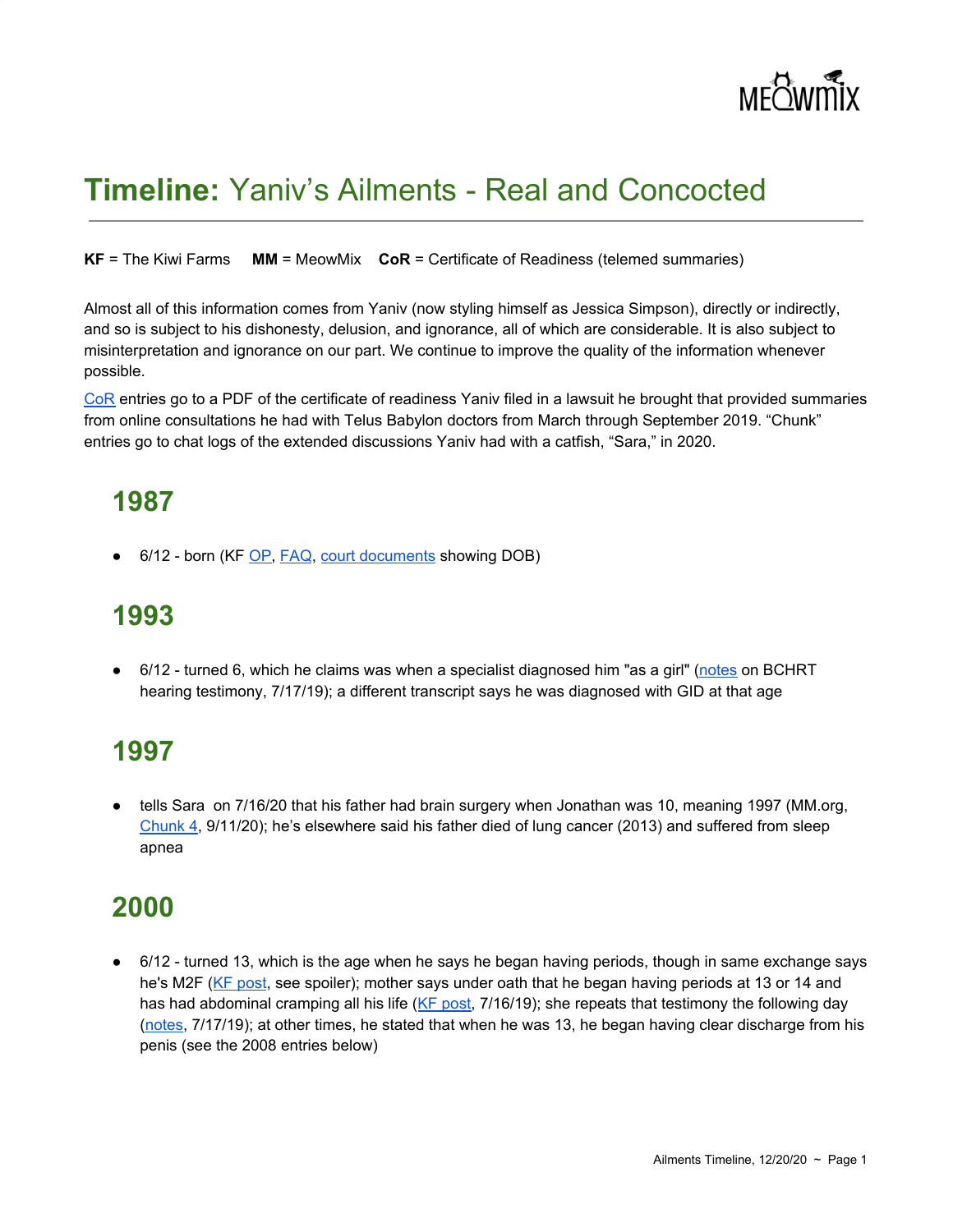

his first year at Kwantlen Polytechnic, which is when he says two boys barged into a washroom stall and caught him changing his pad and groped his genitals; he reported it to security, but there was no evidence and nothing was done (p. 169, MM [transcript;](https://meowmix.org/the-mandapanda-log/) KF [thread](https://kiwifarms.net/threads/mandapanda-log-leaks.63526/), 11/26/19; MeowMix [archive](https://archive.fo/wip/IYyVY))

# **2006**

- 6/12 turned 21
- had surgery on his sinuses ( $CoR$ ,  $3/20/19$ )

- 7/25 in [chatlogs](https://kiwifarms.net/threads/yaniv-chatlogs-from-2008.58735/) sent to Null in July 2019, Yaniv discusses his fixation on using menstrual products and pretending to have menstrual symptoms, while admitting that he does not menstruate and has a penis. He does not like menstrual products being described as feminine hygiene products because other people use them. Also:
	- wants to wear menstrual pads on his "off-period days" (KF, [chatlog\)](https://kiwifarms.net/threads/yaniv-chatlogs-from-2008.58735/#lg=post-5048931&slide=2) because of clear gooey discharge from his penis that becomes clumpy and then crusty (KF, [chatlog](https://kiwifarms.net/threads/yaniv-chatlogs-from-2008.58735/#lg=post-5048931&slide=6) plus preceding slides); it's always clear, never bloody (KF, [chatlog\)](https://kiwifarms.net/threads/yaniv-chatlogs-from-2008.58735/#lg=post-5048931&slide=15); spermatorrhoea discussed, a malady not recognized currently by western medicine; began when he was 13 (circa 2000), "its just wet dreams constantly day and night" (KF, [chatlog\)](https://kiwifarms.net/threads/yaniv-chatlogs-from-2008.58735/#lg=post-5048931&slide=19)
	- has bloody discharge from his anus because of a stomach problem (KF, [chatlog](https://kiwifarms.net/threads/yaniv-chatlogs-from-2008.58735/#lg=post-5048931&slide=15))
	- doesn't know if he's a virgin because "she said she felt it but idk if she's lying or not" (KF, [chatlog](https://kiwifarms.net/threads/yaniv-chatlogs-from-2008.58735/#lg=post-5048931&slide=9)); he'd tried having her mount him in a school washroom while he was sitting on a toilet, then moved to the floor, but "it kept falling out and she kept putting it back in … her eyes got big and then she hit her head on the wall a few times and then I stopped" (KF, [chatlog\)](https://kiwifarms.net/threads/yaniv-chatlogs-from-2008.58735/#lg=post-5048931&slide=10)
	- takes Midol (KF, [chatlog](https://kiwifarms.net/threads/yaniv-chatlogs-from-2008.58735/#lg=post-5048931&slide=18))
- 7/31 [chatlogs](https://kiwifarms.net/threads/yaniv-chatlogs-from-2008.58735/post-5048934) continue:
	- has girl chat buddies who "tell me when they have their periods and I tell them when I'm not well," tries to get chat buddy to do that, too (KF, [chatlog\)](https://kiwifarms.net/threads/yaniv-chatlogs-from-2008.58735/#lg=post-5048934&slide=4)
	- wears menstrual pads and worries that people can tell, wants chat buddy to find a video of how to put on pad (KF, [chatlog\)](https://kiwifarms.net/threads/yaniv-chatlogs-from-2008.58735/#lg=post-5048934&slide=7)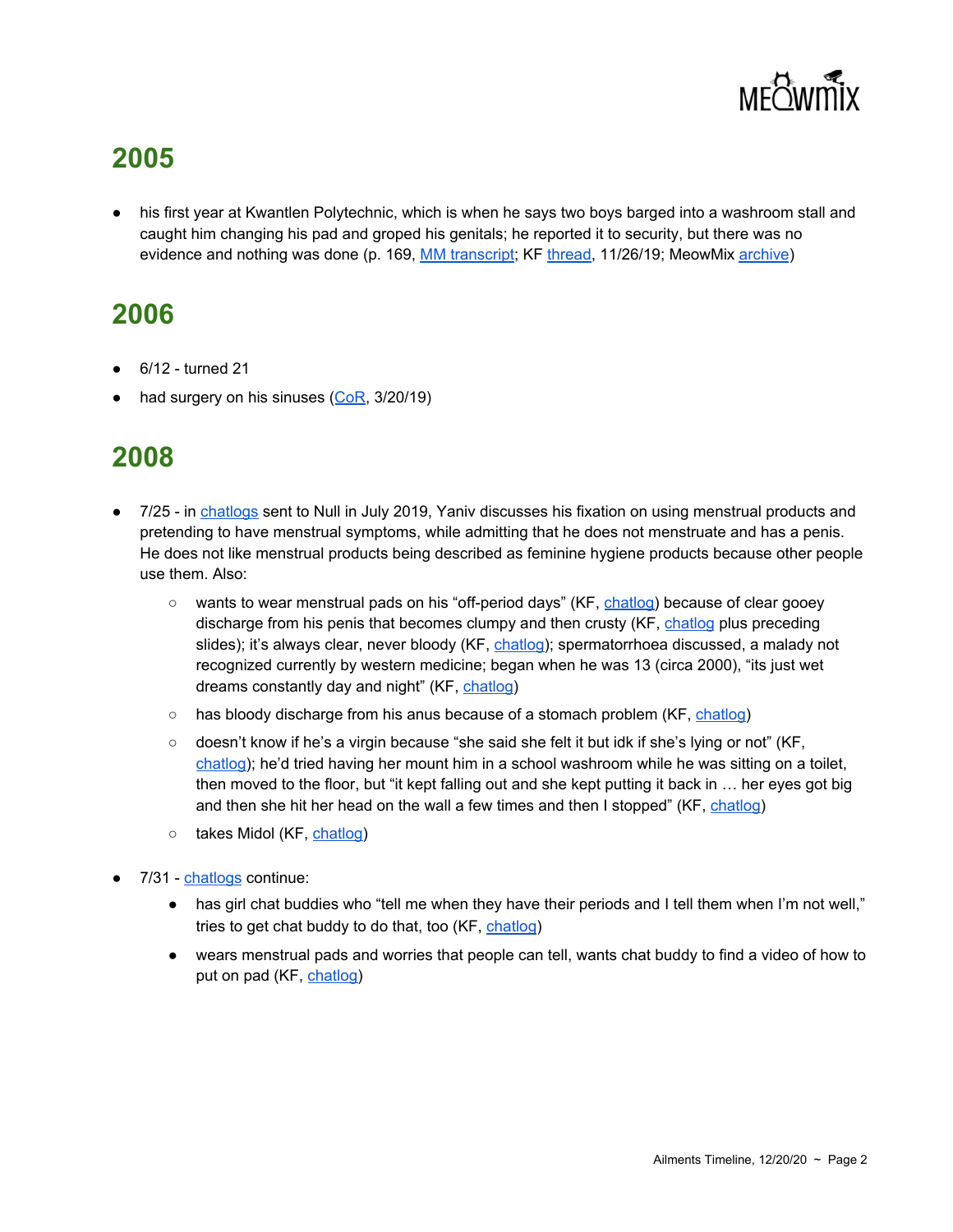

pictures Yaniv sent of his genitals to a 16-year-old girl showed he had a penis and no vulva ([archived](https://archive.li/q8lDB#selection-26.0-30.2) Post-Millennial article, 8/19/19)

# **2012**

- 11/24 enjoying getting Twitter accounts closed ([Quillette,](https://quillette.com/2019/08/31/yanivs-other-racket-how-a-single-gender-troll-managed-to-get-hundreds-of-women-thrown-off-twitter/) 8/31/20; [archive](https://archive.fo/5KmJl)) of the "nuked" tweet from 2012 linked to the article)
- had sex on the floor with a fat, ugly girl named Amanda, "felt like I was fucking a crater"; sounds like the encounter he described in 2008, but he says this one occurred in 2012 (pp. 101-02, MM [transcript,](https://meowmix.org/the-mandapanda-log/) KF [thread](https://kiwifarms.net/threads/mandapanda-log-leaks.63526/), 11/26/19)

# **2013**

- 1/25 Yitzhak dies at 79 (b. 8/14/39) of lung cancer. Yaniv says a doctor failed to Dx Yitzhak's symptoms until the cancer had reached Stage 4. He blames some of his constant fear of having cancer himself on this. (KF [thread](https://kiwifarms.net/threads/images-from-katie-speaks-out-jys-meow-mix.63259/#lg=post-5602866&slide=4), 11/17/19); "RIP dad, I love you." (KF post [59](https://kiwifarms.net/threads/jonathan-yaniv-jessica-yaniv-trustednerd-trustednerd-com-jy-knows-it-jy-british-columbia.49790/page-3#post-3960950), 11/9/18) Yaniv later blamed his subsequent weight gain and bad behavior on his grief over his dad's death (example of that blaming behavior in which he also says never came out to his father: [Katie'](https://kiwifarms.net/threads/images-from-katie-speaks-out-jys-meow-mix.63259/#lg=post-5602866&slide=7)s transcript).
- 9/13 Louise Nussac calls him out for suicide baiting Cimorelli's young fans, which he appears to have done for more than a year (MeowMix [archive](https://archive.fo/wip/YrOms))

- in 2014 Twitter DMs with a Texas woman ( $KF$  [thread](https://kiwifarms.net/threads/yaniv-dms-from-2014.63132/)):
	- says repeatedly on different days that he wears pads because of "my problem," not because he menstruates, and declares "I'm not a girl"
	- $\circ$  6/13 says that his skin is so sensitive to pool chlorine that he wants to wear a woman's one-piece bathing suit to protect himself
	- 9/5 says he is sick and has "bumps all over" [\(folliculitis](https://www.mayoclinic.org/diseases-conditions/folliculitis/symptoms-causes/syc-20361634), see the next black bullet item)
	- 12/2 says he has "a life threatening allergy to seafood, "like if I eat it, I die," and is fearing the worst after eating a "small small small bit of tuna in this salsa at costco" (but when he's tested for allergies in 2019, they find he's not allergic to seafood, [CoR](https://meowmix.org/?mdocs-file=6753), 8/28/19)
- told a 17-year-old known as "M" or "Madison" in 2014 (or 2015?) that he has "folicolitis" ([folliculitis,](https://www.mayoclinic.org/diseases-conditions/folliculitis/symptoms-causes/syc-20361634) usually caused by a bacterial or fungal infection); a doctor told him to [b](https://www.bbc.com/news/health-24940406)athe with [bleach](https://www.bbc.com/news/health-24940406) (KF post [196,](https://kiwifarms.net/threads/jys-munchie-saga.58730/post-5879489) 1/17/20; MM.org, [Madison](https://meowtube.org/images/index.php?sfpg=VmljdGltX1N0b3JpZXMvTWFkaXNvbi8qKjBkYWM3NDYyOTRlZjlmYTUwOWMyMzFmMTUyMDA2YjMwMjZkYjIyZGZmZGI1NmUxZjIyYzdlODFkZTY3YjQ2MDE) gallery)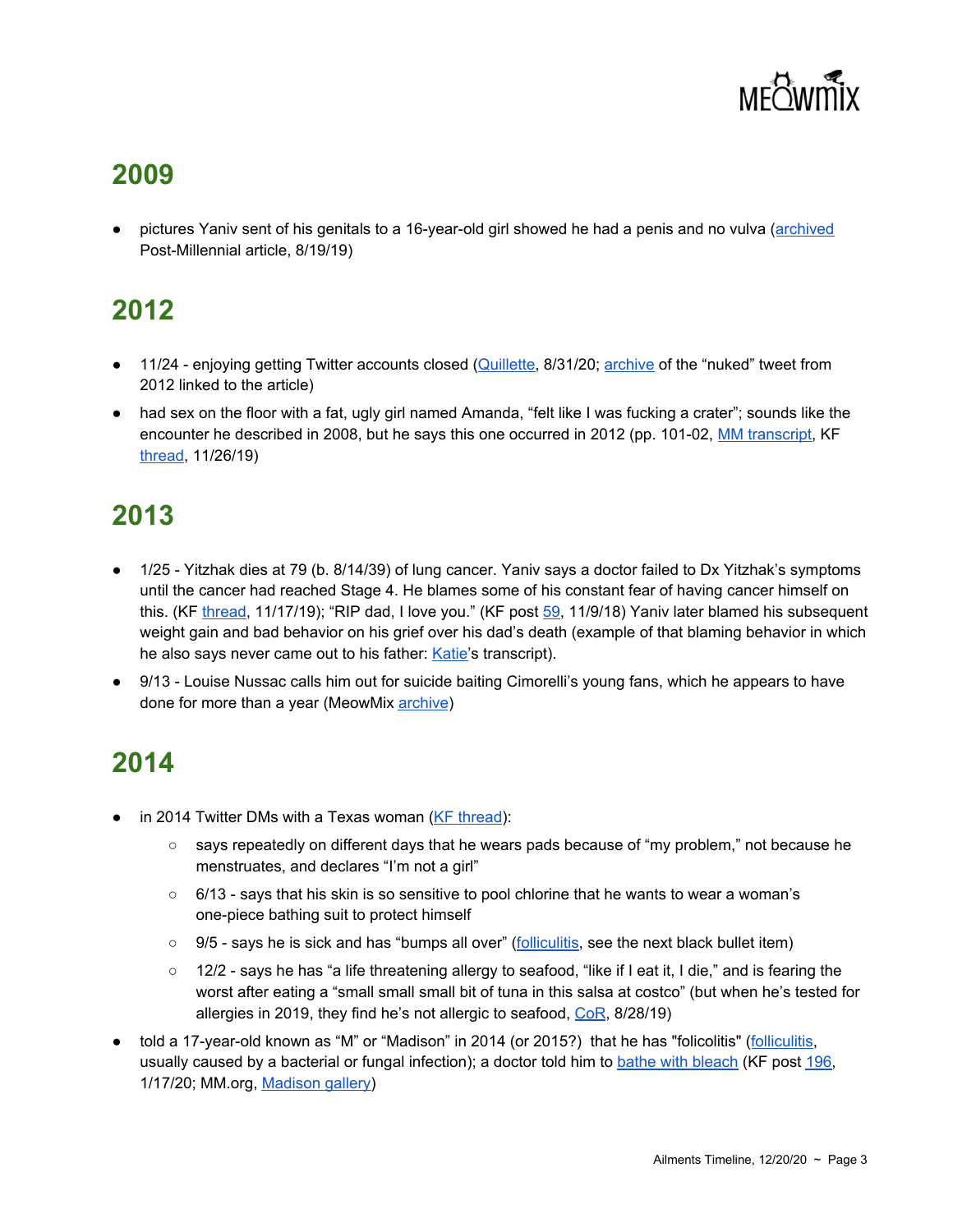

- told Jessica Rumpel and a 17-year-old referred to as "M" in 2014 that he wears pads because he sweats so much (KF post [221,](https://kiwifarms.net/threads/8-22-19-jessica-rumpel-visits-the-farms.60037/post-5212000) 8/23/19; KF post [196](https://kiwifarms.net/threads/jys-munchie-saga.58730/post-5879489), 1/17/20)
- in 2014 or 2015 texts with Jessica Rumpel, Yaniv said he does not have a vagina but wanted one "so I can have fun" (KF [post](https://kiwifarms.net/threads/8-22-19-jessica-rumpel-visits-the-farms.60037/post-5211937), 8/23/19)
- says his hearing is deteriorating (KF post [196](https://kiwifarms.net/threads/jys-munchie-saga.58730/post-5879489), 1/17/20)

- claims an employer exposed his penis and told Yaniv to suck it; Yaniv replied that customers would see them and the incident ended; he continued to list the man as a client into 2019 (pp. 167-68, [MM](https://meowmix.org/the-mandapanda-log/) [transcript](https://meowmix.org/the-mandapanda-log/); KF [thread,](https://kiwifarms.net/threads/mandapanda-log-leaks.63526/) 11/26/19; MeowMix [archive\)](https://archive.fo/wip/IYyVY), related allegations (MM [article](https://meowmix.org/carlee-speaks-up-about-jessica-yaniv-simpson/), 11/27/20)
- says 2015 was his last sexual encounter, it was with a hooker and it was "fun" (pp. 101-02, MM [transcript;](https://meowmix.org/the-mandapanda-log/) KF [thread,](https://kiwifarms.net/threads/mandapanda-log-leaks.63526/) 11/26/19); in 2019, he tells an online doctor that his last sexual activity was five years previous, which fits with this earlier remark ([CoR,](https://meowmix.org/?mdocs-file=6753) 4/27/19)
- Carlee had lunch with Yaniv, his mother, and his Aunt Ilana in 2015 and reported that Miriam used hearing aids and Ilana communicated solely through sign language (MM.org [article](https://meowmix.org/carlee-speaks-up-about-jessica-yaniv-simpson/), 11/27/20); Yaniv's own hearing will deteriorate significantly over time
- 1/5 Miriam posts that she and her sister have mitochondrial disease, which can be inherited and which if Yaniv has it could explain his wide array of medical complaints [\(archived](https://archive.li/yJiKd#selection-903.0-903.21) article, see comments below main text); in 2019, he begins being tested for mito at the Complex Chronic Diseases Program where Miriam and her sister are treated at BC Women's Hospital ([CoR,](https://meowmix.org/?mdocs-file=6753) 9/2, 9/4, 9/5, 9/11, 9//23/19)
- 3/18 messages Riley that he "hurt my back really bad" (MM.org, [Riley's](https://meowtube.org/images/index.php?sfpg=VmljdGltX1N0b3JpZXMvUmlsZXkvKiphNTUzMzY2NjA1MGU3MjFlNTRlMzNmMmMwOWI5YTgxZmUzMmZmYjg2OWI1MGUzMWZlN2ZkZTMzMmY1YTQxYmI3) gallery)
- 4/? said that Sears needed "to go back to the anatomy books so they can see that I am NOT a woman" (KF [post\)](https://kiwifarms.net/threads/jonathan-yaniv-jessica-yaniv-trustednerd-trustednerd-com-jy-knows-it-jy-british-columbia.49790/post-4981245)
- 5/31 tells Carlee he has white dots [\(millia\)](https://www.healthline.com/health/milia) under his eyes and his boss chides him for looking tired because of it, saying he looks like a raccoon (MM [article,](https://meowmix.org/carlee-speaks-up-about-jessica-yaniv-simpson/) 11/27/20); he will tell Sara about it in 2020, too, transcript p 20
- 6/4 tells Carlee folicolitis [sic] gives him such bad rashes he cannot walk or drive at times and that cysts form on his inner thighs that require him to have steroid injections; doctor tells him to bathe frequently with bleach but he does it far less frequently because he doesn't like it (MM [article](https://meowmix.org/carlee-speaks-up-about-jessica-yaniv-simpson/), 11/27/20)

- 2/4 he and Miriam give a hearing aid center positive reviews; Miriam's been a customer for 7 years; Yaniv says that he has known the tech for years (KF [post,](https://kiwifarms.net/threads/jonathan-yaniv-jessica-yaniv-trustednerd-trustednerd-com-jy-knows-it-jy-british-columbia.49790/post-4145593) 12/31/18); in 2019 he will tell an online doctor that he's had a 50% hearing loss and wears hearing aids in both ears  $(CoR, 7/12$  $(CoR, 7/12$  and 9/11/19)
- 5/22 says he had a serious medical incident as a result of the smoke from burning herbs at a purification ceremony backstage at a theater where he was preparing to give a tech talk, went home and did not request or receive medical care; eventually gets a \$500 settlement (KF post [246,](https://kiwifarms.net/threads/jonathan-yaniv-jessica-yaniv-trustednerd-trustednerd-com-jy-knows-it-jy-british-columbia.49790/page-13#lg=post-4009481&slide=0) 11/23/18; MeowMix [archive](https://archive.fo/C5XFy))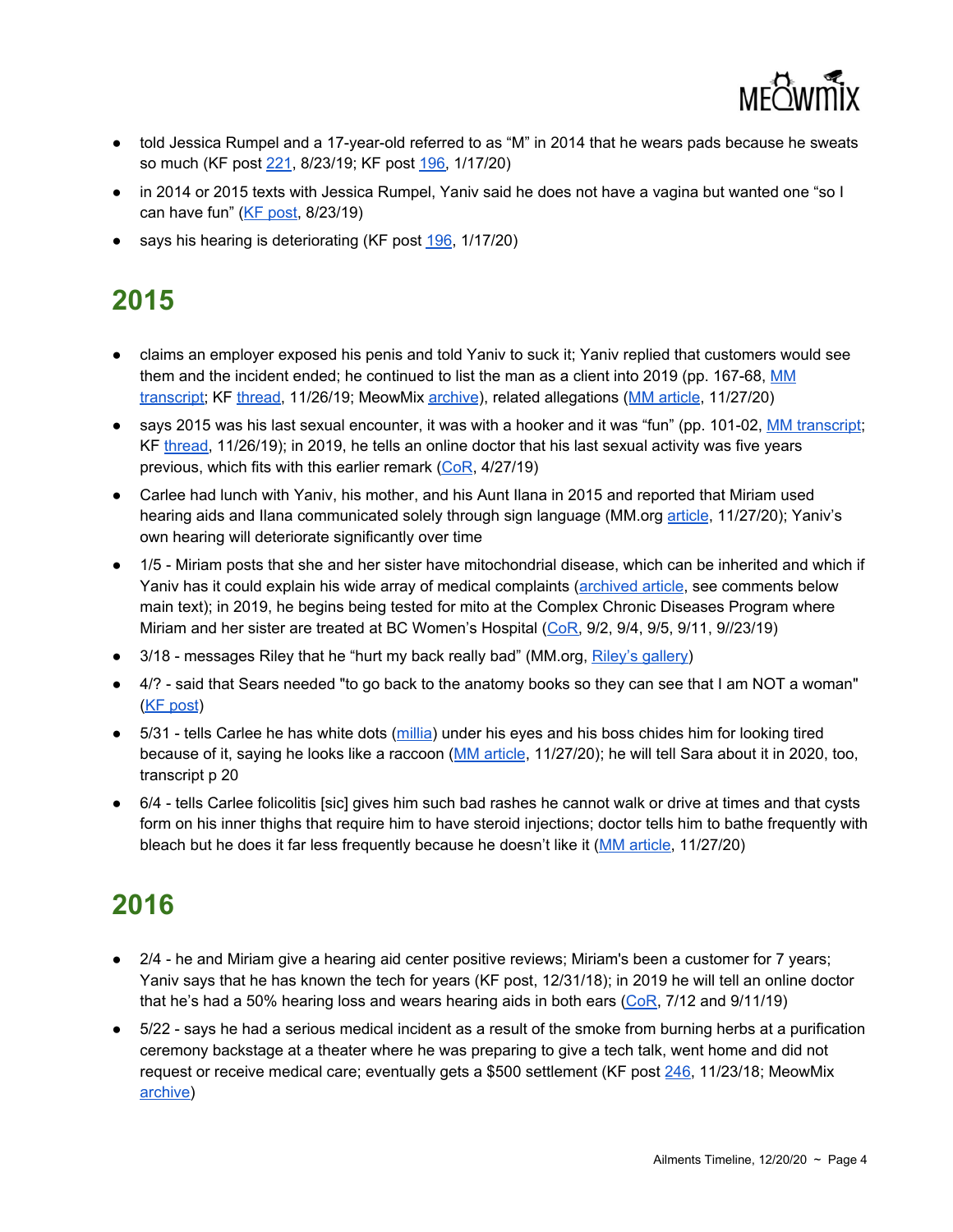

● 6/19 - blogged on trustednerd.com that he used a hearing aid on a flight to Vegas, although "I don't have much of a hearing impairment, yet" [\(archive.fo\)](https://archive.fo/3P5pt)

# **2017**

• claims he transitioned legally in 2017 (see the court filing in MM.org [article](https://meowmix.org/jessica-yaniv-arrested-on-aug-8-sues-township-of-langley/), 8/27/20)

- 3/? contacting aestheticians to see if they will wax his balls; "I still have my male genitals though is that ok? I haven't had surgery" - messaging a salon ([OP](https://kiwifarms.net/threads/jonathan-yaniv-jessica-yaniv-trustednerd-trustednerd-com-jy-knows-it-jy-british-columbia.49790/), see the spoiler labeled "I have a dick and balls"); left a review on one salon's site: "Ally was great doing my Brazillian" (KF [post\)](https://kiwifarms.net/threads/jonathan-yaniv-jessica-yaniv-trustednerd-trustednerd-com-jy-knows-it-jy-british-columbia.49790/post-4015567)
- 4/14 says "I still have 'that' down there unfortunately" in a tweet about all his HRT complaints about ball waxing being against East Indian women (KF [post\)](https://kiwifarms.net/threads/jonathan-yaniv-jessica-yaniv-trustednerd-trustednerd-com-jy-knows-it-jy-british-columbia.49790/post-4139188)
- 4/22 says he has a dick when pestering women on Facebook about what he can get away with in a women's changing room at a gym he just joined (KF [post](https://kiwifarms.net/threads/jonathan-yaniv-jessica-yaniv-trustednerd-trustednerd-com-jy-knows-it-jy-british-columbia.49790/post-3961001))
- 5/26 messages 13-year-old Riley about being in a change room where "girls your age" are getting naked "and smiling at me while I change as well? … Do you think they're comfortable with me and see me as a girl?"; sent pic of himself wearing boxers with an erection and another of the tip of his penis (MeowMix [archive](https://archive.fo/wip/KRSdx))
- 5/28 protests the possibility that someone might "take pictures of my vagina" (KF [post](https://kiwifarms.net/threads/jonathan-yaniv-jessica-yaniv-trustednerd-trustednerd-com-jy-knows-it-jy-british-columbia.49790/post-4767938))
- 7/? may be the month he "came out": Miriam says under oath at hearing that he "came out" in July but doesn't give a year; she was testifying in July 2019 (KF [post\)](https://kiwifarms.net/threads/jonathan-yaniv-jessica-yaniv-trustednerd-trustednerd-com-jy-knows-it-jy-british-columbia.49790/post-5014073); he tells an online doctor he's been taking Estradiol, Spironolactone, and Metformin since July 2018 [\(CoR](https://meowmix.org/?mdocs-file=6753), 4/9/19)
- 10/16 started taking hormones on this day according to a 2019 DM that 10/16 marks "one year of being a girl" (p. 92, MM [transcript](https://meowmix.org/the-mandapanda-log/); KF [thread,](https://kiwifarms.net/threads/mandapanda-log-leaks.63526/) 11/26/19)
- 11/9 says "I was born with both reproductive organs" (KF [post](https://kiwifarms.net/threads/jonathan-yaniv-jessica-yaniv-trustednerd-trustednerd-com-jy-knows-it-jy-british-columbia.49790/post-3960738))
- $\bullet$  11/28 claims in sex toy reviews that he has a clitoris and vagina and also a penis (KF post  $381$ , 11/28/18)
- 12/4 has respiratory crisis after smelling a cleaning chemical at his mother's strata building, called 911, received oxygen on the scene, and refused to go to the ER (KF post [1019](https://kiwifarms.net/threads/jonathan-yaniv-jessica-yaniv-trustednerd-trustednerd-com-jy-knows-it-jy-british-columbia.49790/page-51#lg=post-4121784&slide=0), 12/24/18, he filed as "Jessica"; Miriam's related claim, MM.org [documents;](https://meowmix.org/?mdocs-file=6743;%20Reply,%20https://meowmix.org/?mdocs-file=6745) both claims filed on 12/14/18 and withdrawn, 2/14/19)
- $\bullet$  12/19 got waxed at a hotel; "My vagina hurts" (KF post  $898$ , 12/20/18)
- 12/24 the GPS he was using was a Living Well Companion GO (KF [post\)](https://kiwifarms.net/threads/jonathan-yaniv-jessica-yaniv-trustednerd-trustednerd-com-jy-knows-it-jy-british-columbia.49790/page-51#lg=post-4121784&slide=1)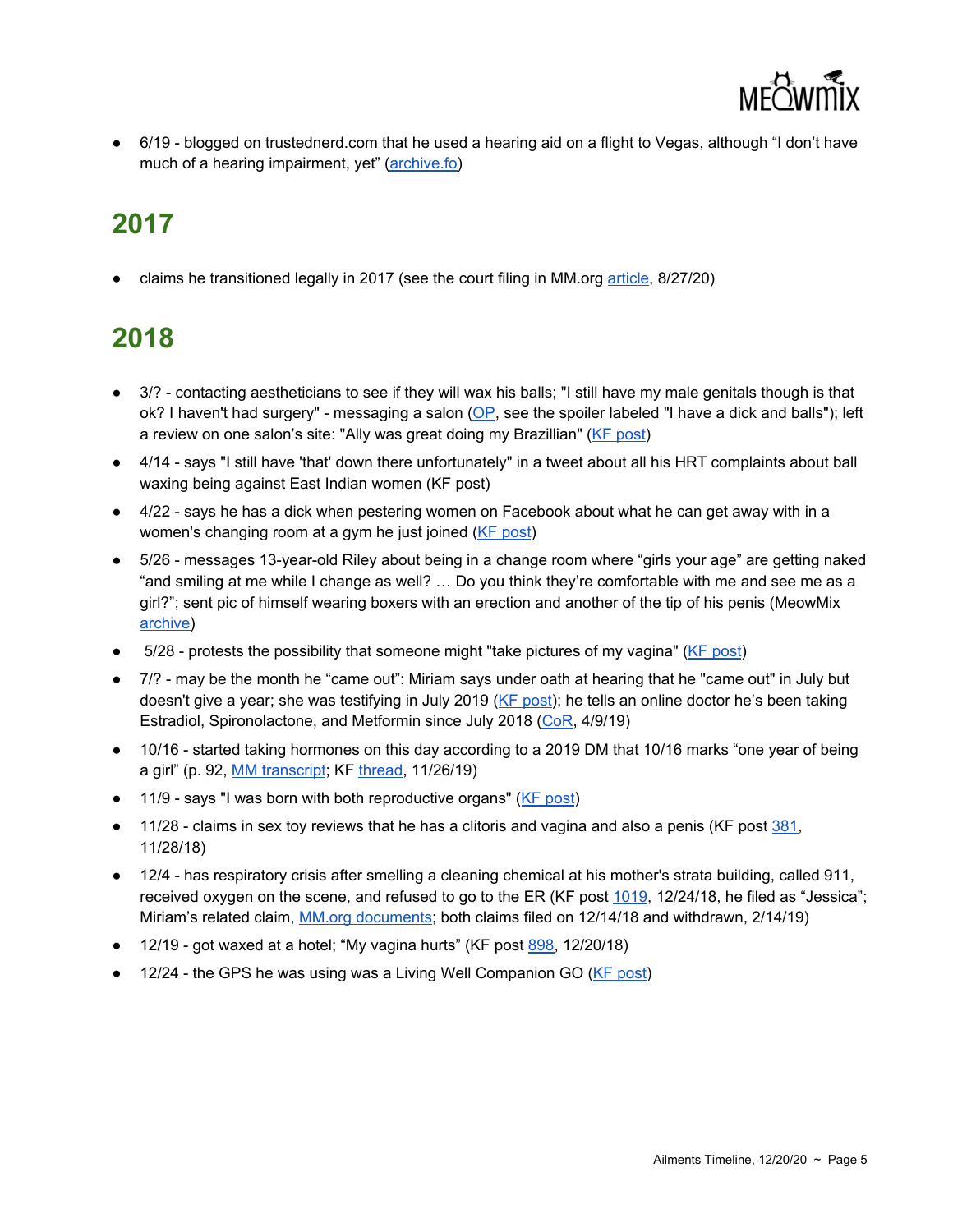

#### **February 2019**

● 2/14 - he and Miriam withdraw their separate \$35,000 small claims court cases against her strata that claimed they'd suffered after inhaling cleaning chemical odors on three separate occasions (BC court records, no link)

#### **March 2019**

- 3/20 needs an online doctor because his GP may be out of town, has sinus congestion and is coughing up mucus, no high temperature, needs [ECG](https://www.mayoclinic.org/tests-procedures/ekg/about/pac-20384983) to make sure everything's ok because he hasn't had one in about 5 years (results were fine then); doctor says symptoms sound like flu or allergies, use OTCs, and an ECG is not necessary, see GP when he returns  $(CoR, 3/20/19)$  $(CoR, 3/20/19)$
- 3/21 tells online doctor that he's been sick for 4 days with congestion, cough, sinus headache, had sinus surgery in 2006; asks about gender surgery; asks for an order for blood tests that his GP already ordered, but Yaniv lost the paperwork; told to see his GP about it and is given an Rx for antibiotics ([CoR,](https://meowmix.org/?mdocs-file=6753) 3/21/19)
- 3/22 at 8 a.m., he tells online doctor that he has had an Infected sore on side for the last 12 days, posts pic; doctor says it looks like an open infected wound with a small amount of surrounding infection; told that since he's already on antibiotics he should use a topical cream on the wound  $(CoR, 3/22/19)$  $(CoR, 3/22/19)$ ; at 7 p.m., he tells online doctor that since his estradiol dose was increased from 2mg to 4mg per day a couple of months ago, he's had pain in his right breast; aunt and grandmother had breast cancer; no redness, lump, or other symptoms; told breast pain is common with hormone treatment  $(CoR, 3/22/19)$  $(CoR, 3/22/19)$  $(CoR, 3/22/19)$
- 3/25 tells online doctor he felt overheated and sweated profusely when drinking hot chocolate; has happened in the past; taking estradiol 2mg 2x/day and spironolactone 100mg 2x/day along with Metformin and Biaxin; [TSH](https://www.healthline.com/health/tsh) in the 1-2 range (normal is 0.5-3.0); told sweating is a completely normal response to drinking hot liquids but also could be related to the meds  $(CoR, 3/25/19)$  $(CoR, 3/25/19)$
- 3/28 tells online doctor he has a bump behind his ear that is painful; popped it once in the past and it released clear fluid; told it's probably an infected cyst that will require surgical drainage ( $CoR$ ,  $3/28/19$ )
- 3/30 says he's nearly done with the antibiotics and got a flu shot two days ago, then developed mucus and vomiting, coughing, nasal congestion, post nasal drip, sore throat, bit of a headache, unsure if he has fever; Rx'd Avamys for the next 1-2 weeks to help with congestion  $(CoR, 3/30/19)$  $(CoR, 3/30/19)$  $(CoR, 3/30/19)$
- 3/? will later claim he began frequent suicide attempts "since March" (KF [post\)](https://kiwifarms.net/threads/jonathan-yaniv-jessica-yaniv-trustednerd-trustednerd-com-jy-knows-it-jy-british-columbia.49790/post-4756788)

#### **April 2019**

- 4/3 tells online doctor an allergic reaction to fast food's made him woozy, itching, pain in side of neck; told it may not be an allergy but it wouldn't hurt to take an antihistamine; requests more allergy tests and is told to ask family doctor; also requests an extra epipen  $(CoR, 4/3/19)$  $(CoR, 4/3/19)$  $(CoR, 4/3/19)$
- 4/9 tells online doctor he's dizzy and felt that way two days ago, too; thinks it's food related, ate honey garlic chicken from a grocery store this morning and felt all right afterward but now feels sick, has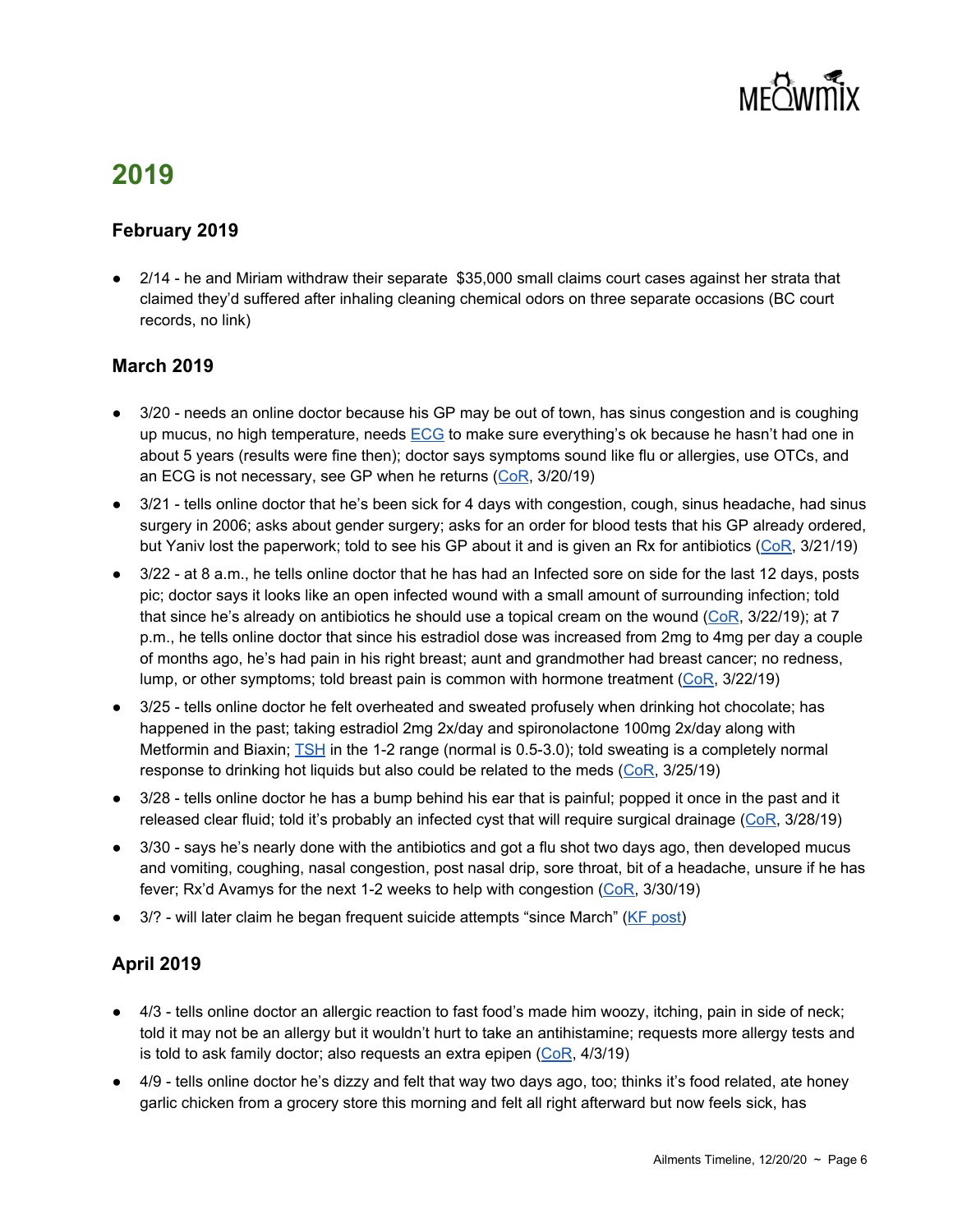

appointment with GP tomorrow; has been taking estradiol, spironolactone, and metformin since July 2018 [\(CoR](https://meowmix.org/?mdocs-file=6753), 4/9/19)

- 4/11 tells online doctor that his [ferritin](https://www.mayoclinic.org/tests-procedures/ferritin-test/about/pac-20384928) level is high; is told that can be caused by diabetes, be a side effect of certain medication, or be caused by consuming too much iron, so see family doctor [\(CoR](https://meowmix.org/?mdocs-file=6753), 4/11/19)
- 4/12 at 8 a.m., he tells online doctor that he's worried about elevated [Gamma](https://labtestsonline.org/tests/gamma-glutamyl-transferase-ggt) GT level of 47; says he's a non-drinker (common causes of elevated GGT are obesity and alcoholism); wants to be screened for sexually transmitted diseases because although he hasn't been sexually active in the past five years and rarely was before that, he wouldn't want to be a carrier; got referral for testing  $(CoR, 4/12/19)$  $(CoR, 4/12/19)$ ; at 4:40 p.m., he tells online doctor that he's been vomiting after eating for 7 to 10 days, diarrhea began yesterday, fever, body aches; told it's likely [gastroduodenitis,](https://www.healthline.com/health/gastritis-duodenitis) a viral infection, avoid dairy for a few weeks, eat simple, nourishing food and hydrate ([CoR](https://meowmix.org/?mdocs-file=6753), 4/12/19)
- $\bullet$  4/13 blood glucose was 6.6,  $\underline{\text{A1C}}$  $\underline{\text{A1C}}$  $\underline{\text{A1C}}$  6.5, and [cholesterol](https://www.webmd.com/cholesterol-management/cholesterol-tests-understand-your-results) 6,29/3,82/11,0/3,0,  $\underline{\text{Gamma GT}}$  $\underline{\text{Gamma GT}}$  $\underline{\text{Gamma GT}}$  47; taking Metformin for diabetes; tells online doctor he's "pretty active" and has switched to vegan diet [\(CoR,](https://meowmix.org/?mdocs-file=6753) 4/13/19)
- 4/14 complains to online doctor that he's tired even though he gets 8 hours of sleep; wants a sleep study at Snore MD in Langley because Yitzhak had sleep apnea [\(CoR,](https://meowmix.org/?mdocs-file=6753) 4/14/19)
- 4/16 online doctor notes that Yaniv's testosterone dropped from 1.8 to 1.1 on an April test; Yaniv reports dizziness, doctor notes that eating something resolves it and "You have never actually passed out"; Yaniv wants A1C tested monthly, doctor says no, it's done every 3 months ([CoR,](https://meowmix.org/?mdocs-file=6753) 4/16/19)
- 4/17 itching all night all over; online doctor says pruritus can be caused by estradiol and reducing dose may help [\(CoR,](https://meowmix.org/?mdocs-file=6753) 4/17/19)
- 4/19
	- nostril painful after wearing a sleep apnea monitor with nasal prongs; online doctor tells him to swab on some vaseline or antibiotic ointment with a Q-tip [\(CoR](https://meowmix.org/?mdocs-file=6753), 4/19/19)
	- tweets that he's "been assaulted several times in a bathroom" (MeowMix [archive\)](https://archive.fo/wip/IYyVY)
- $4/21$ 
	- [involuntary](https://kiwifarms.net/threads/jonathan-yaniv-jessica-yaniv-trustednerd-trustednerd-com-jy-knows-it-jy-british-columbia.49790/post-4610640) trip to hospital but says he never threatened to jump off that bridge
	- tweets that he's prevented suicides by being a leader for young girls "and yes, I've prevented several" (MeowMix [archive](https://archive.fo/wip/YrOms))
- 4/23
	- posts video of himself breathing through a cannula at home [\(MeowTube](https://www.meowtube.org/videos/Medical/med07.mp4) video; KF [post\)](https://kiwifarms.net/threads/jonathan-yaniv-jessica-yaniv-trustednerd-trustednerd-com-jy-knows-it-jy-british-columbia.49790/post-4615562)
	- $\circ$  asks online doctor for referral to get orthotics, hasn't worn them since he was 12, shows how over-supinated his feet are [\(CoR,](https://meowmix.org/?mdocs-file=6753) 4/23/19)
- 4/27 sends online doctor a picture of a skin tag on his scrotum; wants [STI](https://www.mayoclinic.org/diseases-conditions/sexually-transmitted-diseases-stds/in-depth/std-testing/art-20046019) tests even though he hasn't been sexually active for the last 5 years ([CoR](https://meowmix.org/?mdocs-file=6753), 4/27/19)
- 4/28 has biopsy for skin cancer, no cancer found (KF [post\)](https://kiwifarms.net/threads/jonathan-yaniv-jessica-yaniv-trustednerd-trustednerd-com-jy-knows-it-jy-british-columbia.49790/post-4633105); see 9/29 entry re: acanthosis nigricans
- $4/29$ 
	- o has wound separation at the biopsy site (KF [post](https://kiwifarms.net/threads/jonathan-yaniv-jessica-yaniv-trustednerd-trustednerd-com-jy-knows-it-jy-british-columbia.49790/page-204#lg=post-4639000&slide=0))
	- $\circ$  taking hormones that make him volatile (KF [post\)](https://kiwifarms.net/threads/jonathan-yaniv-jessica-yaniv-trustednerd-trustednerd-com-jy-knows-it-jy-british-columbia.49790/page-204#post-4639000)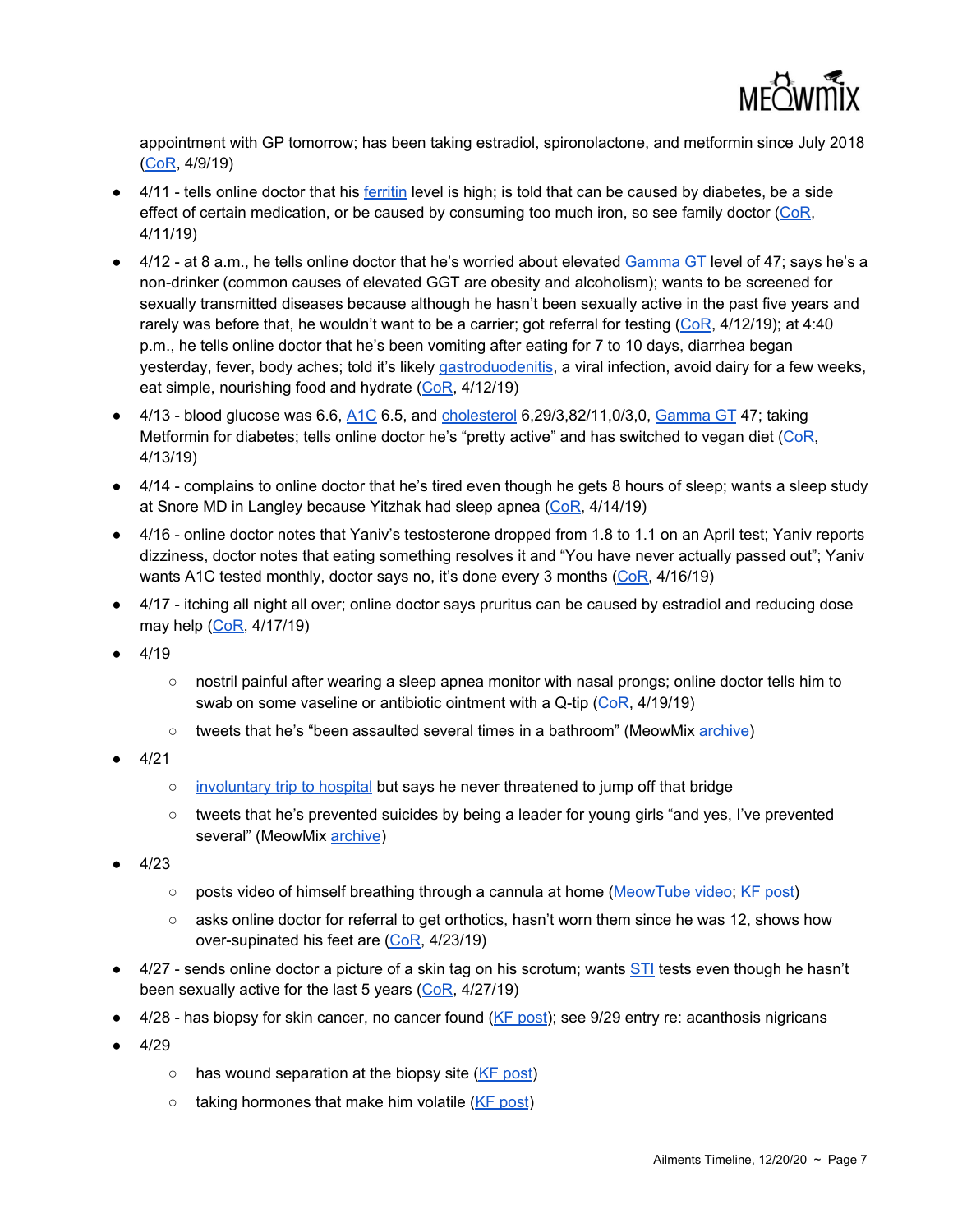

- when admiring a Miss Canada winner speaking on epilepsy awareness says he'd [asked](https://kiwifarms.net/threads/jonathan-yaniv-jessica-yaniv-trustednerd-trustednerd-com-jy-knows-it-jy-british-columbia.49790/post-4639144) for MRIs for years but was told there was no need
- $\circ$  says he is allergic to gluten (KF [post](https://kiwifarms.net/threads/jonathan-yaniv-jessica-yaniv-trustednerd-trustednerd-com-jy-knows-it-jy-british-columbia.49790/post-4638564)), but tweets at other times about consuming gluten products like TimBits, McDonald's chicken sandwich, and cake
- says on FB that he doesn't consider himself trans; he considers himself "full female" (KF [post](https://kiwifarms.net/threads/jonathan-yaniv-jessica-yaniv-trustednerd-trustednerd-com-jy-knows-it-jy-british-columbia.49790/post-4638914), 4/29/19)
- 4/30
	- describes what he thinks are symptoms of epilepsy to an online doctor, referencing Miss Canada's presentation the previous day [\(CoR](https://meowmix.org/?mdocs-file=6753), 4/30/19)
	- calls online doctor again to discuss test results showing mild sleep apnea; does not want to use CPAP mask; told to lose weight and take other "conservative" measures instead [\(CoR,](https://meowmix.org/?mdocs-file=6753) 4/30/19)

#### **May 2019**

- $\bullet$  5/1 blood work shows low B12 level, says he eats red meat a few times a week (despite saying on 4/13 that he's vegan) and also "a lot of veggies," does not take supplements; told to start taking a complex B vitamin ([CoR,](https://meowmix.org/?mdocs-file=6753) 5/1/19)
- 5/2 asks online doctor for measles vaccine referral; no documentation of his inoculation history and Miriam is not "in a position to recall"  $(CoR, 5/2/19)$  $(CoR, 5/2/19)$  $(CoR, 5/2/19)$
- 5/3 tells online doctor at noon that he's having "loose stools" and wants to know if it's because he started taking vitamins yesterday or ate nachos from the refrigerator that were old; calls back at 5:40 complaining that hot flashes were more frequent that day, wants to know if they're caused by B12 or the higher metformin dose he began taking 5/3 ([CoR](https://meowmix.org/?mdocs-file=6753), 5/3/19)
- 5/7 ate gluten, reported cramping and diarrhea to online doctor; has started taking progesterone and asked how long it will take his breasts to develop ([CoR,](https://meowmix.org/?mdocs-file=6753) 5/7/19)
- 5/13 complains to McDonald's that his sandwich was contaminated by tongs used for fried fish instead of fried chicken, thus causing allergic reaction (KF [post](https://kiwifarms.net/threads/jonathan-yaniv-jessica-yaniv-trustednerd-trustednerd-com-jy-knows-it-jy-british-columbia.49790/post-4699780)); testing will soon show he's not allergic to seafood, see 8/28 entry
- $\bullet$  5/14 reports bronchitis symptoms, reflux to online doctor [\(CoR](https://meowmix.org/?mdocs-file=6753), 5/14/19)
- 5/16 calls online doctor about sleep study results, clinic told him to use a CPAP machine and he doesn't want to [\(CoR](https://meowmix.org/?mdocs-file=6753), 5/16/19)
- 5/17 tells online doctor he was Dx'd with pre-diabetes with an A1C of 6.7; told diabetes starts at 6.5 and he's on daily metformin and saxenda to treat it; wants and gets glucose monitor ([CoR](https://meowmix.org/?mdocs-file=6753), 5/17/19)
- 5/18
	- posts video on being suicidal, says he's tried to commit suicide many times in the last few months (KF post [4,735](https://kiwifarms.net/threads/jonathan-yaniv-jessica-yaniv-trustednerd-trustednerd-com-jy-knows-it-jy-british-columbia.49790/post-4724715), text summary post [4,736\)](https://kiwifarms.net/threads/jonathan-yaniv-jessica-yaniv-trustednerd-trustednerd-com-jy-knows-it-jy-british-columbia.49790/post-4724746)
	- $\circ$  tells online doctor that he's started taking citalopram (Celexa) and is waking at 3 and 4 a.m. with bad anxiety and depression, thoughts of self-harm; wants to switch meds; has an appointment with a psychologist on 6/5 ([CoR](https://meowmix.org/?mdocs-file=6753), 5/18/19)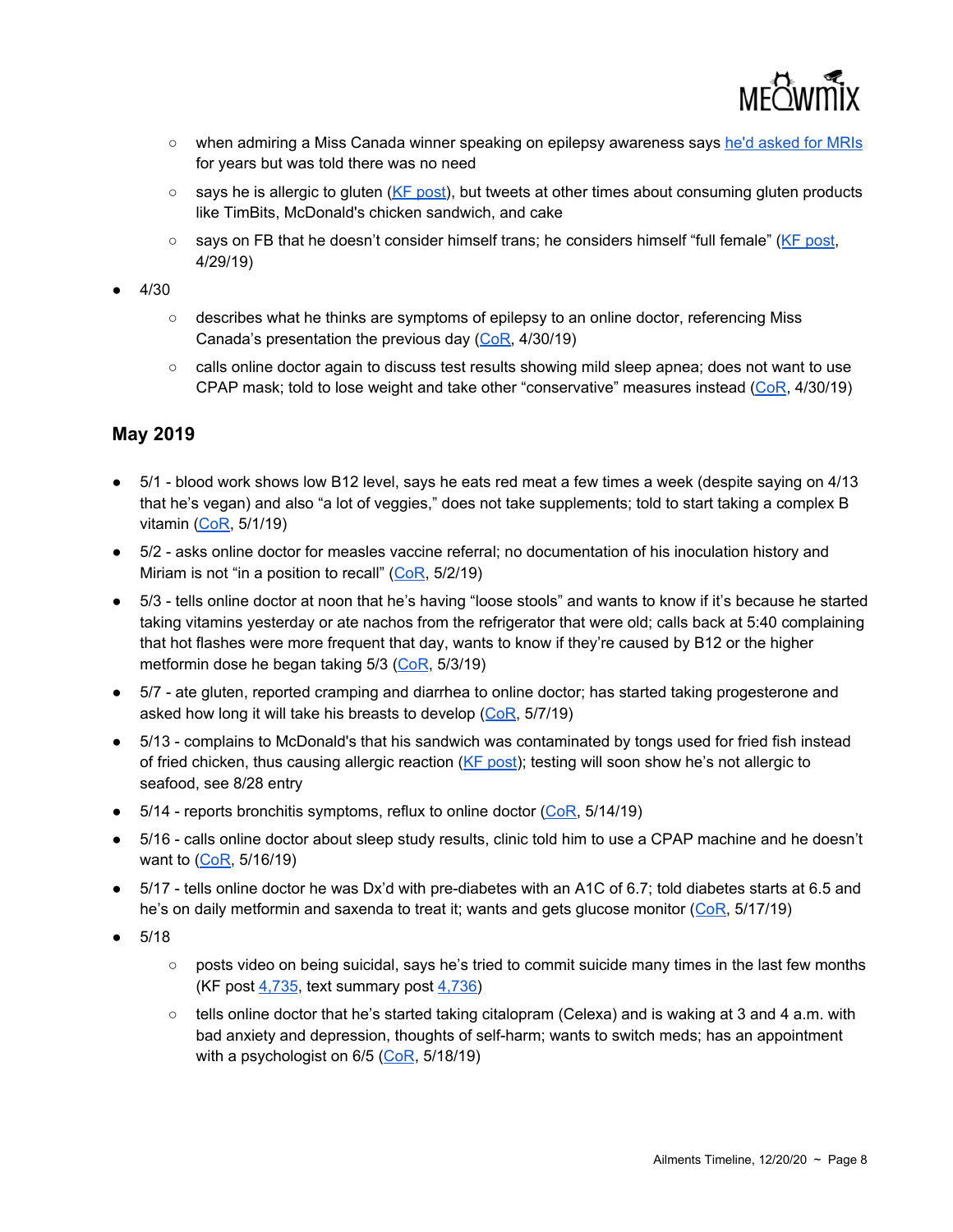

- 5/20
	- tells online doctor he's stopped taking antidepressant and is feeling good, no insomnia or acute anxiety; referred to dietician, "Our impression was: Obesity" ([CoR,](https://meowmix.org/?mdocs-file=6753) 5/20/19)
	- $\circ$  takes 5 times the Rx'd Saxenda dose, calls poison control center, is told to go to ER, calls ambulance, posts two FB videos as he's waiting to be picked up saying he's fine, just needs blood glucose monitored, it was an accident, handled injector pen wrong, giggly (KF [post;](https://kiwifarms.net/threads/jonathan-yaniv-jessica-yaniv-trustednerd-trustednerd-com-jy-knows-it-jy-british-columbia.49790/post-4738165) [CoR](https://meowmix.org/?mdocs-file=6753), 5/21/19; MeowTube [Medical](https://www.meowtube.org/videos/Medical/med03.mp4) 03, [Medical](https://www.meowtube.org/videos/Medical/med04.mp4) 04), but will later claim it was a suicide attempt
- 5/21
	- says he's been using a Saxenda injector and having bad side effects (KF [post\)](https://kiwifarms.net/threads/jonathan-yaniv-jessica-yaniv-trustednerd-trustednerd-com-jy-knows-it-jy-british-columbia.49790/post-4738165)
	- $\circ$  tells online doctor that he injected five times the Rx'd saxenda dose on 5/20, still having nausea and reflux; told it will take a while for the effects to wear off and to stop loading up on sugar [\(CoR,](https://meowmix.org/?mdocs-file=6753) 5/21/19)
- 5/23 another ambulance trip to the ER; after discharge, posts selfies at Tim Horton's where he went for TimBits (doughnut holes) wearing his pageant gown and tiara (KF [post](https://kiwifarms.net/threads/jonathan-yaniv-jessica-yaniv-trustednerd-trustednerd-com-jy-knows-it-jy-british-columbia.49790/page-249#post-4748221))
- $5/25$ 
	- tweets "I'm still struggling significantly with almost daily suicide attempts" and "10-14 since March" and injected himself six times with Saxenda, trying to kill himself (KF [post,](https://kiwifarms.net/threads/jonathan-yaniv-jessica-yaniv-trustednerd-trustednerd-com-jy-knows-it-jy-british-columbia.49790/post-4756788) MeowMix [archive](https://archive.fo/wip/YrOms)); see 5/20 and 5/20 entries for more
	- tweets "Yeah.. twice in the ER dept of the hospital in 4 days, one OD and failed suicide... another suicide attempt." (KF [post](https://kiwifarms.net/threads/jonathan-yaniv-jessica-yaniv-trustednerd-trustednerd-com-jy-knows-it-jy-british-columbia.49790/post-4755593); MeowMix [archive](https://archive.fo/wip/YrOms))
	- tweets that he made suicide threats to British Columbia Human Rights Tribunal officials Daniel Varnals and Devyn Cousineau "multiple times" while they were considering his waxing complaints and related request to forbid the media from identifying him  $(KF)$  [post,](https://kiwifarms.net/threads/jonathan-yaniv-jessica-yaniv-trustednerd-trustednerd-com-jy-knows-it-jy-british-columbia.49790/post-4756788) see the spoiler in it)
	- tweets that he asked questions on Facebook about teaching young girls to use tampons in a ferry washroom because he was plagued by anxiety and suicidal urges; tried "many times" to kill himself at that point - 2018? (MeowMix [archive\)](https://archive.fo/wip/YrOms)
	- $\circ$  has a personality disorder, according to one of his tweets, but didn't specify which one (KF [post](https://kiwifarms.net/threads/jonathan-yaniv-jessica-yaniv-trustednerd-trustednerd-com-jy-knows-it-jy-british-columbia.49790/post-4756298)); states repeatedly that he has gender dysphoria (which DSM-5 does not categorize as a personality disorder) and anxiety (example, [archived](https://archive.fo/gINWU) tweet)
- 5/26
	- tweets "Ya suicide attempts. Every morning.... Think it's not real? It is." (MeowMix [archive\)](https://archive.fo/wip/YrOms)
	- "Tell that to the cramps, pads... and the huge investment in Midol" when responding to an assertion that he does not menstruate (KF [post](https://kiwifarms.net/threads/jonathan-yaniv-jessica-yaniv-trustednerd-trustednerd-com-jy-knows-it-jy-british-columbia.49790/post-4758781), [tweet\)](https://twitter.com/trustednerd/status/1132687099272916992)
	- says he has reported the pain and discharge problems to his doctors and has a doctor's appointment "like every 2 days" (KF [post\)](https://kiwifarms.net/threads/jonathan-yaniv-jessica-yaniv-trustednerd-trustednerd-com-jy-knows-it-jy-british-columbia.49790/post-4759588)
	- $\circ$  implies but refuses to clarify that the cramps and discharge are the results of GRS (KF [post\)](https://kiwifarms.net/threads/jonathan-yaniv-jessica-yaniv-trustednerd-trustednerd-com-jy-knows-it-jy-british-columbia.49790/post-4759588); responds to a doubter with "And you know that.. how? How about I throw my diliation [sic] dildo at your face then" (KF [post](https://kiwifarms.net/threads/jonathan-yaniv-jessica-yaniv-trustednerd-trustednerd-com-jy-knows-it-jy-british-columbia.49790/post-4759667))
	- has a GPS on at all times to summon help from 911 (KF [post](https://kiwifarms.net/threads/jonathan-yaniv-jessica-yaniv-trustednerd-trustednerd-com-jy-knows-it-jy-british-columbia.49790/post-4759588))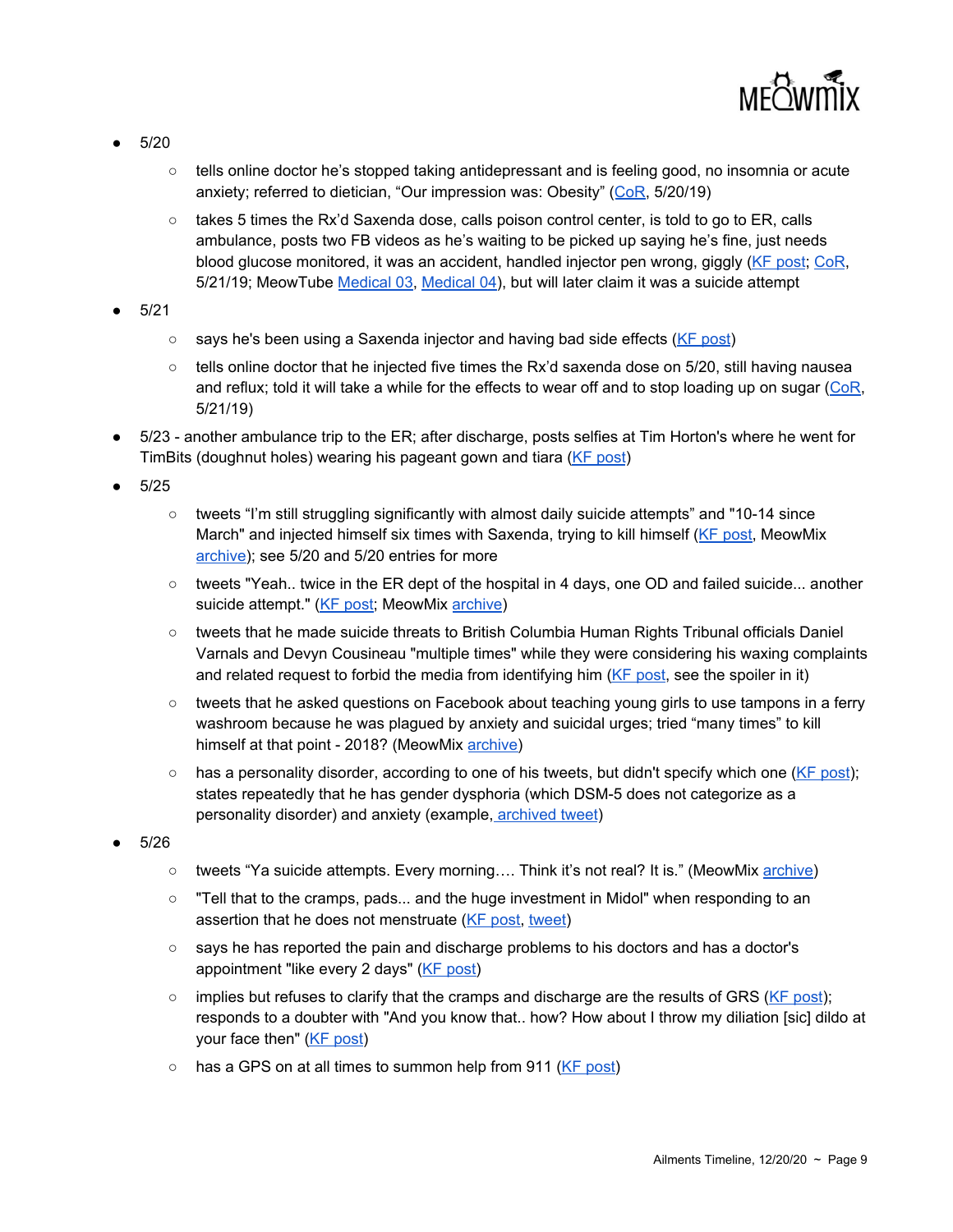

- 5/27
	- fake boobs revealed on camera during town council meeting (KF [post\)](https://kiwifarms.net/threads/jonathan-yaniv-jessica-yaniv-trustednerd-trustednerd-com-jy-knows-it-jy-british-columbia.49790/post-4764926)
	- claims to have PMS (KF [post\)](https://kiwifarms.net/threads/jonathan-yaniv-jessica-yaniv-trustednerd-trustednerd-com-jy-knows-it-jy-british-columbia.49790/post-4761029)
	- "You do realize my breasts produce colostrum, right??" (KF [post](https://kiwifarms.net/threads/jonathan-yaniv-jessica-yaniv-trustednerd-trustednerd-com-jy-knows-it-jy-british-columbia.49790/post-4761029))
	- says he's taking hormones that make him volatile (KF [post](https://kiwifarms.net/threads/jonathan-yaniv-jessica-yaniv-trustednerd-trustednerd-com-jy-knows-it-jy-british-columbia.49790/post-4759938))
- 5/28
	- $\circ$  tells online doctor that his GP has started him on Ativan, 0.5mg daily, helps him sleep well, seeing psychologist in two days [\(CoR](https://meowmix.org/?mdocs-file=6753), 5/28/19)
	- tweets that Morgan Oger wants him to be the next Amanda Todd, a girl who lived within 20 minutes of his strata and who hung herself after being threatened and extorted online (MeowMix [archive](https://archive.fo/wip/YrOms))
- 5/29 says he has an eating disorder and vomits after eating (does not say he induces vomiting as a bulimic does), eats once a day, wastes \$100s on food he will never eat (KF [post](https://kiwifarms.net/threads/jonathan-yaniv-jessica-yaniv-trustednerd-trustednerd-com-jy-knows-it-jy-british-columbia.49790/post-4771657))
- 5/31 says he's allergic to cats (KF [post\)](https://kiwifarms.net/threads/jonathan-yaniv-jessica-yaniv-trustednerd-trustednerd-com-jy-knows-it-jy-british-columbia.49790/post-4779452)

#### **June 2019**

- 6/1 complains blood sugar may have dropped "super low" again (KF [post](https://kiwifarms.net/threads/jonathan-yaniv-jessica-yaniv-trustednerd-trustednerd-com-jy-knows-it-jy-british-columbia.49790/post-4786672))
- $6/2$  objects to Galaxy Pageants requiring that he have GRS before competing (KF [post\)](https://kiwifarms.net/threads/jonathan-yaniv-jessica-yaniv-trustednerd-trustednerd-com-jy-knows-it-jy-british-columbia.49790/post-4792716)
- 6/4 says he's taking HRT and "breast growth" hormones that cause swelling and sensitivity (KF [post](https://kiwifarms.net/threads/jonathan-yaniv-jessica-yaniv-trustednerd-trustednerd-com-jy-knows-it-jy-british-columbia.49790/post-4797625)); lists other drugs he's taking (KF [post](https://kiwifarms.net/threads/jonathan-yaniv-jessica-yaniv-trustednerd-trustednerd-com-jy-knows-it-jy-british-columbia.49790/post-4797625))
- 6/5 says he's had an NFC microchip implanted (KF [post](https://kiwifarms.net/threads/jonathan-yaniv-jessica-yaniv-trustednerd-trustednerd-com-jy-knows-it-jy-british-columbia.49790/post-4803681)); see 6/26 entry
- 6/7 tells online doctor he has stuffy nose and has vomited a few times, wants antibiotics; doctor says it sounds viral and antibiotics won't help, suggests home remedies [\(CoR](https://meowmix.org/?mdocs-file=6753), 6/7/19)
- 6/10
	- $\circ$  passed out at home, taken by ambulance to hospital, doesn't say why (KF [post](https://kiwifarms.net/threads/jonathan-yaniv-jessica-yaniv-trustednerd-trustednerd-com-jy-knows-it-jy-british-columbia.49790/post-4833503)); 5 hours in the ER but no Dx (KF [post](https://kiwifarms.net/threads/jonathan-yaniv-jessica-yaniv-trustednerd-trustednerd-com-jy-knows-it-jy-british-columbia.49790/post-4837118)); tells online doctor that around 9 p.m., he passed out in his living room, his medic alert device summoned EMTs and firefighters; he was taken to the ER, had a CT brain scan, ECG, CXR, blood work, arachnoid cyst noted in the cerebellum, referred to neurologist who takes care of Miriam, released at  $2$  a.m. ([CoR,](https://meowmix.org/?mdocs-file=6753) 6/11/19)
	- messages Nicole, "I may have breast cancer" (MM.rog, [Nicole138](https://meowtube.org/images/index.php?sfpg=VmljdGltX1N0b3JpZXMvTmljb2xlLyoqYmU1Zjk4NGJmYzhiNGNhNjhiMTIwMmE0ZDEwOTU1NGYzNTUwNjhhZjEwMWM3MTczZTVhZGZjZjBkYzcyNDljZA))
- 6/11 tells online doctor that he's had a "break down" in his relationship with his GP; says he went to a walk-in clinic for pain in his right breast, doctor could feel lump, was to have ultrasound later today ([CoR](https://meowmix.org/?mdocs-file=6753), 6/11/19)
- 6/12 says he's doing "breast cancer testing" and is afraid "something" has been found in brain and breast (KF [post](https://kiwifarms.net/threads/jonathan-yaniv-jessica-yaniv-trustednerd-trustednerd-com-jy-knows-it-jy-british-columbia.49790/post-4839439), KF post 2), only to say the same day, "Clear! No cancers or tumors!" (KF post)
- 6/14
	- surprised a mammogram hurt so much, has referral for a pap smear (KF [post](https://kiwifarms.net/threads/jonathan-yaniv-jessica-yaniv-trustednerd-trustednerd-com-jy-knows-it-jy-british-columbia.49790/post-4849331))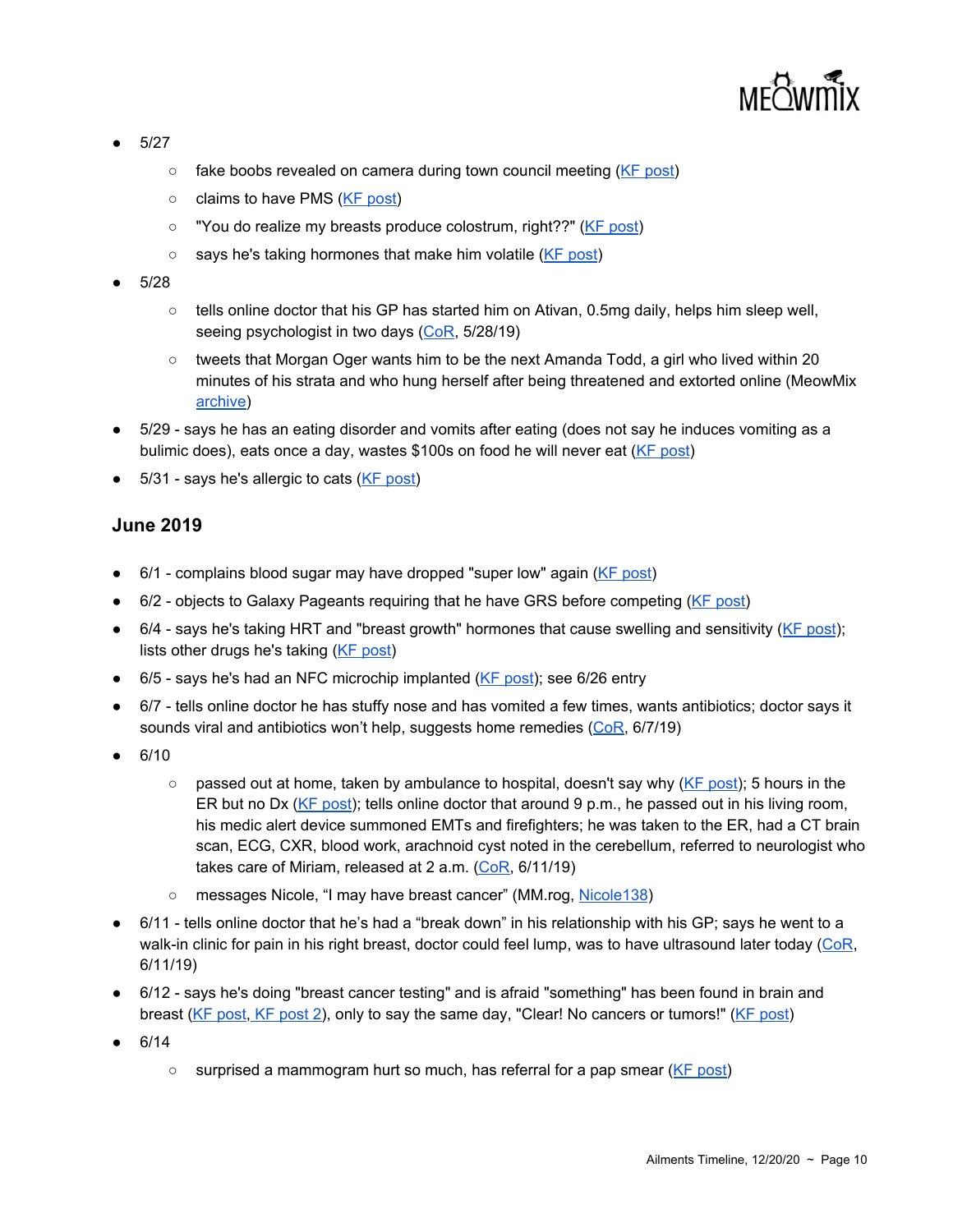

- tweets that he's leaving in an ambulance, but WGKitty says the ambulance was called for an older resident of the strata (WGKitty Q&A [archive,](http://archive.li/lAaCq) 12/20/19)
- 6/15 "new beginnings" birthday party at Olive Garden falls flat (announcement, KF post [4,866](https://kiwifarms.net/threads/jonathan-yaniv-jessica-yaniv-trustednerd-trustednerd-com-jy-knows-it-jy-british-columbia.49790/post-4741794), 5/22/19; soliciting PayPal donations for drinks, KF post  $5,914, 6/2/19$  $5,914, 6/2/19$ ; no one shows, Miriam goes door to door recruiting guests, gets only one, KF post [13,992,](https://kiwifarms.net/threads/jonathan-yaniv-jessica-yaniv-trustednerd-trustednerd-com-jy-knows-it-jy-british-columbia.49790/post-5265121) 9/1/19)
- 6/16 went to the ER but walked out without learning anything because he saw the words "brain," "leaking," and "stint" [\(stent](https://news.weill.cornell.edu/news/2017/03/venous-stenting-procedure-found-to-improve-head-pressure-and-vision-loss) or [shunt\)](https://www.healthline.com/health/ventriculoperitoneal-shunt) somewhere and got scared (KF [post](https://kiwifarms.net/threads/jonathan-yaniv-jessica-yaniv-trustednerd-trustednerd-com-jy-knows-it-jy-british-columbia.49790/post-4857563))
- 6/17 hospital report says he has a Blake's cyst in his brain, growing and pushing on the 3rd and 4th ventricles, referred for surgery; cyst is impairing cognitive and motor abilities, eye's twitching, can't walk straight ([CoR,](https://meowmix.org/?mdocs-file=6753) 6/17/19)
- $\bullet$  6/18 "I need to have brain surgery," not doing well, back at the hospital today (KF [post](https://kiwifarms.net/threads/jonathan-yaniv-jessica-yaniv-trustednerd-trustednerd-com-jy-knows-it-jy-british-columbia.49790/post-4868148))
- 6/19 at the ER because without surgery he will keep "collapsing" (KF [post](https://kiwifarms.net/threads/jonathan-yaniv-jessica-yaniv-trustednerd-trustednerd-com-jy-knows-it-jy-british-columbia.49790/post-4873784)); mocks psych patients he observed in the ER (KF [post](https://kiwifarms.net/threads/jonathan-yaniv-jessica-yaniv-trustednerd-trustednerd-com-jy-knows-it-jy-british-columbia.49790/post-4873784))
- 6/20 while riding scooter through McDonald's drive-through to get iced tea, he says on video that he might "collapse again or have another seizure" ( $KF$  [post](https://streamable.com/4n0rf) 1,  $KF$  post 2 with archived video)
- 2/? during Yaniv's scooter days, WGKitty saw him walk up a flight of stairs and also run around the strata building looking for a sticker WGKitty pretended on Twitter that they'd posted with information about Yaniv (WGKitty Q&A [archive,](http://archive.li/lAaCq) 12/20/19)
- 6/21 MRI administered; he complains of feeling "rushed," of not doing well, and of being served food he does not find appealing (KF [post\)](https://kiwifarms.net/threads/jonathan-yaniv-jessica-yaniv-trustednerd-trustednerd-com-jy-knows-it-jy-british-columbia.49790/post-4880135)
- 6/23
	- tweets "I have a brain tumor," says he's going to the hospital daily (Twitter [archive\)](https://archive.li/unBqI)
	- $\circ$  mocks "old woman" who turned out to be a man for stinking the ER up with "old fart perfume" [\(KF](https://kiwifarms.net/threads/jonathan-yaniv-jessica-yaniv-trustednerd-trustednerd-com-jy-knows-it-jy-british-columbia.49790/post-4893803) [post\)](https://kiwifarms.net/threads/jonathan-yaniv-jessica-yaniv-trustednerd-trustednerd-com-jy-knows-it-jy-british-columbia.49790/post-4893803)
	- says he collapsed in a hospital bathroom (KF [post](https://kiwifarms.net/threads/jonathan-yaniv-jessica-yaniv-trustednerd-trustednerd-com-jy-knows-it-jy-british-columbia.49790/post-4893803))
- $\bullet$  6/24 tells the Langley town council he has a brain tumor (KF [post](https://kiwifarms.net/threads/jonathan-yaniv-jessica-yaniv-trustednerd-trustednerd-com-jy-knows-it-jy-british-columbia.49790/post-4896585))
- 6/25 texts Nicole, "I just had a stroke. Fell unconscious in my bed. Waiting for paramedics. Pray for me"; "Ambulance won't take me, same issues for the last 15 days can literally write a story here still going to try": "I had a seizure" (MM.org, [Nicole25\)](https://meowtube.org/images/index.php?sfpg=VmljdGltX1N0b3JpZXMvTmljb2xlLyoqYmU1Zjk4NGJmYzhiNGNhNjhiMTIwMmE0ZDEwOTU1NGYzNTUwNjhhZjEwMWM3MTczZTVhZGZjZjBkYzcyNDljZA)
- 6/26
	- physiotherapist's massage table collapses beneath him; he later sues ([thread](https://kiwifarms.net/threads/jessica-vs-the-physiotherapist-corp.60570/) about the suit; detailed notice of claim, KF post [33](https://kiwifarms.net/threads/jessica-vs-the-physiotherapist-corp.60570/post-5291743); [CoR;](https://meowmix.org/?mdocs-file=6753) settled 8/28/20 for \$2,500, MM.org [article,](https://meowmix.org/yaniv-simpson-vs-amy-hamm-and-the-physiotherapists/) 9/3/20; tells MandaPanda about it (see 10/2/19 entry on the MM [transcript](https://meowmix.org/the-mandapanda-log/), KF [thread,](https://kiwifarms.net/threads/mandapanda-log-leaks.63526/) 11/26/19)
	- $\circ$  goes to walk-in clinic ([CoR,](https://meowmix.org/?mdocs-file=6753) 6/27/19)
	- reports shooting pain down his arm, cannot walk in the hours after a town council appearance made sitting in a wheelchair (KF [post\)](https://kiwifarms.net/threads/jonathan-yaniv-jessica-yaniv-trustednerd-trustednerd-com-jy-knows-it-jy-british-columbia.49790/post-4897273)
	- o posts pic showing a glucose monitoring disc on his upper arm (KF [post\)](https://kiwifarms.net/threads/jonathan-yaniv-jessica-yaniv-trustednerd-trustednerd-com-jy-knows-it-jy-british-columbia.49790/post-4906487); disc identified (KF post)
- 6/27 asks online doctor about a Gamma GT result of 68, was 49 a month ago; test ordered by walk-in clinic the day before; told [fatty](https://www.healthline.com/nutrition/fatty-liver) liver may be the cause; says he's using a scooter to get around because Blake's cyst is causing dizzy spells ([CoR,](https://meowmix.org/?mdocs-file=6753) 6/27/19)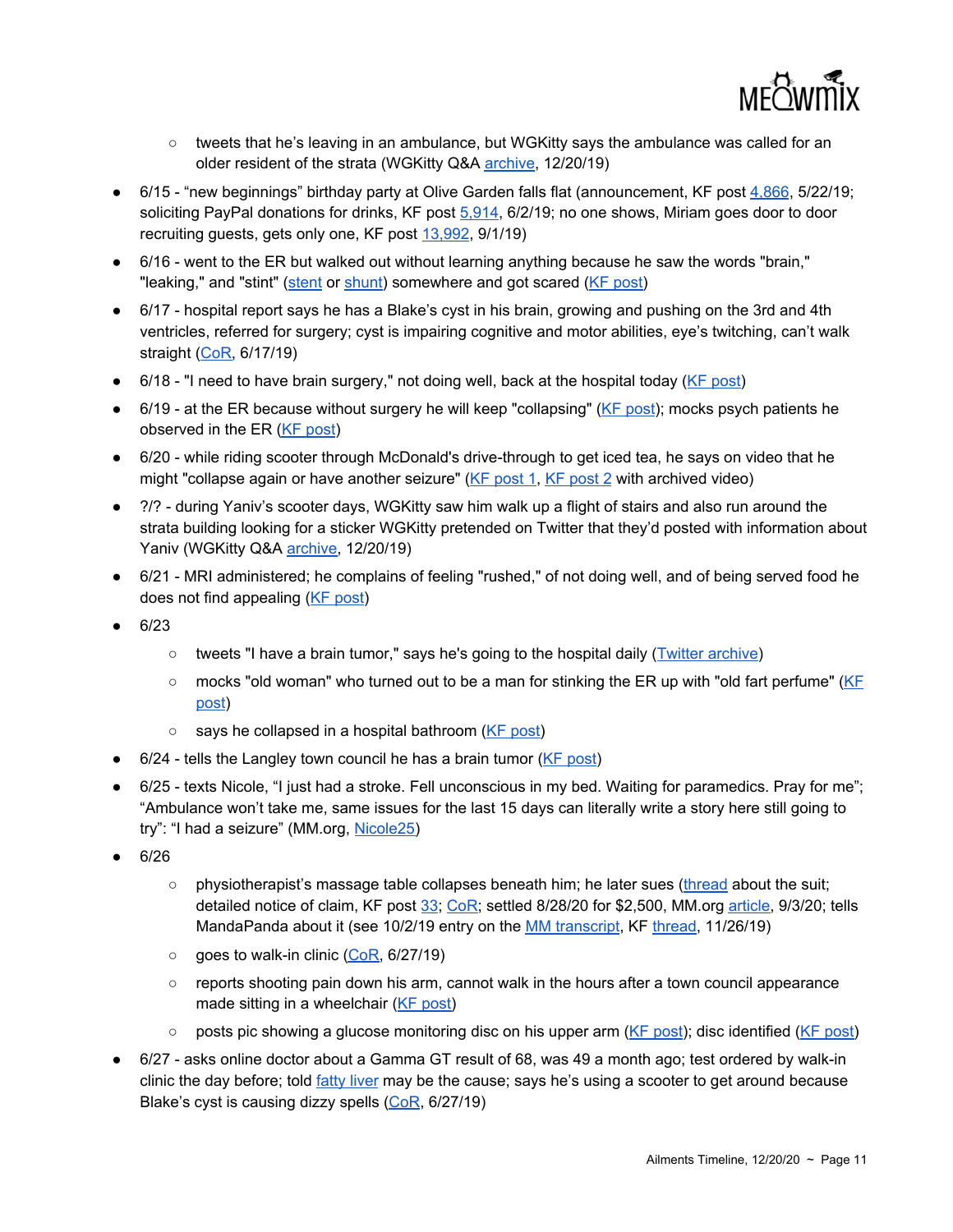

- 6/28 tweets that he is taking progesterone and estradiol, which are causing "insane hotflashes" [\(archived](https://archive.fo/O9Hn6) tweets)
- $6/30$ 
	- says his brain tumor is expanding and he will have surgery late in 2019 or 2020 (KF [post\)](https://kiwifarms.net/threads/jonathan-yaniv-jessica-yaniv-trustednerd-trustednerd-com-jy-knows-it-jy-british-columbia.49790/post-4926494)
	- seen at Miss BC pageant breakfast "flitting from one table of pageant girls to the next with full pep and vigour," no walker, no scooter, "no mobility restrictions whatsoever" (KF [post\)](https://kiwifarms.net/threads/jonathan-yaniv-jessica-yaniv-trustednerd-trustednerd-com-jy-knows-it-jy-british-columbia.49790/post-4966051); told it was inappropriate for him to be at the pageant breakfast (KF [post\)](https://kiwifarms.net/threads/jonathan-yaniv-jessica-yaniv-trustednerd-trustednerd-com-jy-knows-it-jy-british-columbia.49790/post-4930214)

#### **July 2019**

- 7/1
- says he can't feel his lower body (KF [post](https://kiwifarms.net/threads/jonathan-yaniv-jessica-yaniv-trustednerd-trustednerd-com-jy-knows-it-jy-british-columbia.49790/post-4934172)); returns to Miss BC pageant in a wheelchair to film contestants (KF [post\)](https://kiwifarms.net/threads/jonathan-yaniv-jessica-yaniv-trustednerd-trustednerd-com-jy-knows-it-jy-british-columbia.49790/post-4933858)
- says he was "removed from hospital by a transphobic nurse," Fraser Health's Peace Arch Hospital (KF [post](https://kiwifarms.net/threads/jonathan-yaniv-jessica-yaniv-trustednerd-trustednerd-com-jy-knows-it-jy-british-columbia.49790/post-4931905))

● 7/2

- tells online doctor that yesterday he lost feeling from neck down while sitting in car, lasted about 3 minutes, then rushed into a Subway, ate and felt better, had no glucose strips so could not test, a year's wait to see neurosurgeon, wants referrals to specialists but told to get physical exam by GP first ([CoR](https://meowmix.org/?mdocs-file=6753), 7/2/19)
- Null's source says Yaniv does not have any cancer, it's an issue with his filtering organs allowing excess fluid to collect in his skull [\(hydrocephalus](https://www.aans.org/Patients/Neurosurgical-Conditions-and-Treatments/Adult-Onset-Hydrocephalus?formid=124)), needs a way to drain it (7/3/19 [stream](https://www.bitchute.com/video/LXQnjQXHoPZ9/) around the 55-min. mark; KF [post,](https://kiwifarms.net/threads/jonathan-yaniv-jessica-yaniv-trustednerd-trustednerd-com-jy-knows-it-jy-british-columbia.49790/post-4935226) 7/2/19 refers to it but contains slight wording error); Dx questioned by medical historian (KF post  $8$ )
- 7/4
	- $\circ$  first says he had two "mini strokes" during a morning tribunal hearing (KF [post](https://kiwifarms.net/threads/jonathan-yaniv-jessica-yaniv-trustednerd-trustednerd-com-jy-knows-it-jy-british-columbia.49790/post-4946909), FB [claim](https://kiwifarms.net/attachments/nope-png.827663/)), then says they were "something else" (KF [post](https://kiwifarms.net/threads/jonathan-yaniv-jessica-yaniv-trustednerd-trustednerd-com-jy-knows-it-jy-british-columbia.49790/post-4948449)); see 7/9 entry for more
	- Miriam disrupts tribunal hearing because she believes he is ill and has ambulance called, EMTs speak with Yaniv and leave while Yaniv stays in the hearing until its conclusion (KF [post](https://kiwifarms.net/threads/jonathan-yaniv-jessica-yaniv-trustednerd-trustednerd-com-jy-knows-it-jy-british-columbia.49790/post-4953561))
- 7/5
- offended when asked at a tribunal hearing whether he menstruates and will only say he was not menstruating when he tried to book genital waxing (KF [post](https://kiwifarms.net/threads/jonathan-yaniv-jessica-yaniv-trustednerd-trustednerd-com-jy-knows-it-jy-british-columbia.49790/post-4956174))
- says at tribunal hearing that he has male genitals and lied to waxing service provider about having a period when requesting service (Twitter [archive](https://archive.fo/FWX8f) 1[,](https://archive.li/W20L4) Twitter [archive](https://archive.li/W20L4) 2, 7/7/19 report on 7/5 hearing)
- $\circ$  photographed getting off and on scooter, standing and bending on a Skytrain without difficulty ( $KE$ [post\)](https://kiwifarms.net/threads/jonathan-yaniv-jessica-yaniv-trustednerd-trustednerd-com-jy-knows-it-jy-british-columbia.49790/post-4952379)
- 7/6 tweets doctor's letter for handcapped parking permit that says nothing about a brain tumor; says Yaniv has "a chronic condition" (unnamed) that causes sudden onset of neurological symptoms for which no solution has been found (KF [post](https://kiwifarms.net/threads/jonathan-yaniv-jessica-yaniv-trustednerd-trustednerd-com-jy-knows-it-jy-british-columbia.49790/post-4954886))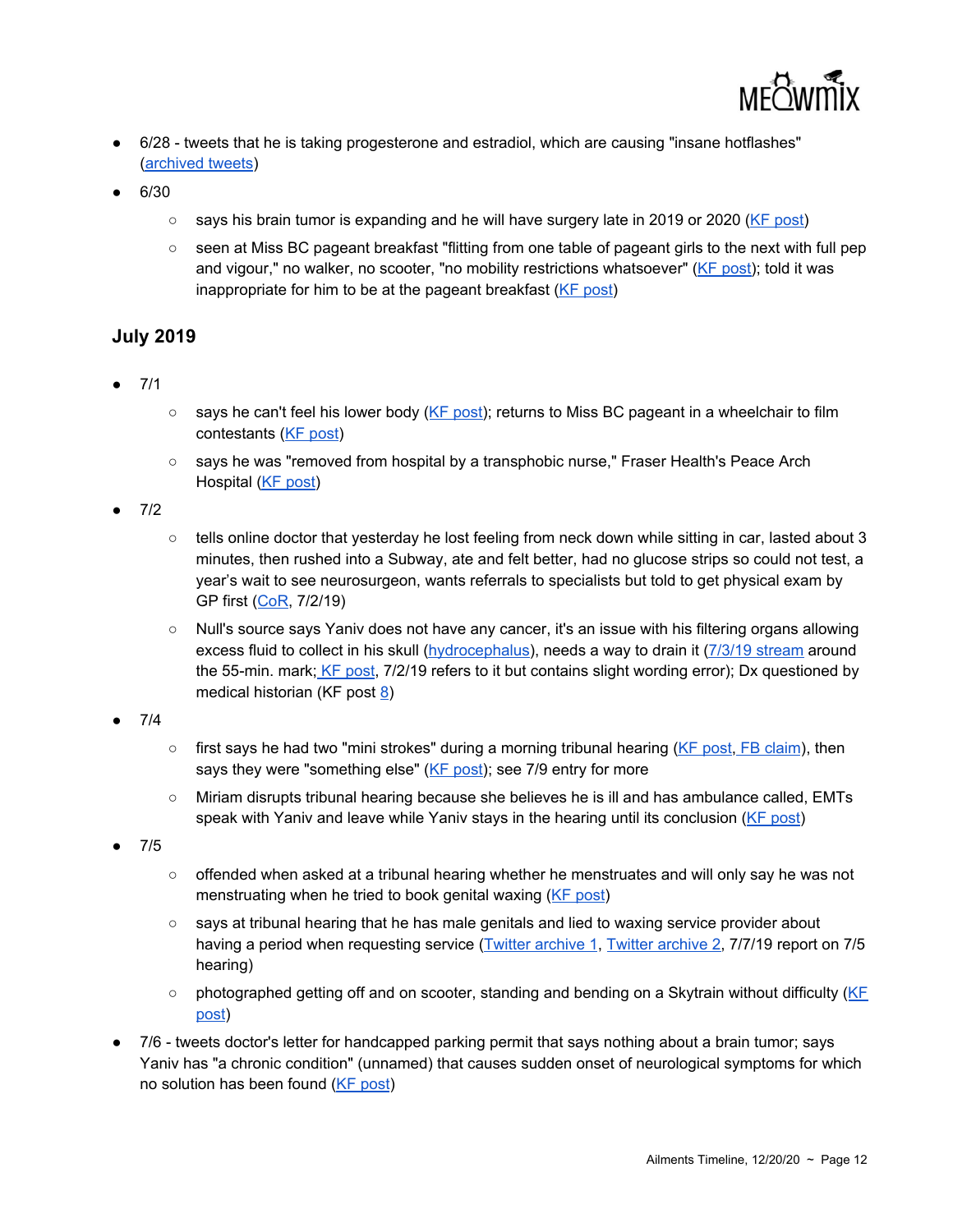

- 7/7
- asks online doctor for a referral to another neurologist; has numbness in both legs below waist, has to use walker; no falls so far; Dr. A. Lee, neurologist says the arachnoid cyst is life threatening [\(CoR](https://meowmix.org/?mdocs-file=6753), 7/7/19)
- tweets that he has been unable to rise from the toilet in hospital bathrooms multiple times "at random" and has then called 911 for help (KF [post](https://kiwifarms.net/threads/jonathan-yaniv-jessica-yaniv-trustednerd-trustednerd-com-jy-knows-it-jy-british-columbia.49790/post-4958242))
- 7/8
- tells online doctor that neurosurgeon does not believe surgery is necessary but will see Yaniv in a year to reassure him; legs numb, falls frequently, pain in left posterior area of head; waking every 2 hours, has not followed up on CPAP recommendation for apnea; wants referral to a complex chronic disease program, worried about central sensitivity syndrome; told to get exam by GP first [\(CoR](https://meowmix.org/?mdocs-file=6753), 7/8/19)
- $\circ$  says in FB video that he has "very large tumor on the back of my brain" and has been given a June 2020 consultation with a neurosurgeon (KF [post,](https://kiwifarms.net/threads/jonathan-yaniv-jessica-yaniv-trustednerd-trustednerd-com-jy-knows-it-jy-british-columbia.49790/post-4963048) MeowTube [Whining](https://www.meowtube.org/videos/Whining/whine3.mp4) 03, 7/8/19)
- says in FB video, "I just keep dropping and falling," but no Dx, could be seizures or [syncope](https://www.heart.org/en/health-topics/arrhythmia/symptoms-diagnosis--monitoring-of-arrhythmia/syncope-fainting) [\(KF](https://kiwifarms.net/threads/jonathan-yaniv-jessica-yaniv-trustednerd-trustednerd-com-jy-knows-it-jy-british-columbia.49790/post-4963048) [post,](https://kiwifarms.net/threads/jonathan-yaniv-jessica-yaniv-trustednerd-trustednerd-com-jy-knows-it-jy-british-columbia.49790/post-4963048) MeowTube [Whining](https://www.meowtube.org/videos/Whining/whine3.mp4) 03, 7/8/19)
- says in FB video that he has scooter and walker and isn't supposed to walk (KF [post,](https://kiwifarms.net/threads/jonathan-yaniv-jessica-yaniv-trustednerd-trustednerd-com-jy-knows-it-jy-british-columbia.49790/post-4963048) MeowTube [Whining](https://www.meowtube.org/videos/Whining/whine3.mp4) 03, 7/8/19)
- $\circ$  tweets about "my period," says no one can know whether he has a uterus or not (KF [post\)](https://kiwifarms.net/threads/jonathan-yaniv-jessica-yaniv-trustednerd-trustednerd-com-jy-knows-it-jy-british-columbia.49790/post-4962149)
- tweets page of medical questionnaire asking gynecological questions and says, "Obviously, I can't answer that" ([archived](https://web.archive.org/web/20190708171316/https:/twitter.com/trustednerd/status/1148275347646844929) tweet)
- says in FB video that gynecologist found no signs of cancer "in that area" after going in for a pap smear that he may have received anally if at all (KF [post\)](https://kiwifarms.net/threads/jonathan-yaniv-jessica-yaniv-trustednerd-trustednerd-com-jy-knows-it-jy-british-columbia.49790/post-4963048)
- 7/9 says the two mini strokes he announced during the 7/4 BCHRT hearing were seizures and he has epilepsy (KF [post](https://kiwifarms.net/threads/jonathan-yaniv-jessica-yaniv-trustednerd-trustednerd-com-jy-knows-it-jy-british-columbia.49790/post-4970459))
- 7/10
	- $\circ$  in a FB video, he's back in the hospital because of "episode after episode after episode"; as of 1 a.m. he had not been seen by a doctor (KF [post\)](https://kiwifarms.net/threads/jonathan-yaniv-jessica-yaniv-trustednerd-trustednerd-com-jy-knows-it-jy-british-columbia.49790/post-4981139)
	- fasting blood sugar, 9.9; and B12 low at 141; he recently stopped taking supplements; says he's not been vegan or vegetarian [\(CoR](https://meowmix.org/?mdocs-file=6753), 7/11/19)
- $7/11$ 
	- tells online doctor he went to Surrey Hospital early in the morning because felt faint; blood work normal except for an increased C-Reactive Protein level of 8, an indicator of inflammation, coronary risk; booked for EEG; does not recall ever being told he has diabetes though previous online consultation summaries and the Rx for metformin show that he has; referred to his endocrinologist and for B12 injections [\(CoR](https://meowmix.org/?mdocs-file=6753), 7/11/19)
	- tweets, "They keep discharging me and loads of outpatient tests" (Twitter [archive\)](https://archive.fo/d7ajw)
- 7/12
	- $\circ$  tweets hospital "mammo" unit sign and says, "This is more serious than they told me initially," 3 weeks after saying no tumors were found in his upper body (KF [post\)](https://kiwifarms.net/threads/jonathan-yaniv-jessica-yaniv-trustednerd-trustednerd-com-jy-knows-it-jy-british-columbia.49790/post-4937836)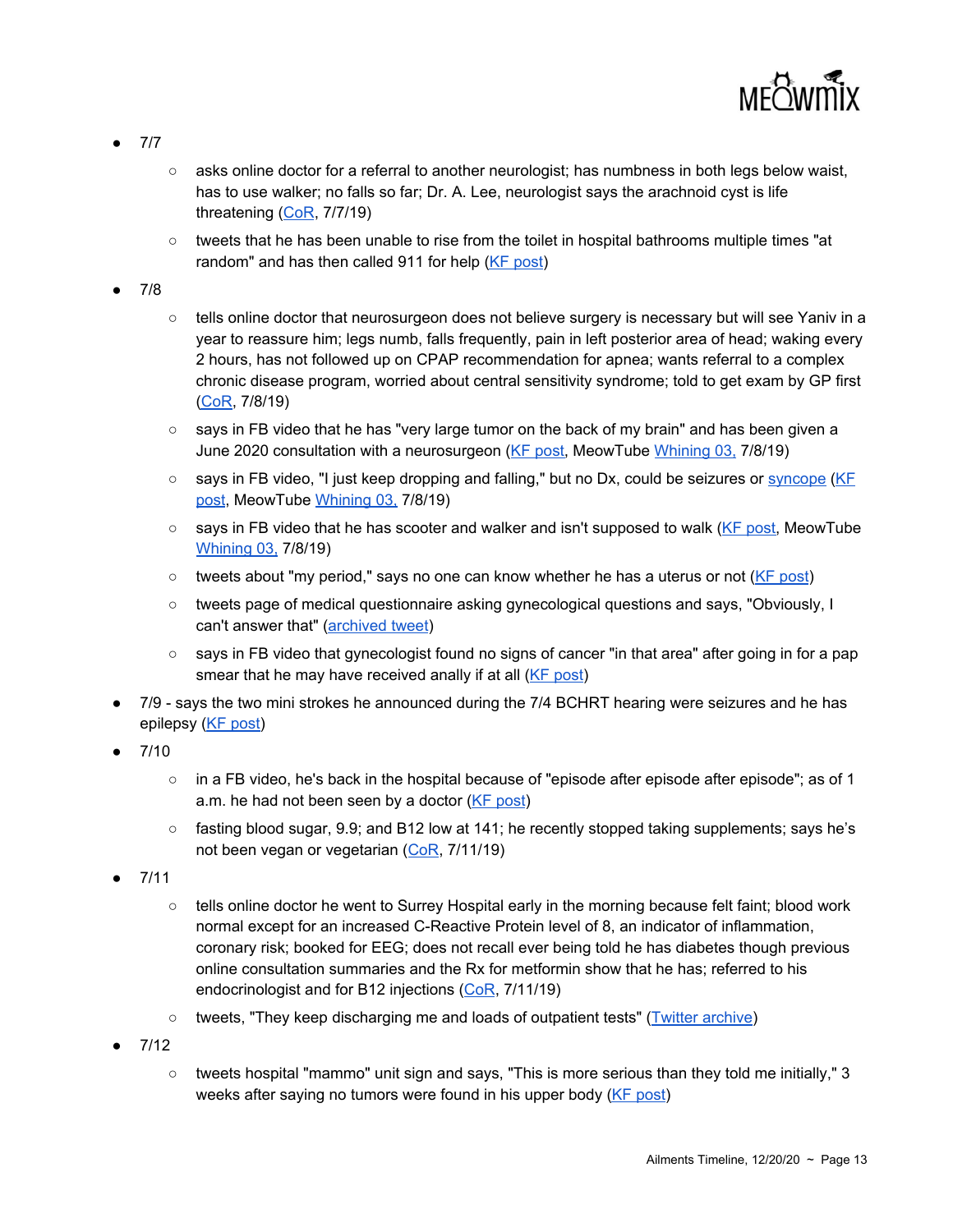

- tweets that recurring lower body paralysis "wears off after a few minutes to hours; when asked what kind of condition does that, he replies, "I have no clue it's under investigation" [\(Twitter](https://archive.li/9k372) [archive](https://archive.li/9k372))
- tells online doctor that he had his first B12 shot yesterday and feels better, needs replacement vial because he lost his; mother and aunt have mitochondrial disease, profound fatigue, deafness, muscle weakness, Complex 4 deficiency, he has the same symptoms; wants Miriam's doctor to evaluate him [\(CoR](https://meowmix.org/?mdocs-file=6753), 7/12/19)
- hearing test 2 weeks ago found he had 50% hearing loss in both ears, Yaniv tells online doctor [\(CoR](https://meowmix.org/?mdocs-file=6753), 7/12/19)
- $\circ$  gives his weight as 255, height as 5'11" to online doctor ([CoR,](https://meowmix.org/?mdocs-file=6753) 7/12/19); likely to be lying about hi weight

● 7/14

- posts pictures of his feet against the doors of an ambulance on Facebook, saying "My dog is dying and I'm an emotional wreck. Life has been horrible to me lately. I don't know how much more I can take on top of these major unsolvable health issues"; neighbor observed no ambulance at Yaniv's condo building that night (KF [post\)](https://kiwifarms.net/threads/jonathan-yaniv-jessica-yaniv-trustednerd-trustednerd-com-jy-knows-it-jy-british-columbia.49790/post-4995769)
- posts video of himself walking easily along a road and saying he had been driving around checking areas he committed to maintain - should not be driving because of his recent seizures, but perhaps Miriam was at the wheel (KF [post](https://kiwifarms.net/threads/jonathan-yaniv-jessica-yaniv-trustednerd-trustednerd-com-jy-knows-it-jy-british-columbia.49790/post-4998461))
- tweets angrily at a woman, "At least my pussy is tight and not loose after pushing out a 10 pound baby," before hyping a brand of sex toys (KF [post](https://kiwifarms.net/threads/jonathan-yaniv-jessica-yaniv-trustednerd-trustednerd-com-jy-knows-it-jy-british-columbia.49790/post-4999946))
- 7/15 online doctor recaps with Yaniv: he was in ER 2 days ago with whole-body twitching but no loss of consciousness; blood work was normal, EEG upcoming, main abnormality was high blood sugar; pattern consistent with type II diabetes; appointment at diabetes clinic on 8/1; taking metformin only once a day instead of twice as Rx'd [\(CoR](https://meowmix.org/?mdocs-file=6753), 7/15/19)
- 7/16
	- mother testifies under oath; was he "born as boy, girl, or both"?, she said both; "I didn't want to admit it but you wanted to be a girl"; got his first period at 13 or 14, has had severe abdominal cramping throughout his life; came out in July (no year given); repeatedly used male pronouns for Jonathan and referred to him as a man (KF [post\)](https://kiwifarms.net/threads/jonathan-yaniv-jessica-yaniv-trustednerd-trustednerd-com-jy-knows-it-jy-british-columbia.49790/post-5014073)
	- $\circ$  tweets that he has a uterus (KF [post](https://kiwifarms.net/threads/jonathan-yaniv-jessica-yaniv-trustednerd-trustednerd-com-jy-knows-it-jy-british-columbia.49790/post-5013866))
- 7/17
	- Null's been told Yaniv is depending on disability payments, hence the scooter, because his SEO consulting business is essentially bankrupt (KF [post\)](https://kiwifarms.net/threads/jonathan-yaniv-jessica-yaniv-trustednerd-trustednerd-com-jy-knows-it-jy-british-columbia.49790/post-5015355)
	- o at tribunal hearing [\(notes](https://archive.li/QQtQn#selection-3911.0-3915.68)):
		- says his memory is shot due to concussions
		- says when he was six a specialist diagnosed him as a girl (a different transcript noted this as diagnosed him with GID)
		- says he is intersex and says intersex means "being both male and female" and "one thing works and one thing doesn't"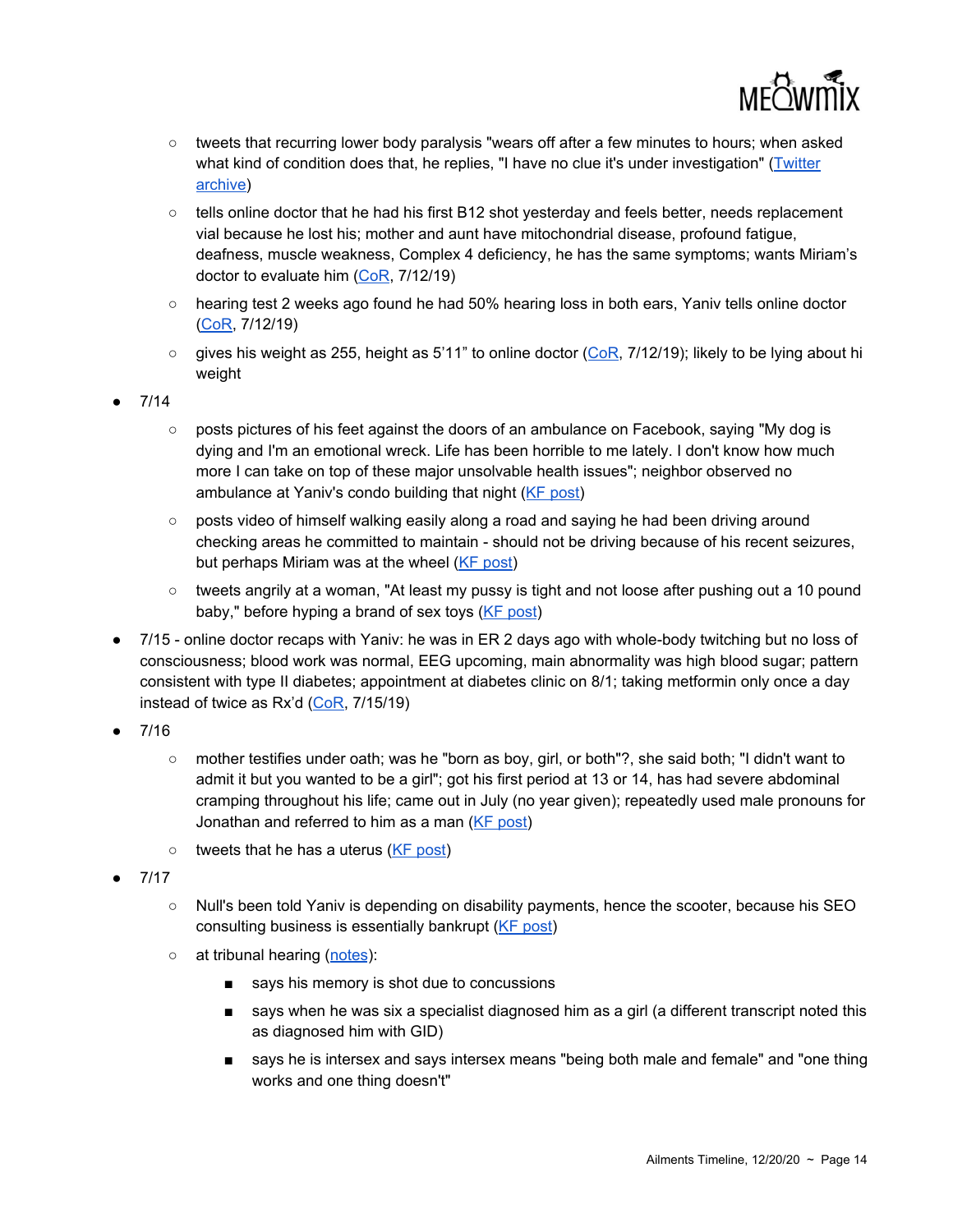

- refuses to answer when asked if he has a vulva, then says "I maintain I have a vulva. I will not go further"
- testifies that his genitals are deformed, but won't be specific ([notes](https://archive.li/CumI2))
- says GRS is scheduled but will not say when, then says GRS is not scheduled
- mother testifies again that Yaniv is both boy and girl, is intersex, has always been female, began menstruating at 13 or 14, that she always knew he was transgender and also that she didn't know he was transgender until he came out to her (In 2020, Yaniv tells "Sara" that his mother always knew: "My mom knew for years I was gender fluid / trans from a young age, but we kind of kept it a secret from him," meaning his father. MM.org [Chunk](https://www.meowtube.org/videos/Sara/3-SaraJYChat-Jun24-July16.mp4) [3](https://www.meowtube.org/videos/Sara/3-SaraJYChat-Jun24-July16.mp4), 9/11/20)
- $\circ$  observed walking around the tribunal offices on breaks without difficulty [\(tweet](https://archive.fo/XRNL7))
- 7/19
	- posts "Fuck you FHA!!" after being told by someone at Fraser Health Authority that "You're not Jessica. You're a family member" when trying to set appointments for tests (KF [post](https://kiwifarms.net/threads/jonathan-yaniv-jessica-yaniv-trustednerd-trustednerd-com-jy-knows-it-jy-british-columbia.49790/post-5028707))
	- says he's in the emergency department and "I am not pretending anything. I am disabled. I don't limp. I fucking collapse" [\(tweet](https://archive.fo/XRNL7))
	- $\circ$  says the police forced him to go to the ER because of swelling on his face (KF [post\)](https://kiwifarms.net/threads/jonathan-yaniv-jessica-yaniv-trustednerd-trustednerd-com-jy-knows-it-jy-british-columbia.49790/post-5032895), posts small excerpt from a hospital form that says "ASS ASSAULTED" (KF [post](https://kiwifarms.net/threads/jonathan-yaniv-jessica-yaniv-trustednerd-trustednerd-com-jy-knows-it-jy-british-columbia.49790/post-5032248))
- $7/20$  "I was punched" and thus landed in the ER on  $7/19$  (KF [post\)](https://kiwifarms.net/threads/jonathan-yaniv-jessica-yaniv-trustednerd-trustednerd-com-jy-knows-it-jy-british-columbia.49790/post-5035931)
- 7/21
	- $\circ$  someone on Twitter claims Yaniv was punched by a 60+ woman who yelled at Miriam for laying on the horn in a parking area (archived [tweets](https://archive.fo/eg9lA))
	- Miriam (or Jonathan pretending to be Miriam) tells a Facebook group Jonathan is in the hospital "right now not doing so well" (KF [post\)](https://kiwifarms.net/threads/jonathan-yaniv-jessica-yaniv-trustednerd-trustednerd-com-jy-knows-it-jy-british-columbia.49790/post-5047264)
- 7/22
	- says on Irish radio that he has testicles and a penis as well as intersex genitalia "which means I was born with both parts"; when the host, Niall Boylan, says, "Well, you don't have a vagina," Yaniv says, "It's complicated"; Yaniv doesn't object when the host says Yaniv has ovaries [\(KF](https://kiwifarms.net/threads/jonathan-yaniv-jessica-yaniv-trustednerd-trustednerd-com-jy-knows-it-jy-british-columbia.49790/post-5044965) [post](https://kiwifarms.net/threads/jonathan-yaniv-jessica-yaniv-trustednerd-trustednerd-com-jy-knows-it-jy-british-columbia.49790/post-5044965) 1, KF [post](https://kiwifarms.net/threads/jonathan-yaniv-jessica-yaniv-trustednerd-trustednerd-com-jy-knows-it-jy-british-columbia.49790/post-5045024) 2, [audio\)](https://omny.fm/shows/the-niall-boylan-show/an-interview-with-jessica-yaniv)
	- with Miriam present, he asks online doctor about mitochondrial disease, has appointment at clinic she uses in January 2020 [\(CoR](https://meowmix.org/?mdocs-file=6753), 7/22/19)
	- wants referral to gynecologist because of pain in right breast he says he's had since March 2019, feels no lumps, had ultrasound a month ago, online doctor sees no breast symptoms, says may be effect of estrogen, refers to gynecologist ([CoR,](https://meowmix.org/?mdocs-file=6753) 7/22/19)
- 7/23 tells Alex Jones that he's biologically male and before hormone therapy his testosterone level was 14 and is now 1.2 (AJ [stream,](https://kiwifarms.net/threads/yanivs-interview-with-alex-jones.58732/) ~16:34; KF posts [74,](https://kiwifarms.net/threads/jonathan-yaniv-jessica-yaniv-trustednerd-trustednerd-com-jy-knows-it-jy-british-columbia.49790/post-5119480) [76,](https://kiwifarms.net/threads/yanivs-interview-with-alex-jones.58732/post-5049331) [123\)](https://kiwifarms.net/threads/yanivs-interview-with-alex-jones.58732/post-5049412)
- 7/29 tells online doctor that he's called a hospital 30 times trying to get an EEG arranged and never hears back [\(CoR](https://meowmix.org/?mdocs-file=6753), 7/29/19)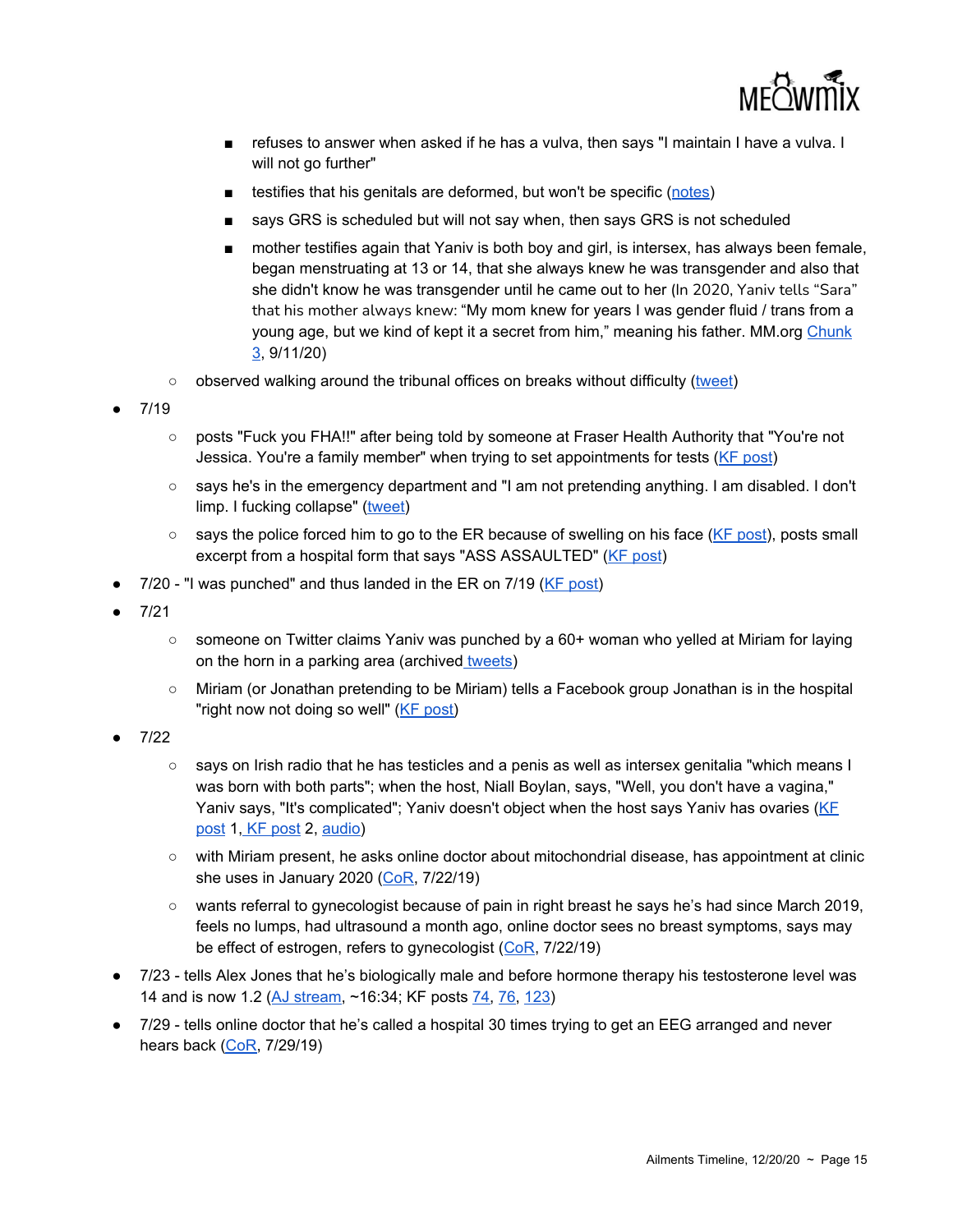

#### **August 2019**

- 8/1
- says during a stream that he's "a biological male but intersex" and identifies as female; has penis and testicles, both his penis and his clit are circumsized; says he menstruates and has asked women in restrooms for tampons (~28:30 min mark); shows himself wearing a bra, pulls cup down to show nip (~33:30) (KF [archive\)](https://kiwifarms.net/attachments/20190731_jonlies-mp4.869823/)
- says he fell hard in the shower and split elbow open; observed being taken away by ambulance (KF posts [25,](https://kiwifarms.net/threads/jys-munchie-saga.58730/post-5103041) [34\)](https://kiwifarms.net/threads/jys-munchie-saga.58730/post-5120396)
- 8/2 tells online doctor that he fell in the bathtub on 8/1 and went to the ER at Ridge Meadows but the CT wasn't working and they also didn't feel that x rays of his body were necessary; online doctor says Yaniv has to be examined in person before any referrals for those things are given; Yaniv does get a referral to another sleep clinic for another apnea test [\(CoR](https://meowmix.org/?mdocs-file=6753), 8/2/19)

● 8/3

- $\circ$  posts pic and vid from a pool, no sign of elbow gash or mobility problems (KF posts  $183, 184$  $183, 184$ )
- tweets that he was transported by ambulance for 25-minute trip from Harrison Hot Springs to Chilliwack, given oxygen; at the hospital, no tests were done and he was quickly discharged (KF posts [12,565](https://kiwifarms.net/threads/jonathan-yaniv-jessica-yaniv-trustednerd-trustednerd-com-jy-knows-it-jy-british-columbia.49790/post-5119480), [34\)](https://kiwifarms.net/threads/jys-munchie-saga.58730/post-5120396)

● 8/5

- during debate with Blaire White, holds up a med packet labeled as Estradiol 2mg and three OTC nutritional supplements: Alpha lipoic acid 100mg, CoQ10 100mg, and Magnesium 50mg (KF post [401](https://kiwifarms.net/threads/blaire-white-vs-jonathan-yaniv.59234/post-5122468), [screen](https://kiwifarms.net/threads/blaire-white-vs-jonathan-yaniv.59234/post-5122570) shot)
- $\circ$  seen being taken away from his strata by ambulance, no lights or siren (KF post  $34$ )
- 8/7
- says he has [ataxia](https://ataxia.org/what-is-ataxia/), a degenerative disease of the nervous system that can cause lack of coordination and difficulty walking, among other symptoms (KF post [333\)](https://kiwifarms.net/threads/jys-tweets-and-other-social-media.58834/post-5131493)
- $\circ$  tells online doctor about the 8/3 incident at Harrison Hot Springs; now has a "little bit of a headache" and wants referrals for a CT/head, last one was in June; has an EEG booked for next week and an MRI booked for November; doctor tells him to wait for EEG results before having anything further done [\(CoR,](https://meowmix.org/?mdocs-file=6753) 8/7/19)
- tweets "I'm not on disability" (MM.org, [MedDis6](https://meowtube.org/images/index.php?sfpg=TWVkaWNhbF9GaWxlL0Rpc2FiaWxpdGllcy8qTWVkRGlzNi5qcGcqYzEwYTIyMDVlNmNmNjQ3ZmUwMDA5NjMwMzUzMjZjMmY0ZjFlNTFmNDVjZGVmMzliYzE5NThiMjkwNzZmMzAwYw), 8/7/19)
- 8/8
- $\circ$  tells an online doctor again about his 8/1 fall in the tub, how his elbow bled, how he called 911 and was taken to Ridge Meadows where they were unable to do any imaging, how he's awaiting an EEG, has a scooter and walker for ataxia, can't walk long distances; he's told again to find a GP [\(CoR](https://meowmix.org/?mdocs-file=6753), 8/8/19)
- video of Yaniv collapsing on the floor and grabbing his phone posted by Louie25529938 (K[F](https://kiwifarms.net/threads/yaniv-collapses-daintily-onto-a-filthy-carpet.59417/) [thread](https://kiwifarms.net/threads/yaniv-collapses-daintily-onto-a-filthy-carpet.59417/))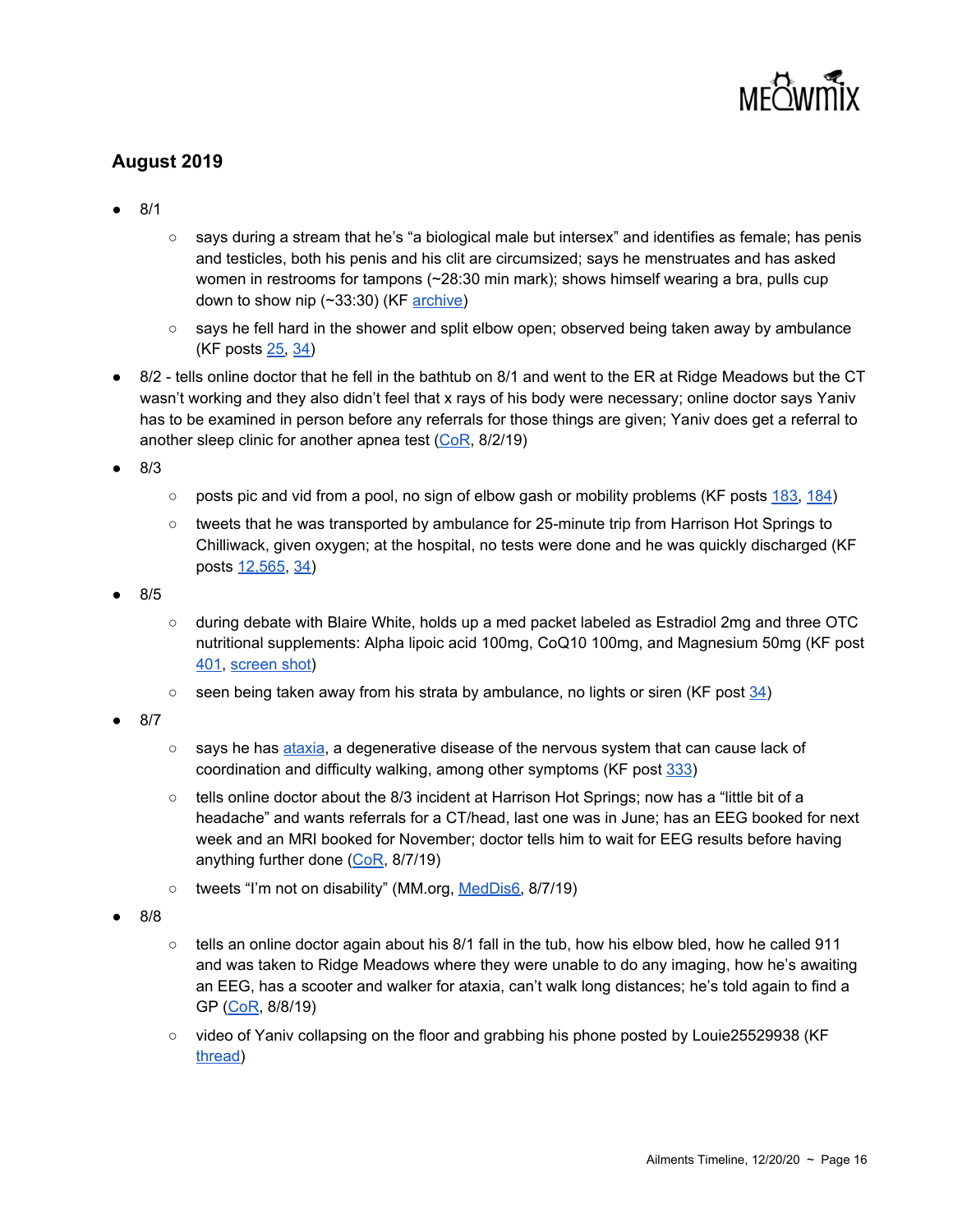

- neighbor hears Yaniv yelling at his mother about some redecorating they were doing in his strata; ambulance arrives and leaves without Yaniv, EMTs complain about their time having been wasted as they leave (WGKitty Q&A [archive,](http://archive.li/lAaCq) 12/20/19)
- posts on KF, "im sooooooooo drunk holy shhitttttititititi" while threatening to kill WGKitty and posting porn (MM.org, [WGKittyLangleyRes43](https://meowtube.org/images/index.php?sfpg=UGVyc29ubmVsX0ZpbGVzL1dHS2l0dHlMYW5nbGV5UmVzaWRlbnQvKldHS2l0dHlMYW5nbGV5UmVzNDMuanBnKmQzNTlkOTEyYjYxZTE1ODk4ZDExNmQ2ZDNiMWJkM2UwYWFjMjk1ZmEwNWY5ZTQyMzQ0NjRjOTZhOGJiYzFlZjM))
- 8/9 Rebel News reporter Keean Bexte approaches Jonathan and Miriam in driveway of Jonathan's strata; Jonathan lets go of his walker and has to run after it as it rolls toward street; Miriam tries to hit Bexte who gets into his car; Miriam and Jonathan stand in front of the car (Bexte's video, KF post [1](https://kiwifarms.net/threads/confrontation-with-reporter-in-yaniv-strata-parking-lot.59456/)) Jonathan later claims "Rebel media hit me with their car" injuring his spine at the L5/S1 [lumbosacral](https://www.spine-health.com/conditions/spine-anatomy/all-about-l5-s1-lumbosacral-joint) joint and "I'm in so much pain again" (p. 47, MM [transcript,](https://meowmix.org/the-mandapanda-log/) 10/7/19; KF post [7](https://kiwifarms.net/threads/miriam-might-have-assaulted-the-rebel.59502/post-5145439); KF [thread](https://kiwifarms.net/threads/mandapanda-log-leaks.63526/), 11/26/19), but in his claims and responses to lawsuits re: Rebel and the physiotherapists, he never mentions the incident
- 8/11 tweets a selfie from a public pool in Langley saying, "My period started so ya, couldn't go into the pool. But it was so much fun! Forgot my tampons in my other bag fml." (KF post [420](https://kiwifarms.net/threads/jys-tweets-and-other-social-media.58834/post-5149953), 8/11/19)
- 8/12
	- $\circ$  tells online doctor that a reporter drove into him 4 days before and police are involved; left hip was hurting before the incident but was hurting more afterward; doctor has him perform various movements in front of the cam, notes problems in lifting the left knee and squatting fully, says Yaniv needs an in-person examination at a clinic [\(CoR,](https://meowmix.org/?mdocs-file=6753) 8/12/19)
	- in hospital overnight for what he describes to online doctor as a seizure, he "spaced out" for 10-15 minutes while going for a walk at 10 p.m. [\(CoR](https://meowmix.org/?mdocs-file=6753), 8/13/19)
- 8/13 discusses hip/femur xray with online doctor, no fractures; discusses hospital visit; EEG tomorrow, CT/head this Friday ordered by walk-in clinic doctor after the 8/9 car incident; requests multiple referrals to specialists but is told no, needs in-person exam first; says he's located a family doctor through Trans-care BC but no appointment scheduled; says he hasn't tried CPAP yet for apnea ([CoR](https://meowmix.org/?mdocs-file=6753), 8/13/19)
- 8/14(?) Yaniv strikes a hectoring Rebel reporter David Menzies with his cane and charges around a parking lot without using the cane (KF [thread](https://kiwifarms.net/threads/8-15-19-rebel-media-yaniv-assaults-a-reporter.59743/), 8/5/19)
- 8/17 photographed on the hoof at a Telus store, but the scooter may have been parked outside (KF [thread](https://kiwifarms.net/threads/public-sightings-of-jy.59828/))
- 8/19 texts Nicole that he's told his producer (Ryan Gordon) that he wasn't doing the movie deal because he'd told the producer about being raped while in college and "couldn't continue talking about these things"; by rape does he mean when other boys shoved their way into a stall and groped him? (MM.org, [Nicole102](https://meowtube.org/images/index.php?sfpg=VmljdGltX1N0b3JpZXMvTmljb2xlLyoqYmU1Zjk4NGJmYzhiNGNhNjhiMTIwMmE0ZDEwOTU1NGYzNTUwNjhhZjEwMWM3MTczZTVhZGZjZjBkYzcyNDljZA))
- 8/20
	- $\circ$  tweets that he was sexually assaulted at some point and now suffers flashbacks during which he chokes on vomit (KF [thread](https://kiwifarms.net/threads/8-20-19-jy-claims-he-was-sexually-assaulted-and-nobody-believes-him.59963/))
	- $\circ$  has consultation with online doctor but says he's having lunch at a restaurant and can't talk confidentially ([CoR,](https://meowmix.org/?mdocs-file=6753) 8/20/19)
- 8/23 a girl he tried to victimize tells KF that he said he wears pads because he sweats so much (KF post [221](https://kiwifarms.net/threads/8-22-19-jessica-rumpel-visits-the-farms.60037/post-5212000))
- 8/26 calls online doctor about sleep apnea; doctor notes Yaniv has done the test five or six times; Yaniv says the tests are inconclusive because he removes or dislodges the monitor while asleep; has been seen at Snore MD, RHS Canada, and Medpro; wants to do it again through Miriam's respirologist - she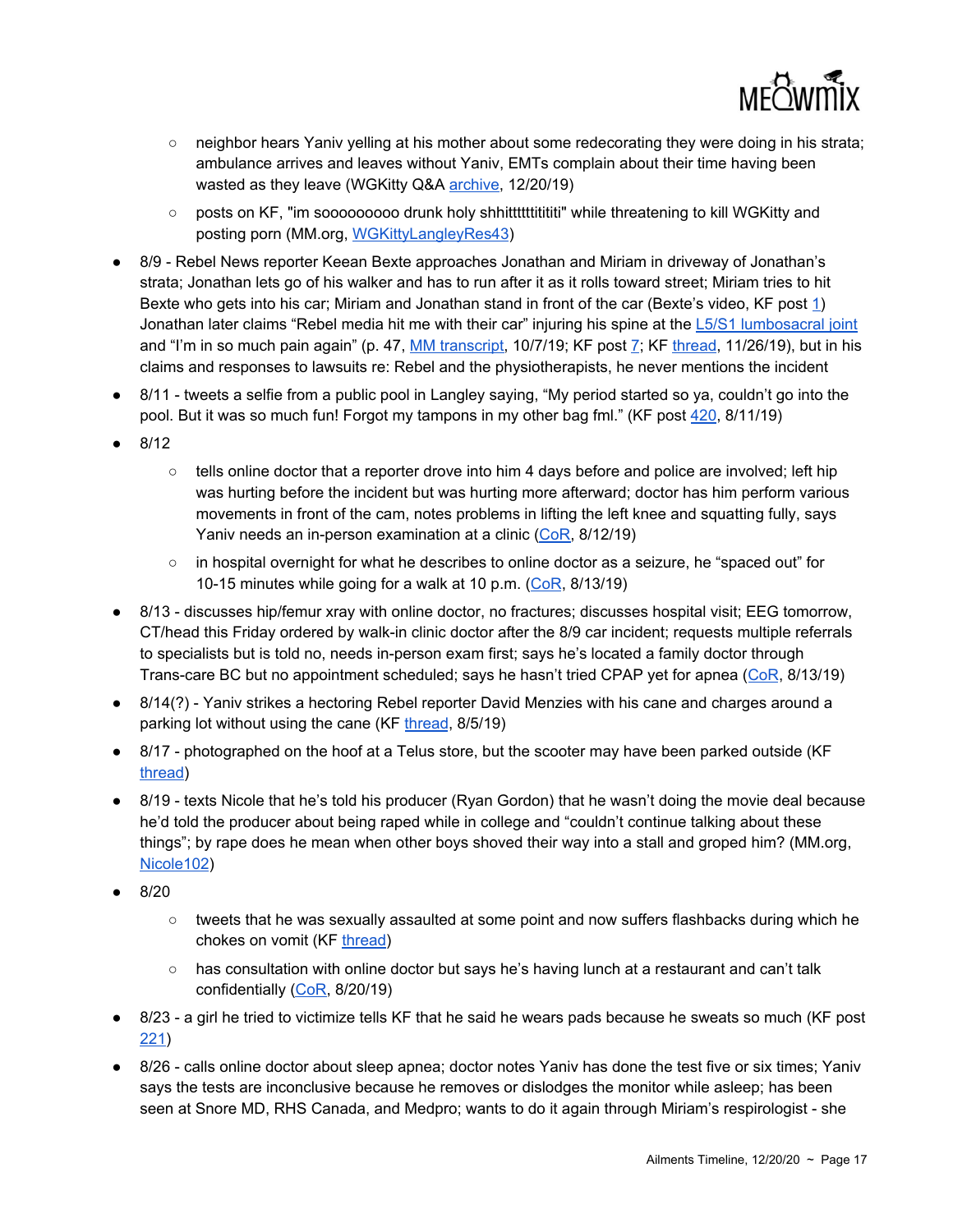

and her sister have sleep apnea, too (as did Yitzhak, Yaniv said in a previous consultation) [\(CoR,](https://meowmix.org/?mdocs-file=6753) 8/26/19)

- 8/28
	- says 4-5 neurology referrals have been rejected; has headaches, dizziness, syncope; had EEG that showed no seizure activity; CT/head was normal; says he's not using alcohol, drugs, or caffeine but has an energy drink every 4 days ([CoR,](https://meowmix.org/?mdocs-file=6753) 8/28/19)
	- $\circ$  asks online doctor to renew epipen Rx because he gets anaphylaxis with seafood; had allergy testing done 2 weeks ago via referral from his former GP and learned he was no longer allergic to seafood, has never had full anaphylactic reaction because he avoids seafood [\(CoR,](https://meowmix.org/?mdocs-file=6753) 8/28/19)
	- requests referral to Abbotsford sleep clinic ([CoR,](https://meowmix.org/?mdocs-file=6753) 8/28/19)

#### **September 2019**

- 9/2
- asks online doctor for a referral to a fifth neurologist, four have declined his referrals; CT shows arachnoid cyst, specialist at the time said this was not likely of clinical significance, seeing neurosurgeon in about a year, MRI booked for November; concerned cyst is causing stabbing and pins and needles pain in back and leg, difficulties with walking; walk-in clinic gave him gabapentin, but it's not helping, dizzy spells since June, spaces out, passed out three times, most recently on 8/1, has been to the ER each time, admitted back in June ( $CoR$ ,  $9/2/19$ )
- has scooter, walker, and cane but hasn't used them for a week because he's trying to be more independent ([CoR](https://meowmix.org/?mdocs-file=6753), 9/2/19)
- will be screened by his mother's doctor of mitochondrial disease in January, has eye exam later this week ([CoR,](https://meowmix.org/?mdocs-file=6753) 9/2/19)
- 9/4
- sues a physiotherapist and her employer because he went for treatment of a balance problem on 6/26 and the massage table partially collapsed beneath his weight, causing him pain (KF [thread](https://kiwifarms.net/threads/jessica-vs-the-physiotherapist-corp.60570/)); the notice of claim says he may also have had a seizure during the accident [\(notice\)](https://kiwifarms.net/threads/jessica-vs-the-physiotherapist-corp.60570/post-5894631); settled for \$2,500 on 8/28/20 (MM.org [article](https://meowmix.org/yaniv-simpson-vs-amy-hamm-and-the-physiotherapists/), 9/3/20)
- $\circ$  tells online doctor he wants a gabapentin refill (after previously saying the drug didn't help him) but was told he needed to finish current batch first; wants referral to a different neurologist; is warned he needs a physical to be assessed for the Complex Chronic Disease Program Miriam and her sister are in; told to get blood pressure readings done at drug store and report results to Telus and to wear a t-shirt and shorts for his next video visit so the doctor can check his skin and joints for redness [\(CoR](https://meowmix.org/?mdocs-file=6753), 9/4/19)
- 9/5 online doctor wants overview of Yaniv's symptoms, tells him again that getting into the chronic program at BC Women's Hospital where his mom goes will require a physical and there's a 2-year wait. [\(CoR](https://meowmix.org/?mdocs-file=6753), 9/5/19)
- 9/11
	- $\circ$  tells online doctor he needs a referral to a neurologist who will take him on as a patient, wants an L-spine MRI to evaluate pain and tingling in his leg for the last 3 months, Miriam's doctor at the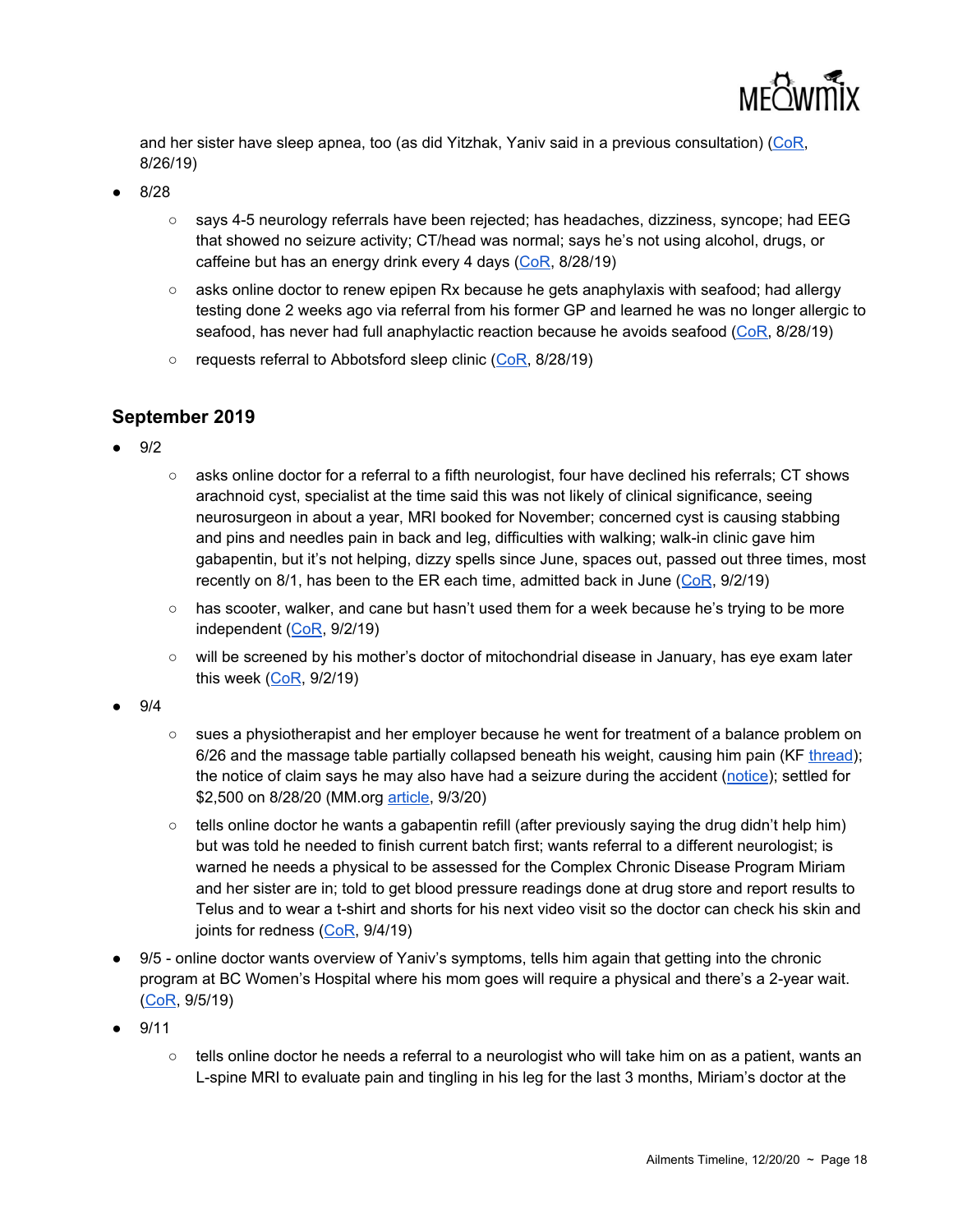chronic disease program will give him a spinal MRI; online doctor says the MRI/head planned for November (his second head MRI) not needed; ([CoR](https://meowmix.org/?mdocs-file=6753), 9/11/19)

- reviewed ongoing symptoms long list; he's wearing hearing aids on both ears and has acanthosis nigricans in his armpits; gets referrals for Dr. Kenelly Ho, x-rays of lower back and hand plus MRI L-spine, and the complex disease program. [\(CoR](https://meowmix.org/?mdocs-file=6753), 9/11/19)
- $\circ$  gives height as 6'0" (2 inches taller than on 7/12/19) and weight as 125kg (276 lbs; 21 lbs heavier than on 7/12/19; [CoR](https://meowmix.org/?mdocs-file=6753), 9/11/19), making his BMI 37.4; the obese category begins with a BMI of 30
- 9/14 was drinking at Rogue Wetbar (despite being on pain meds, having diabetes, and telling online doctor repeatedly that he doesn't use alcohol) until the manager asked him to leave because women customers objected to his presence (p. 2, MM [transcript](https://meowmix.org/the-mandapanda-log/), 11/26/19)
- 9/17
	- attends a meeting with other candidates for bottom surgery at Vancouver General Hospital in September 2019 (KF [thread,](https://kiwifarms.net/threads/images-from-katie-speaks-out-jys-meow-mix.63259/) 11/17/19; KF [thread,](https://kiwifarms.net/threads/mandapanda-log-leaks.63526/) 11/26/19)
	- $\circ$  told by online doctor that lumbar spine x-ray shows a straightening of the normal curve of the spine but was otherwise normal and right hand is normal; Yaniv learns that his latest choice for GP will not be seeing him ([CoR,](https://meowmix.org/?mdocs-file=6753) 9/17/19)
- 9/23
	- says he was assaulted "again" by "another" reporter and wishes he'd knocked the man to the ground (MM [transcript,](https://meowmix.org/the-mandapanda-log/) pp. 14 and 16, KF [thread,](https://kiwifarms.net/threads/mandapanda-log-leaks.63526/) 11/26/19)
	- $\circ$  tells online doctor that both legs hurt with a tingling pain, has had numbness for the last 4 months; low-back MRI this Friday; got Flexeril Rx from walk-in clinic; wants referral to chronic pain clinic at RCH; will be getting genetic testing done at the complex chronic diseases program and is being referred to the hereditary cancer program; EMG scheduled for October 23, seeking family doctor from Murrayville practice; warned that the chronic pain program cannot accept patients still undergoing investigation to find treatable causes of their pain  $(CoR, 9/23/19)$  $(CoR, 9/23/19)$  $(CoR, 9/23/19)$
- 9/29 tweets that he has acanthosis nigricans, which causes dark patches to appear in armpits, groin, and neck, typically in the obese or diabetic, but can be a sign of a cancerous tumor in an internal organ, such as the stomach or liver (KF post [1585](https://kiwifarms.net/threads/jys-tweets-and-other-social-media.58834/page-80#post-5398325)); see 4/28/19 entry above re: skin biopsy, cancer scare

#### **October 2019**

- 10/1 tells MandaPanda he'd had a hormone injection and was having "serious PMS" as a result ([MM](https://meowmix.org/the-mandapanda-log/) [transcript](https://meowmix.org/the-mandapanda-log/), KF [thread,](https://kiwifarms.net/threads/mandapanda-log-leaks.63526/) 11/26/19)
- 10/3 tweets "It's that time of the month. Cravings are crazzzzzzy omg" (KF post [1668](https://kiwifarms.net/threads/jys-tweets-and-other-social-media.58834/page-84#lg=post-5412903&slide=0)); referring to a teen victim who came forward, "I'm on my period and bitchy as hell so if you want me to tear her a new asshole I totally can with my hands" ([Archive](https://archive.fo/duDgZ))
- 10/4 tells MandaPanda that he's at the hospital for tests "cuz im sick" and that he has to stay overnight (pp. 41-42, MM [transcript;](https://meowmix.org/the-mandapanda-log/) KF [thread](https://kiwifarms.net/threads/mandapanda-log-leaks.63526/), 11/26/19)
- 10/6 still complaining of period cravings three days later (KF post [1723\)](https://kiwifarms.net/threads/jys-tweets-and-other-social-media.58834/post-5430196)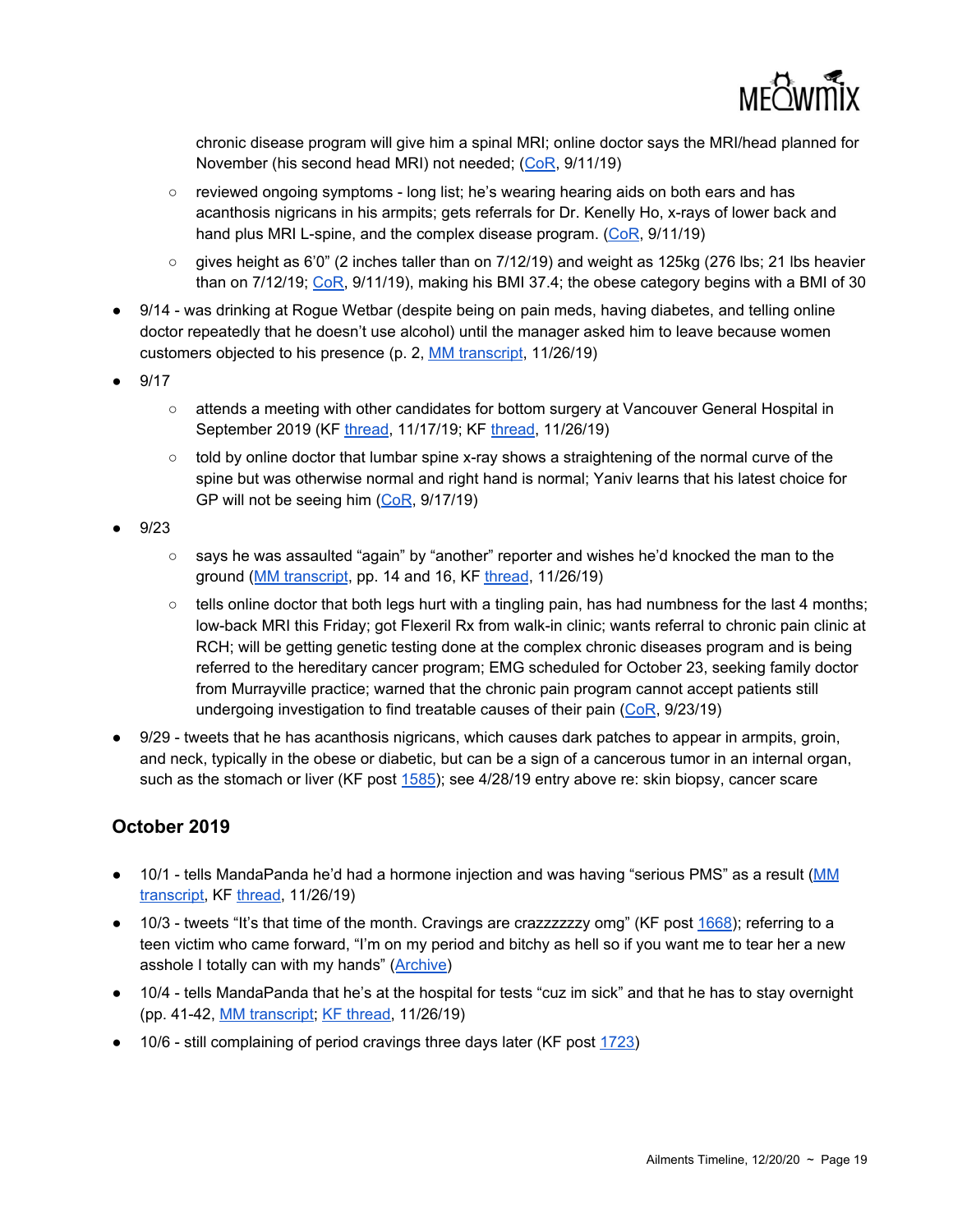

- $\bullet$  10/7 tells MandaPanda "I'm in so much pain again" from an injury to his spine at the L5/S1 [lumbosacral](https://www.spine-health.com/conditions/spine-anatomy/all-about-l5-s1-lumbosacral-joint) [joint](https://www.spine-health.com/conditions/spine-anatomy/all-about-l5-s1-lumbosacral-joint) that occurred "when Rebel media hit me with their car" in August (p. 47, MM [transcript](https://meowmix.org/the-mandapanda-log/); KF [thread](https://kiwifarms.net/threads/mandapanda-log-leaks.63526/), 11/26/19)
- 10/8 tells MandaPanda "I got tons of gas" (p. 52, **MM [transcript;](https://meowmix.org/the-mandapanda-log/) KF [thread,](https://kiwifarms.net/threads/mandapanda-log-leaks.63526/) 11/26/19**)
- 10/9
	- tweets at a restaurant complaining that the flatbread he ate tasted like burned cardboard; when someone asks about his gluten allergy, he responds, "Sometimes a girl has got to eat even when it makes me fart" (KF post [1792\)](https://kiwifarms.net/threads/jys-tweets-and-other-social-media.58834/post-5444657)
	- tells MandaPanda that he's on his period (p. 58, MM [transcript](https://meowmix.org/the-mandapanda-log/); KF [thread,](https://kiwifarms.net/threads/mandapanda-log-leaks.63526/) 11/26/19)
- 10/10 tweets that Miriam stays at his place to ensure he gets proper medical care when "I'm sick, fainting and I stop breathing" (KF post [144\)](https://kiwifarms.net/threads/jys-munchie-saga.58730/post-5448040)
- 10/11 tells MandaPanda, "My mom slept next to me when I was sick and had neurological issues as I kept fainting; to ensure I keep breathing" (p. 66, MM [transcript](https://meowmix.org/the-mandapanda-log/); KF [thread](https://kiwifarms.net/threads/mandapanda-log-leaks.63526/), 11/26/19)
- 10/13 tweets about estrogen's effect on smooth muscle tissue giving trannies cramps, which he equates with having periods (KF [post](https://kiwifarms.net/threads/jys-tweets-and-other-social-media.58834/page-91#lg=post-5454452&slide=0))
- 10/14 says he's getting his period again and has cramps (p. 78, MM [transcript](https://meowmix.org/the-mandapanda-log/); KF [thread,](https://kiwifarms.net/threads/mandapanda-log-leaks.63526/) 11/26/19)
- 10/15 says he had an estrogen injection that day and his boobs hurt (p. 82, MM [transcript](https://meowmix.org/the-mandapanda-log/); KF [thread](https://kiwifarms.net/threads/mandapanda-log-leaks.63526/), 11/26/19)
- 10/16 says "one year of being a girl," meaning he started taking hormones on 10/16/18 (p. 92, [MM](https://meowmix.org/the-mandapanda-log/) [transcript](https://meowmix.org/the-mandapanda-log/); KF [thread,](https://kiwifarms.net/threads/mandapanda-log-leaks.63526/) 11/26/19)
- 10/17 seeks free Livia vibrating device to try to alleviate his "menstrual cramps" (KF post [1,905\)](https://kiwifarms.net/threads/jys-tweets-and-other-social-media.58834/post-5474562); see the 12/18/19 entry below for the second attempt
- 10/19 fainted after work, claims a disc is pressing against a nerve and "My whole body is fucked" (p. 96, MM [transcript;](https://meowmix.org/the-mandapanda-log/) KF [thread,](https://kiwifarms.net/threads/mandapanda-log-leaks.63526/) 11/26/19)
- 10/22 Tribunal decision: 'I am satisfied, based on Ms. Yaniv's representations to the Respondents that she has "male parts", "used to be a boy", and has not "gone through surgery yet", as well as her evidence in these hearings that she has "male parts", that Ms. Yaniv was seeking to have hair removed from a scrotum. Whether or not she may also have a vulva is not ultimately determinative of any issue in this complaint and so I do not need to engage further with that question.'  $\underline{JCCF}$  $\underline{JCCF}$  $\underline{JCCF}$ , p. 10, para. 22
- 10/25 fainted at work (KF post [2,523](https://kiwifarms.net/threads/jys-tweets-and-other-social-media.58834/post-5623059) and p. 121, MM [transcript;](https://meowmix.org/the-mandapanda-log/) KF [thread,](https://kiwifarms.net/threads/mandapanda-log-leaks.63526/) 11/26/19)
- 10/28 "Lol i'm drunk..." (p. 140, MM [transcript](https://meowmix.org/the-mandapanda-log/))
- 10/30
	- tells Katie, "I need counselling. I've needed it for years, but instead I've used people way back as a method of coping, in totally wrong ways. I just cannot afford it and when I want to talk to my doctor about issues, I just tense up and never go forward with it." (KF [thread](https://kiwifarms.net/threads/images-from-katie-speaks-out-jys-meow-mix.63259/#lg=post-5602866&slide=7), 11/17/19); see 5/18 and 5/28 entries re: having appointment with psychologist
	- goes for a surgery assessment, telling MandaPanda that he didn't want Miriam to go with him because "She will try to stop it" (pp. 131, 141, and 147); doctor tells him he will be able to pee sitting down, which Yaniv says he's done for years; misunderstands dilation instructions (p. 148, MM [transcript;](https://meowmix.org/the-mandapanda-log/) KF [thread,](https://kiwifarms.net/threads/mandapanda-log-leaks.63526/) 11/26/19)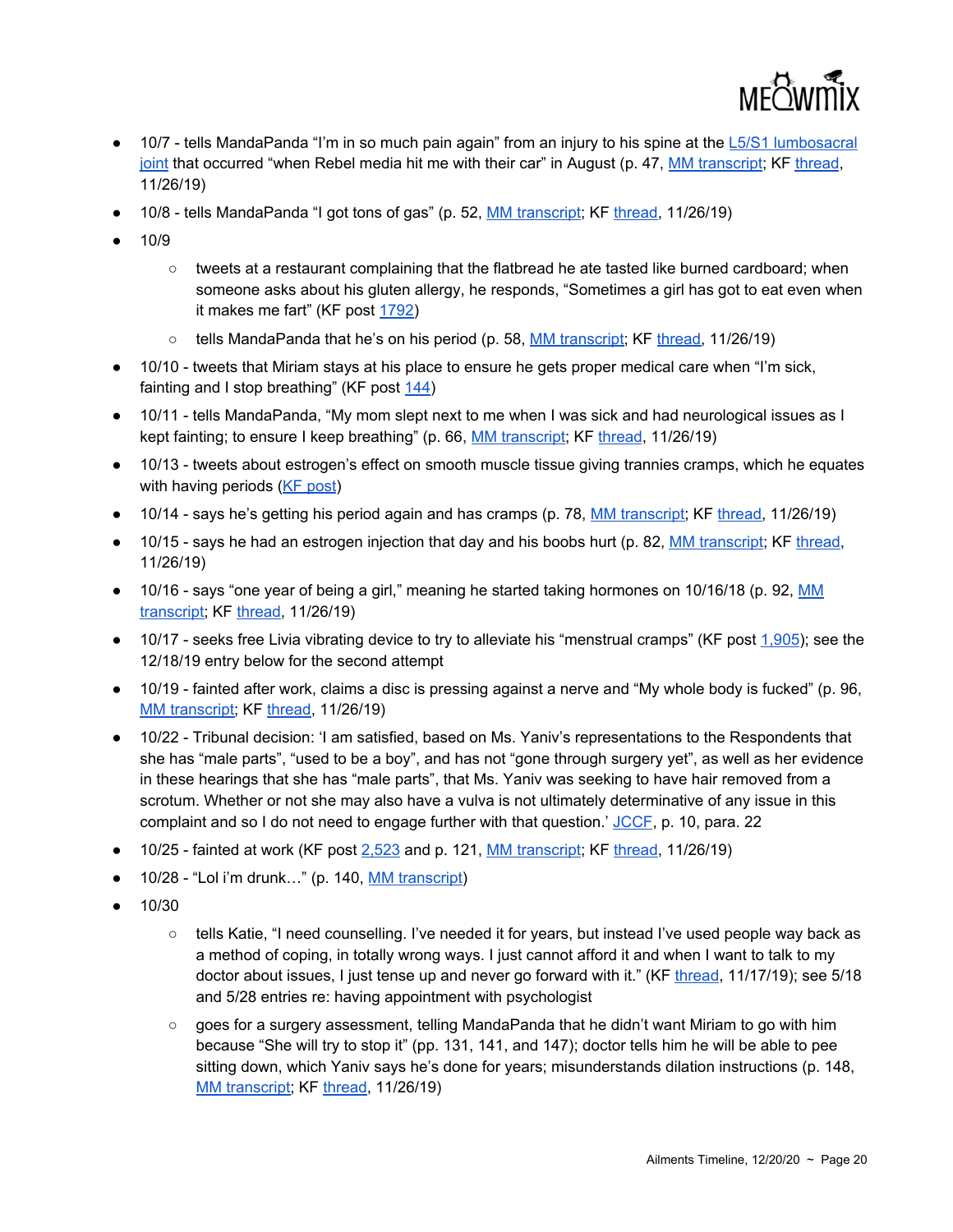

#### **November 2019**

- 11/4 messages Katie that his neurologist's office called to say his Dx wasn't correct, his condition may be worse, and "there's no explanation why I lost my hearing" ([slide](https://kiwifarms.net/threads/images-from-katie-speaks-out-jys-meow-mix.63259/#lg=post-5602866&slide=7), KF [thread\)](https://kiwifarms.net/threads/images-from-katie-speaks-out-jys-meow-mix.63259/); tells MandaPanda, "Please talk to me I just got the worst news ever about my health" (p. 153, MM [transcript](https://meowmix.org/the-mandapanda-log/); KF [thread,](https://kiwifarms.net/threads/mandapanda-log-leaks.63526/) 11/26/19)
- 11/6 tells Katie he sent her a selfish message about expecting him to support him pre- and post-GRS because he "started drinking" and then wrote it while hung over (MM.org, [Katie/JY](https://meowtube.org/images/index.php?sfpg=VmljdGltX1N0b3JpZXMvS2F0aWUvKio4NzkwMDMzOTk2MjllZDE5MTg1YmQ3OTE3NTY0OTY3NDYyZjcxZTVhNjJmOGQ2OTdkMTE1ZmE2MDFmODZkNWVm) screen shots)
- 11/7
	- appears to be driving himself once again and parking in handicap spaces (KF [post\)](https://kiwifarms.net/threads/jys-tweets-and-other-social-media.58834/post-5561714)
	- diabetes type 2 bracelet observed on his wrist during makeup videos (KF [post\)](https://kiwifarms.net/threads/jys-tweets-and-other-social-media.58834/post-5563950)
- 11/8 tweets a pic of cake with, "It's that time. #girltime #pms #LGBTQ" (KF post [2259](https://kiwifarms.net/threads/jys-tweets-and-other-social-media.58834/post-5565761))
- 11/13 "I've been suicidal all day I can't do this" (MM [transcript;](https://meowmix.org/the-mandapanda-log/) KF thread, 11/26/19)
- 11/9 sends MandaPanda an MRI image to prove he has a brain tumor (pp. 176-178, MM [transcript](https://meowmix.org/the-mandapanda-log/); KF thread, 11/26/19; for the image, see KF post  $14,720$ ; for opinions on what that image shows - large ventricles and possibly arachnoid cyst and Dandy-Walker malformation - see the "By Category" monitor under Neurological symptoms > MRI image)
- 11/23 describes his penis as tiny (KF post  $2,552$ )
- 11/24 Yaniv tweets, "No, I am not on disability" (MM.org, [DonaldSmith73](https://meowtube.org/images/index.php?sfpg=VmljdGltX1N0b3JpZXMvRG9uYWxkLypEb25hbGRTbWl0aDczLmpwZyoyZjMxM2I0MWYwNjAyMzEyMTdkMmYwMzRkOTYyMjQwZDdiMjRjMDNmYzZmOGM0YWZhNmQ0ZTMzYmQyZjMzN2Nk), 11/24/19)

#### **December 2019**

- 12/2 says he's in the hospital; then is angry at Fraser Health for not being seen despite referral from the ER (KF posts [2,702](https://kiwifarms.net/threads/jys-tweets-and-other-social-media.58834/post-5662636), [2,703\)](https://kiwifarms.net/threads/jys-tweets-and-other-social-media.58834/post-5662661)
- 12/3 tweets about a gynecologist refusing to see him because he's trans not clear if he sought an appointment because the ER gave him a referral on 12/2 (KF post [2,713,](https://kiwifarms.net/threads/jys-tweets-and-other-social-media.58834/post-5664026) 12/3/19; MeowMix [archive](https://archive.fo/wip/CNxJf))
- 12/12
	- $\circ$  tweets that he's had a neurological problem since birth that prevents him from holding a pen properly, thus giving him poor penmanship (KF post [2,900](https://kiwifarms.net/threads/jys-tweets-and-other-social-media.58834/post-5704894))
	- $\circ$  seen climbing into the back of an ambulance (KF post [2,910\)](https://kiwifarms.net/threads/jys-tweets-and-other-social-media.58834/post-5706392)
- $\bullet$  12/13 says again that he has acanthosis nigricans (KF post  $2,953$ )
- 12/15 tweets "I've been struggling deeply with my own Mental Health lately and I can't hide from it anymore. I will not be social for the next little bit and I am sorry for that. I'm sorry for letting you all down" (KF post [15,107](https://kiwifarms.net/threads/jonathan-yaniv-jessica-yaniv-trustednerd-trustednerd-com-jy-knows-it-jy-british-columbia.49790/post-5724069)); it's later shown that he'd copied the wording of someone else's tweet
- 12/16 ambulance at Yaniv's strata he talks to the paramedics from his balcony about a triggered medic alert alarm (KF posts [15,126](https://kiwifarms.net/threads/jonathan-yaniv-jessica-yaniv-trustednerd-trustednerd-com-jy-knows-it-jy-british-columbia.49790/post-5729804), [15,129](https://kiwifarms.net/threads/jonathan-yaniv-jessica-yaniv-trustednerd-trustednerd-com-jy-knows-it-jy-british-columbia.49790/post-5730274))
- 12/17
	- $\circ$  thanks RCMP for rescuing him by climbing up the outside of his building to get to him (KF post [15140,](https://kiwifarms.net/threads/jonathan-yaniv-jessica-yaniv-trustednerd-trustednerd-com-jy-knows-it-jy-british-columbia.49790/post-5732370) [15,143](https://kiwifarms.net/threads/jonathan-yaniv-jessica-yaniv-trustednerd-trustednerd-com-jy-knows-it-jy-british-columbia.49790/post-5732452) (pix) )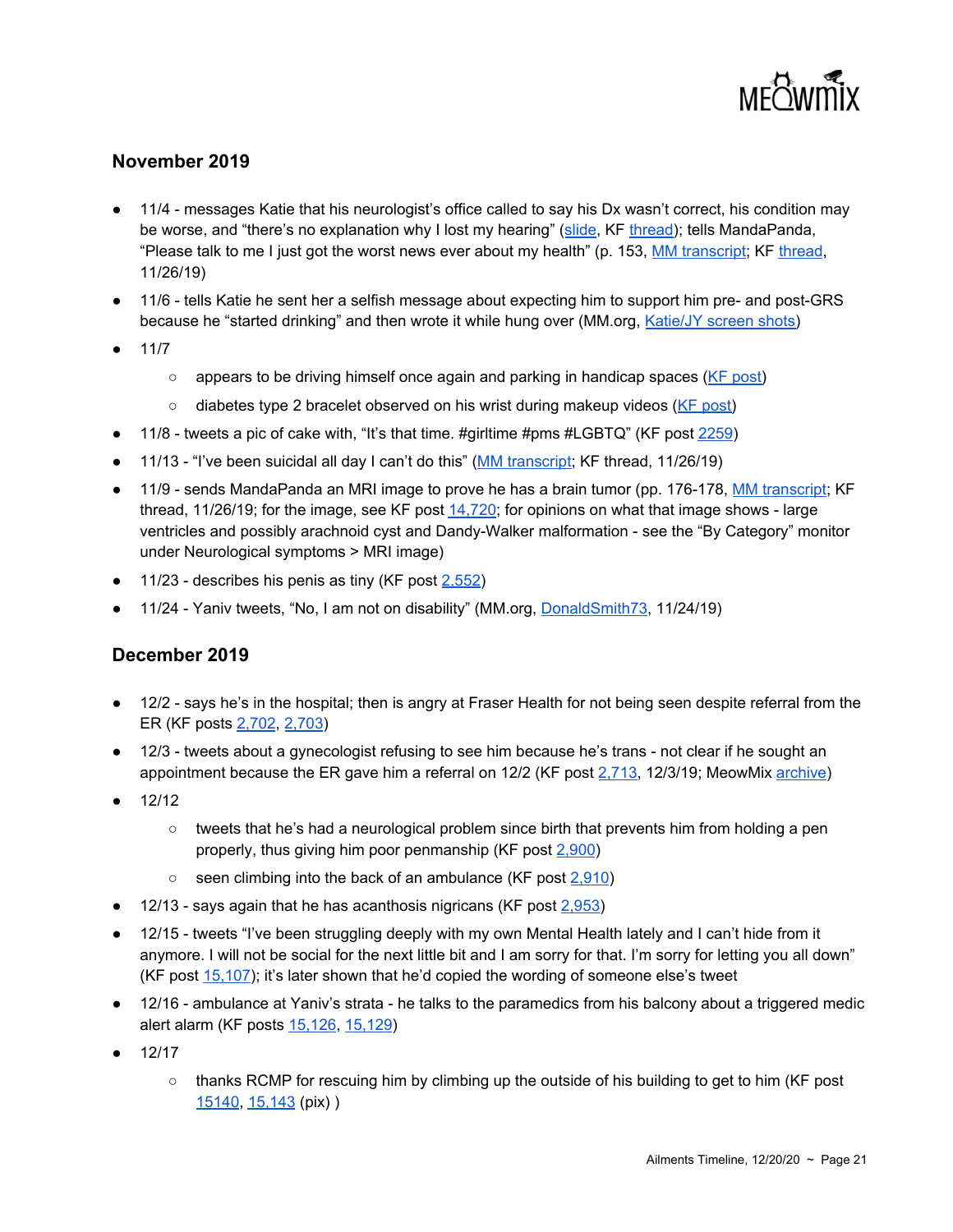

- tweets picture of hospital tray and ticket showing it's in Langley Memorial Hospital's acute care unit; it appears to be a meal in a hallway waiting to be served (KF post [15,154\)](https://kiwifarms.net/threads/jonathan-yaniv-jessica-yaniv-trustednerd-trustednerd-com-jy-knows-it-jy-british-columbia.49790/post-5733548)
- 12/18 trying to get a free Livia vibrator to test on his "menstrual cramps" (KF post [3,086\)](https://kiwifarms.net/threads/jys-tweets-and-other-social-media.58834/post-5739500); previously tried on 10/17/19
- 12/21 handicap parking tag no longer appears in the windshield of the car (KF post [15,187](https://kiwifarms.net/threads/jonathan-yaniv-jessica-yaniv-trustednerd-trustednerd-com-jy-knows-it-jy-british-columbia.49790/post-5750111))
- 12/25 tweets that someone should stop calling RCMP Langley to say he's suicidal; someone with the handle OverItQQ tweets that Yaniv said he was suicidal and was overdosing on meds so she reported it (KF posts [3,179](https://kiwifarms.net/threads/jys-tweets-and-other-social-media.58834/post-5769601), [61](https://kiwifarms.net/threads/mandapanda-log-leaks.63526/post-5769782); MeowMix [archive](https://archive.fo/wip/YrOms))

#### **January 2020**

- 1/2 @mamathirteen (Theresa Kelly) says on Twitter that Yaniv once tricked a co-op student staffer at a Langley women's shelter into putting a Poise pad in his underpants (KF post [3,340](https://kiwifarms.net/threads/jys-tweets-and-other-social-media.58834/post-5805844), 1/2/20; MeowMix's "Jenny" story, [archive](http://archive.li/wip/XDmC5), 1/14/20)
- 1/5 tweets that it's his time of the month ([archive](http://archive.li/wip/znCrt))
- 1/8 tweets that he's taken more than \$1,000 of doctor-prescribed hormones (KF post [15,761](https://kiwifarms.net/threads/jonathan-yaniv-jessica-yaniv-trustednerd-trustednerd-com-jy-knows-it-jy-british-columbia.49790/post-5999862), 2/11/20)
- 1/13 Amy Hamm enters a washroom at the Surrey courthouse, sees Jonathan and Miriam there, and leaves; he will later accuse her of photographing his genitals in an act of voyeurism, try to get criminal charges laid (fails), and file a counterclaim against her defamation suit (MeowMix [archive\)](https://archive.fo/wip/PcLw2)
- 1/20 ambulance observed at Yaniv's strata (KF post [15,455\)](https://kiwifarms.net/threads/jonathan-yaniv-jessica-yaniv-trustednerd-trustednerd-com-jy-knows-it-jy-british-columbia.49790/post-5892159)

#### **March 2020**

- 3/16 tells the court he will be out of BC for surgical consultation, Apr 6-11; did not disclose the type of surgery; pleaded guilty to one count of possessing an illegal stun gun; judge directed that the pre-sentencing report include a psych evaluation [\(archive\)](https://archive.fo/FV0eA)
- 3/17 seeks to have filing fees waived on a small claims suit against Kari Simpson saying her conduct has made him suicidal (MeowMix [archive](https://archive.fo/NmZbF))

#### **April 2020**

- 4/? texts Sara on 9/5/20 that he kissed a girl named Rachel Bennett in April 2020, they made out but they weren't compatible, it was a one-day thing, he has no pics of her, the met on Firework; she blocked himi the next day (MM.org, [Chunk](https://meowmix.org/jessica-yaniv-simpson-saraleaks-final/) 11, 9/20/20)
- 4/3 a neighbor reports seeing him disposing of lots of empty liquor bottles [\(archive](https://kiwifarms.net/threads/jonathan-yaniv-jessica-yaniv-trustednerd-trustednerd-com-jy-knows-it-jy-british-columbia.49790/page-816#lg=post-6237777&slide=0))
- 4/9 ambulance observed at Yaniv's strata, but it left without him (KF posts [4,447](https://kiwifarms.net/threads/jys-tweets-and-other-social-media.58834/post-6269860) and [4,448](https://kiwifarms.net/threads/jys-tweets-and-other-social-media.58834/post-6270288))
- 4/10 tells Nicole "these hormones are making me super horny constantly" (MM.org, [Nicole23\)](https://meowtube.org/images/index.php?sfpg=VmljdGltX1N0b3JpZXMvTmljb2xlLyoqYmU1Zjk4NGJmYzhiNGNhNjhiMTIwMmE0ZDEwOTU1NGYzNTUwNjhhZjEwMWM3MTczZTVhZGZjZjBkYzcyNDljZA)
- 4/17 tells Emily Tressa that she helped him get through GRS (MeowMix [archive\)](https://archive.fo/wip/rT8Xs)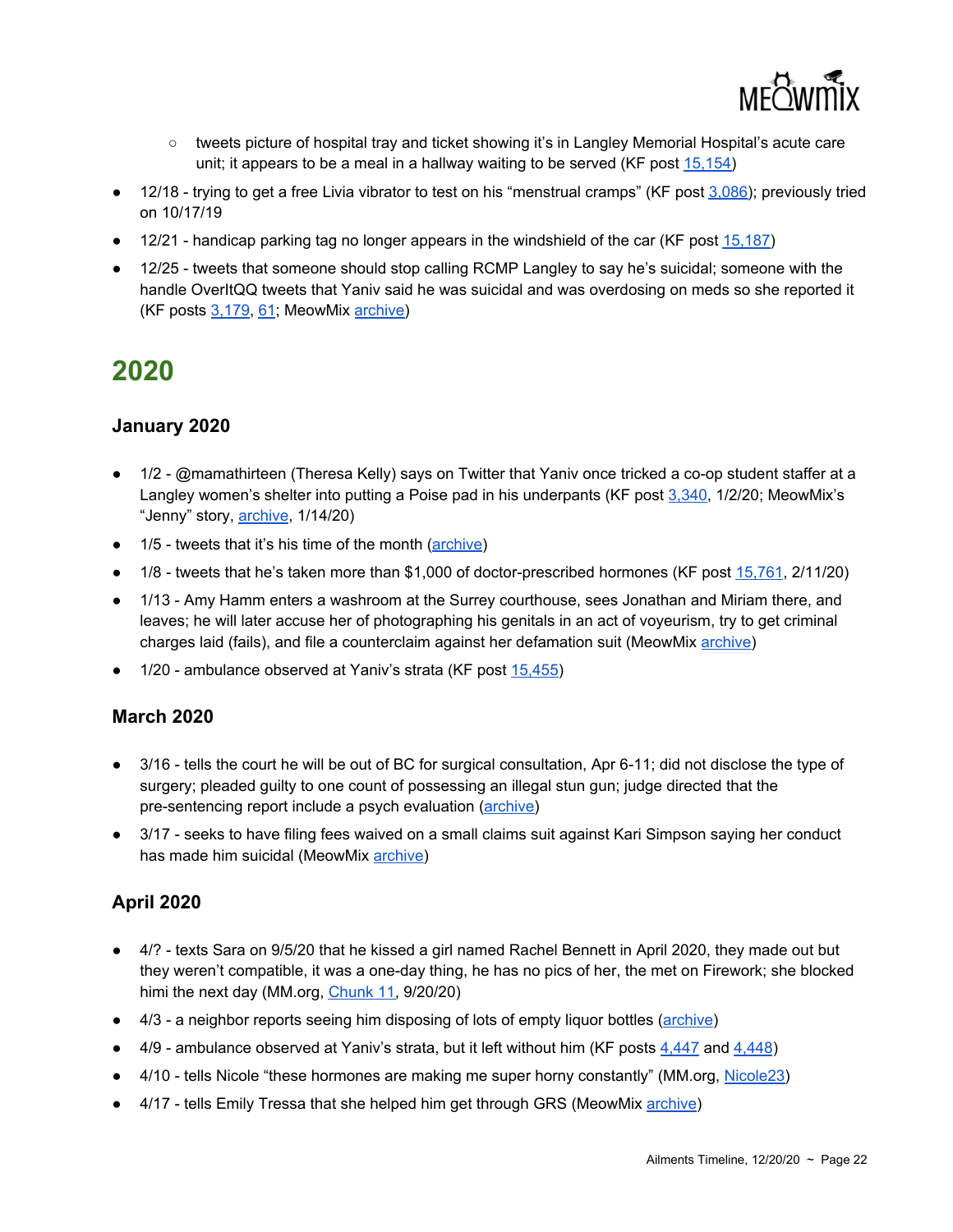

- 4/18 posts demo of a Livia vibrator marketed as relieving menstrual cramps began begging for one on Twitter last October (KF [post](https://kiwifarms.net/threads/jonathan-yaniv-jessica-yaniv-trustednerd-trustednerd-com-jy-knows-it-jy-british-columbia.49790/post-6314340) 16,535)
- $4/19$ 
	- Snapchat conversation with 16-year-old Raygen surfaces in which he tells her he wants to "stick my meat in" after removing her tampon and that he dreamed the "pussy fairy" had given him the "coin slot pussy"; in the background is a collection of more than 40 wine and liquor bottles (MeowMix [archive](https://archive.fo/LIfFu))
	- says his surgeon wants him to have a "vaginal vaccination" (HPV vaccination) to prevent future problems (MeowMix [archive](https://archive.fo/yZoQT))
	- tells Nicole his doctor wants him to go to the ER for pain but he doesn't want to; does go but "I walked out. There not putting a fucking tube down my throat" (MM.org, [Nicole40-42\)](https://meowtube.org/images/index.php?sfpg=VmljdGltX1N0b3JpZXMvTmljb2xlLyoqYmU1Zjk4NGJmYzhiNGNhNjhiMTIwMmE0ZDEwOTU1NGYzNTUwNjhhZjEwMWM3MTczZTVhZGZjZjBkYzcyNDljZA)
- 4/21 Nicole scolds him for wanting to get a piercing and tattoo despite the pandemic and his being in the high-risk health category (MM.org, Nicole 41) LINK
- 4/22 in bantering on Twitter, Yaniv justifies having called an ambulance by saying he was told to do that by his doctor after he complained of breathing issues, no indication of when that ambulance run occurred (KF post [4,551](https://kiwifarms.net/threads/jys-tweets-and-other-social-media.58834/post-6335962))
- $\bullet$  4/26 ambulance observed at Yaniv's strata (KF post  $4,605$ )
- 4/\_- sends Raygen a Snapchat video of him ranting about a woman at RCMP Langley telling him not to use the ambulance-call button he wears around his neck, that it's meant for "really, really very sick people" and he's using "too much resources"; he indignantly says he pays for the button and he *will* use it (MM.org, video gallery, [raygun03](https://meowtube.org/videos/Creepy/ray03.mp4), undated but probably around April 2020)

#### **May 2020**

- 5/2 drunken videos proliferating (KF post [4,725\)](https://kiwifarms.net/threads/jys-tweets-and-other-social-media.58834/post-6396729)
- 5/3 neighbor reports seeing Yaniv drunk at 9:30 a.m. [\(archived](https://archive.fo/wip/RvZnF) tweet)
- 5/7 tells Nicole he had a panic attack after telling WorkSafe about the threats he receives in an effort to justify getting worker's comp (MM.org, [Nicole123](https://meowtube.org/images/index.php?sfpg=VmljdGltX1N0b3JpZXMvTmljb2xlLyoqYmU1Zjk4NGJmYzhiNGNhNjhiMTIwMmE0ZDEwOTU1NGYzNTUwNjhhZjEwMWM3MTczZTVhZGZjZjBkYzcyNDljZA))
- 5/7 & 8 tells a group of teens on Snapchat that his testosterone level pre-trans was 12+ and is now 0.8 (MM.org [article,](https://meowmix.org/baileyleaks-part-2-jessica-yaniv-predator/) 9/2/20); in 2019, he told Alex Jones his pre-trans level was 14
- 5/20 sends a photograph of his penis to a woman on a lesbian dating app; picture ends up on KF (KF) post [16,943](https://kiwifarms.net/threads/jonathan-yaniv-jessica-yaniv-trustednerd-trustednerd-com-jy-knows-it-jy-british-columbia.49790/post-6509960))
- 5/\_\_- between 5/22 and 5/26 he was turned down for a PADS service dog despite claiming to need one for mobility issues (MM.org, Nicole70)
- 5/31 tells Sara (MM.org, [Chunk](https://meowmix.org/jessica-yaniv-simpson-chat-transcripts-sara-my/) 1, 9/11/20)
	- he's drinking a Dairy Queen strawberry shortcake blizzard brought by DoorDash, a bev with 97 grams of sugar in it and zero nutrients
	- $\circ$  he has been sexually assaulted "a few times and it gets harder each and every time"; the last person to assault him was "a GIRL!"; "Yep. Bathroom inside of a court house, came in, took pics of me as I was - yeah"; "I get targeted by these anti-lgbtq activists that want pics of my …" because they want attention; "It gives me nightmares still"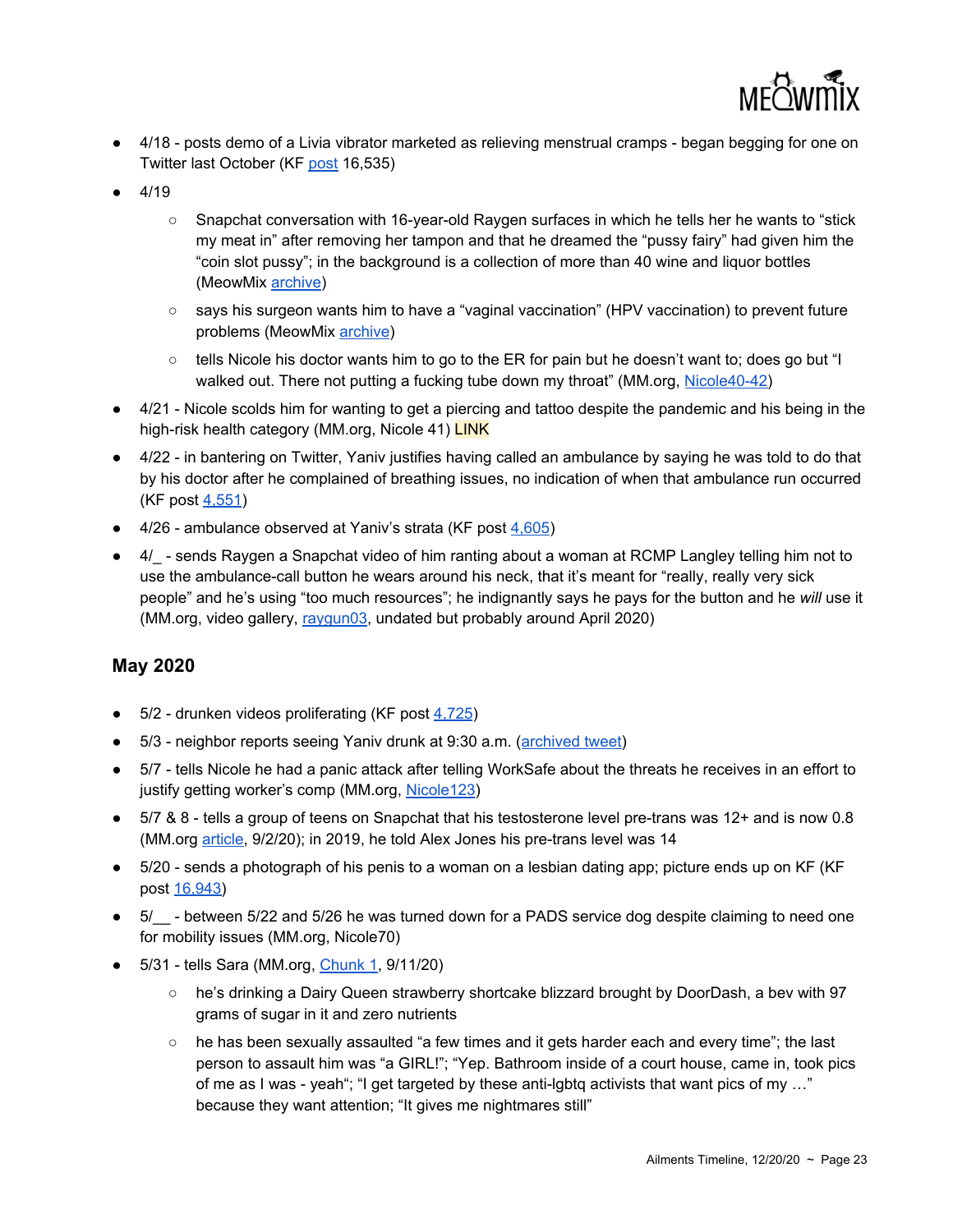# MFOWITHY

#### **June 2020**

- 6/1
- $\circ$  tells Sara he's "on a huge amount of hormones" and frequently refers to injecting himself with them and their effects (MM.org, [Chunks](https://meowmix.org/jessica-yaniv-simpson-chat-transcripts-sara-my/) 1 & 2, 9/11/20);
- says he's just talked to his surgeon "in the east" and no date has been set yet for his GRS; later says he's unsure what organs he will get via GRS but expects labia, clitoris, vagina, and cervix, says he doesn't "know what their plan is" for ovaries and shelves the discussion when Sara says she doesn't think ovaries can be transplanted (MM.org, [Chunk](https://meowmix.org/jessica-yaniv-simpson-chat-transcripts-sara-my/) 1, 9/11/20)
- 6/3 tells Sara his blood doesn't clot well "I can't stop bleeding" and taking synthetic hormones has affected his penis, "I'm not huge" (MM.org, [Chunk](https://meowmix.org/jessica-yaniv-simpson-chat-transcripts-sara-my/) 1, 9/11/20)
- 6/4 tells Sara he's been waking up at 2:45 a.m. with panic attacks; also says Langley Gynaecology has refused to see him before or after GRS; says he's taking voice training and "My pitch is supposed to be between 180 - 220 gz and it's at 200 - 240 hz (without it sounding super high.. yet)" (MM.org, [Chunk](https://meowmix.org/jessica-yaniv-simpson-chat-transcripts-sara-my/) 1, 9/11/20)
- 6/8 tells Sara (MM.org, [Chunk](https://meowmix.org/jessica-yaniv-simpson-chat-transcripts-sara-my/) 2, 9/11/20):
	- he's seeing a therapist
	- he's upset that "the girl that sexually assaulted me isn't going to get charged"; "so I'm going to charge her privately via criminal prosecutions. Fuck her. I'll do it my way. I'll cause a shit storm!"; "I can bypass the cops" tells Sara he's seeing a therapist
	- $\circ$  he pees "A LOT," which he attributes to the synthetic hormones he takes rather than to having uncontrolled Type 2 diabetes
- 6/9 tells Sara he's got the surgery consultation "happening" but there's no indication whether he means re: GRS or Blake's cyst, 6/18 appointment with neurosurgeon would seem to indicate it was the latter (MM.org, [Chunk](https://meowmix.org/jessica-yaniv-simpson-chat-transcripts-sara-my/) 2, 9/11/20)
- 6/11 on the eve of his 33rd birthday, he tells Sara the past year has been the worst of his life and says it was filled with multiple suicide attempts (MM.org, [Chunk](https://meowmix.org/jessica-yaniv-simpson-chat-transcripts-sara-my/) 2, 9/11/20)
- 6/15 tells Sara that stress in high school and college caused him to have ulcers that bled, leading him to wear pads to catch the blood; also told her the Kwantlen bathroom sexual assault story with greater detail than previous accounts (MM.org, [Chunk](https://meowmix.org/jessica-yaniv-simpson-chat-transcripts-sara-my/) 2, 9/11/20)
- 6/18 tells Sara he just had an early morning MRI and met his neurosurgeon no cancer, no plans for surgery, "It's not a big issue I don't think" (MM.org, [Chunk](https://meowmix.org/jessica-yaniv-simpson-chat-transcripts-sara-my/) 2, 9/11/20)
- 6/23 fat shames a strata neighbor (MM.org [article](https://meowmix.org/jys-ironic-fat-shaming-issues/))
- 6/24 exposes moobs online (MM.org [article](https://meowmix.org/yaniv-exposes-their-breasts-again/))

#### **July 2020**

● 7/7 - tells Sara, "I used to be gender fluid, but I don't like that term. It's when sometimes you're male, sometimes you're female. Like having a fluid gender. Gender fluid is kind of like non-binary. But I've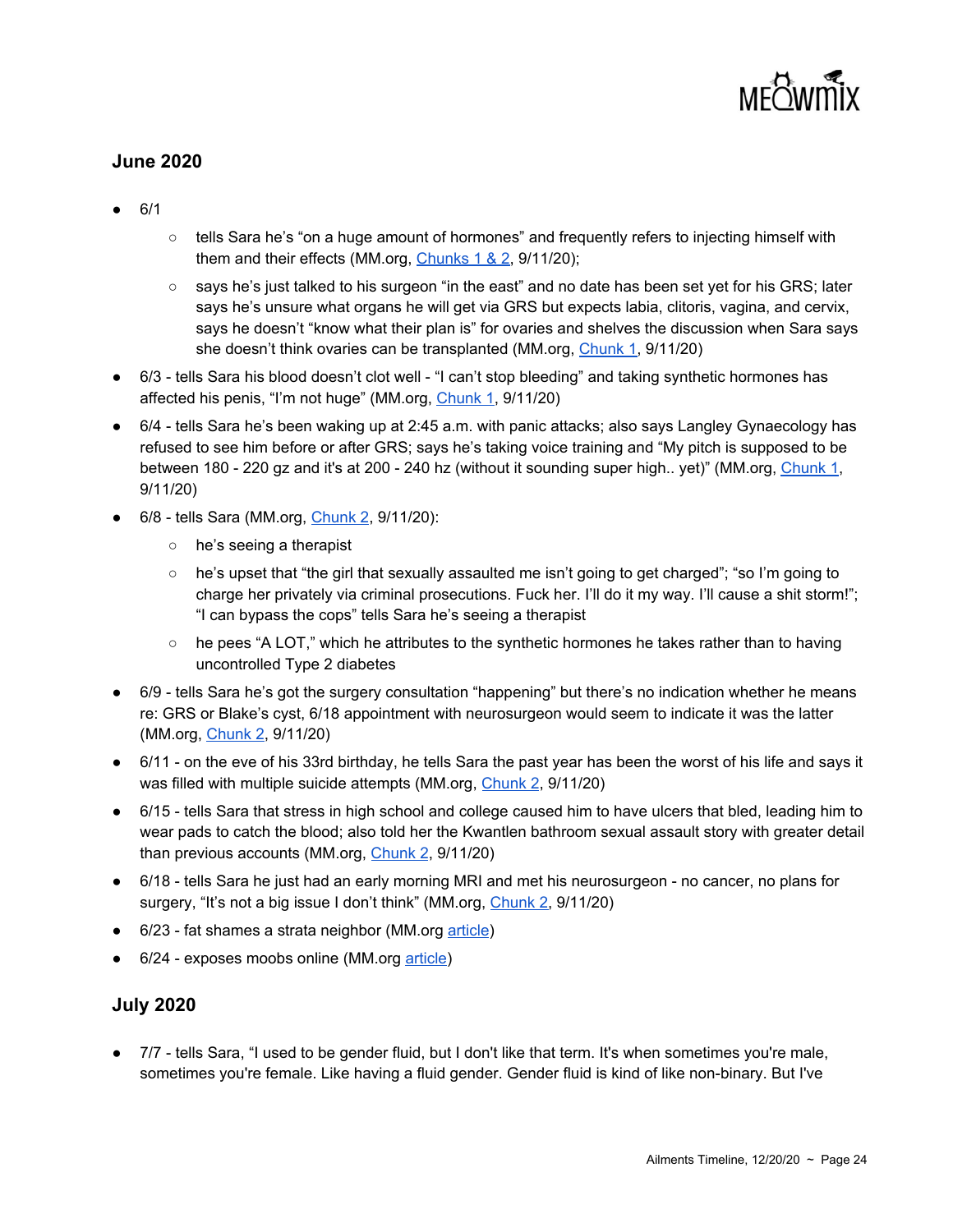

always seen myself as female and always identified as such. Like even though I'm trans, I don't make it a focal point of myself, so I describe myself as female." (MM.org, [Chunk](https://meowmix.org/jessica-yaniv-simpson-chat-transcripts-sara-my/) 3, 9/11/20)

- 7/9 tells Sara "my blood sugar is having issues today and I'm a bit woozy" so he gave up plans to go check out engagement rings; then says "Yeah I have type 2 diabetes, but it's getting better," says his A1C is "like 6.2" (MM.org, [Chunk](https://meowmix.org/jessica-yaniv-simpson-chat-transcripts-sara-my/) 3, 9/11/20)
- 7/11 tells Sara he's deathly allergic to all "shellfish, fish and seafood" despite having had test results in 2019 that say otherwise (MM.org, *[Chunk](https://meowmix.org/jessica-yaniv-simpson-chat-transcripts-sara-my/) 3*, 9/11/20; test results, *CoR*, 8/28/19)
- 7/12 tells Sara he has his sperm frozen before he began hormone therapy (MM.org, [Chunk](https://meowmix.org/jessica-yaniv-simpson-chat-transcripts-sara-my/) 3, 9/11/20)
- 7/14 tells Sara he's at the doctor because "I just need my pain meds injection" [an epidural?]; I've actually cut back on a ton of my pain meds. I have a disc that's herniated that presses against the central nerve root. (MM.org, [Chunk](https://meowmix.org/jessica-yaniv-simpson-chat-transcripts-sara-my/) 3, 9/11/20)
- 7/18 texts Sara while he's in Toronto regarding a voicemail he received, "One of my hearing aids died so I'm having a bit of issues hearing you"; also texts her, "I know you would have done the same for me and flown to be with me in Montréal while I undergo surgery," indicating that he's mentally replaced Katie with Sara as his support person for his GRS surgery and recovery; also, on 7/20/20: "I'll be in Montréal for 10 days. So of course I'll want you here. I'm so excited" (MM.org, [Chunk](https://meowmix.org/jessica-yaniv-simpson-chat-transcripts-sara-my/) 4, 9/11/20)
- 7/19 tells Sara during his trip east because his "stepdaughter" underwent brain surgery (MM.org, [Chunk](https://meowmix.org/jessica-yaniv-simpson-chat-transcripts-sara-my/) [4](https://meowmix.org/jessica-yaniv-simpson-chat-transcripts-sara-my/), 9/11/20)
	- "I'm going to see my surgeon in Montréal. If I'm so close why not go and get that pre-op visit done"
	- says it's for bottom surgery, specifically vaginoplasty; next day he says he'll also have an "oreoctomy," meaning an orchiectomy
	- top surgery is too risky because of the history of cancer in his family; says BC's health plan won't cover the surgery because he's more than an AA cup
	- says he's completed the pre-op hormone and psychological assessments
	- he fears surgery will be delayed because of his "excess weight" but no one's mentioned that possibility
	- streams outside Montreal GRS clinic, where he has no appointment; says it's where 'magic happens'; next day he barges in, gets to ask admin staff a few questions, and then has to leave [\(MM.org](https://meowmix.org/no-jon-no-grs-for-pedos/) article, 7/19/20; [tweet](https://twitter.com/LangleyResident/status/1287068155949363200), [archived](https://archive.fo/wip/oayf2) tweet; MM.org, [Chunk](https://meowmix.org/jessica-yaniv-simpson-chat-transcripts-sara-my/) 4, 9/11/20)
- 7/20
	- $\circ$  tells Sara that hormone treatments have left him unable to maintain an erection and "I took hormone blockers that stopped my Testosterone building up. So that means, I don't produce sperm, so I can't come. I used to be about 5.5 inches, but hormones do affect ghat so it's maybe 3 now, or 4." (MM.org, *[Chunk](https://meowmix.org/jessica-yaniv-simpson-chat-transcripts-sara-my/) 4, 9/11/20)*
	- texts Sara that "I haven't done any surgeries yet. It's just the hormone replacement that I've been on for almost 1.7 years" (MM.org, [Chunk](https://meowmix.org/jessica-yaniv-simpson-chat-transcripts-sara-my/) 4, 9/11/20)
	- tells Sara on 7/20/20 that a doctor had advised him not to get breast implants because of his family's history of cancer; Sara raises doubts about that and later that day he said he would get a second opinion (MM.org, [Chunk](https://meowmix.org/jessica-yaniv-simpson-chat-transcripts-sara-my/) 4, 9/11/20)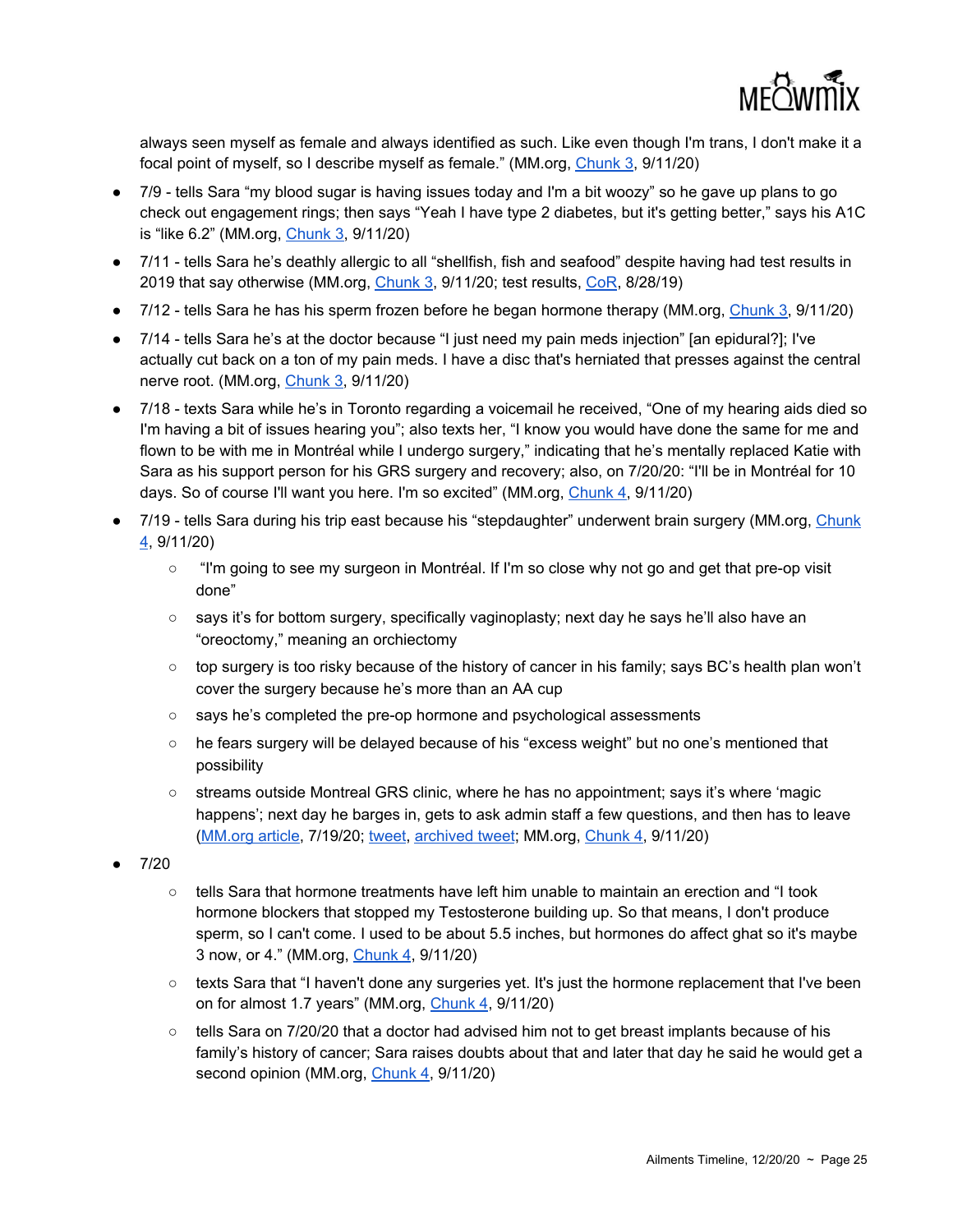

- says he wants his penis removed and "I'm extremely gender dysphoric" (MM.org, [Chunk](https://meowmix.org/jessica-yaniv-simpson-chat-transcripts-sara-my/) 4, 9/11/20), though he will later tell Sara he wants to "cum" in her vagina and have her say "do me harder, Jessica"
- Miriam texts Sara that she thinks bottom surgery carries too many risks, and that voice feminization surgery would be the best first step because having a male voice and female body "is what causing her the most problems!" (MeowMix **[Document](https://meowmix.org/jessica-yaniv-document-library/) Library** > Chat Logs > Miriam and Sara Chats, 7/20/20)
- 7/24 tells Sara that he wants to find a new psychologist, "The one I had wasn't working for me" (MM.org, [Chunk](https://meowmix.org/jessica-yaniv-simpson-chat-transcripts-sara-my/) 4, 9/11/20)
- 7/26
	- $\circ$  texts Sara on 7/26/20, "I have a lot of pain again. Just took some pain meds. Hopefully that helps." (MM.org, *[Chunk](https://meowmix.org/jessica-yaniv-simpson-chat-transcripts-sara-my/) 4, 9/11/20)*
	- posts video of himself and his mother at a Sooke, BC, hotel pool, Miriam wearing a black lace bra, fondles and kisses him in a sexualized manner and he reacts with seeming pleasure (MM.org [article;](https://meowmix.org/aloha-from-hawaii/) actual location verified, MM.org [article\)](https://meowmix.org/yaniv-sighting-report-sooke-bc-not-hawaii/)
- 7/27 texts Sara, "I forget to drink [water] then I get woozy and collapse. If it gets really bad I go into a store and get pedalyte" [Pedialyte] (MM.org, [Chunk](https://meowmix.org/jessica-yaniv-simpson-chat-transcripts-sara-my/) 4, 9/11/20)
- 7/29 says he changed his name to Jessica Simpson the previous week; coy about the middle name he chose, saying, "My middle name stands for calm and peacefulness. Basically me in nutshell" (MM.org, [Chunk](https://meowmix.org/jessica-yaniv-simpson-sara-5-8/) 5, 9/17/20)
- 7/30 (MM.org, [Chunk](https://meowmix.org/jessica-yaniv-simpson-sara-5-8/) 5, 9/17/20)
	- tells Sara that he had virtual sessions with the psychologist, that she wouldn't let him talk about what he wanted to talk about, did all the talking herself, and was verbally abusive
	- $\circ$  victim assistance will pay for the psychologist but not a psychiatrist, a psychologist helped with his 2nd surgical assessment
	- previously saw a counselor but she laughed at his struggles and he never went back; Miriam messages concerns to the catfish Sara indicating Yaniv is suicidal; he and his mom are in Victoria because he wanted to ride the evening ferry and escape the stress he feels in Langley
	- the catfish urges him to find a new psychologist and consider facilities
	- complains that his neurosurgeon keeps rescheduling and he doesn't know if surgery is necessary on his "tumor" although he had a MRI and consult only 6 weeks before; then calls it a tumor / cyst, says it's not life threatening unless it's growing, surgery would entail installing a shunt, further surgery would be needed if the shunt gets clogged
	- says he wears hearing aids and gets his hearing checked nearly every 2 months
	- Miriam warns Sara on 7/30/20 that JY will be suicidal if their "LOVE story" is just a Rebel News ploy (MM.org, [Miriam/Sara](https://meowmix.org/jessica-yaniv-simpson-chat-transcripts-sara-my/) transcript, 9/17/20)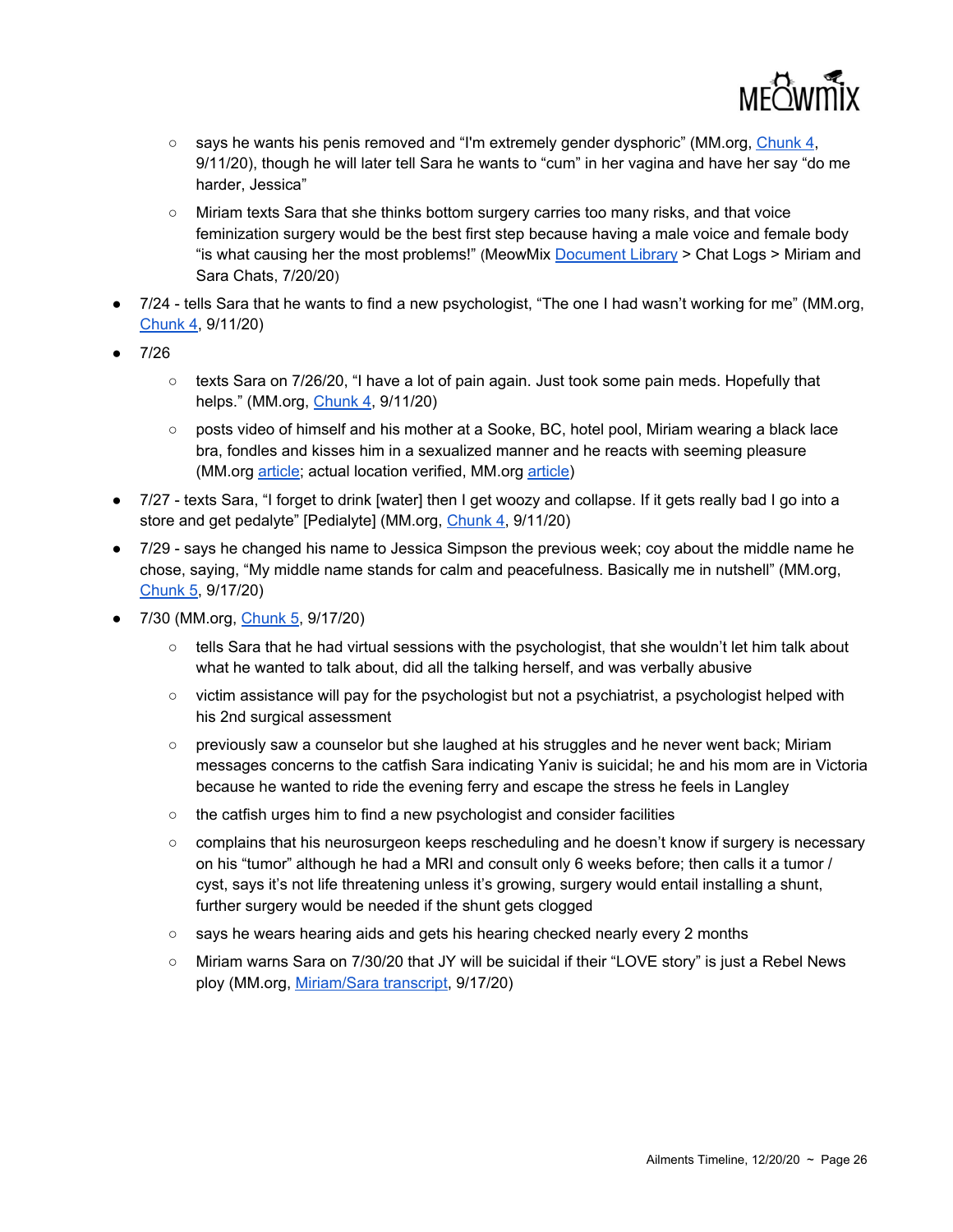

#### **August 2020**

- 2/? at some point, Yaniv has been "certified as disabled by doctors licensed and registered in BC and the Government of Canada," according to a court filing Yaniv made in the Amy Hamm defamation case, type of disability not specified (MM.org [article,](https://meowmix.org/jessica-yaniv-amy-hamm-legal-review/) 8/24/20)
- 8/? tells his strata to install a fire alarm strobe light in his unit (August correspondence list, [archived](https://archive.fo/6pNOR) [tweet,](https://archive.fo/6pNOR)10/3/20)
- 8/2
- after "everyone is saying" Sara and Emily aren't where Sara says they are in a Toronto hospital - Miriam calls out Sara as a liar and a fake; Jonathan continues to believe Sara is what she says she is (MeowMix [Document](https://meowmix.org/jessica-yaniv-document-library/) Library > Chat Logs > Miriam and Sara Chats)
- says on Snapchat that he wants someone to kill him because he no longer wants to live (KF post, [17,709,](https://kiwifarms.net/threads/jonathan-yaniv-jessica-yaniv-trustednerd-trustednerd-com-jy-knows-it-jy-british-columbia.49790/post-7044749) 8/2/20)
- 8/3
- Miriam taken away from his strata with an injured leg; needs to use a cane to walk for sometime afterwards (MM.org [article](https://meowmix.org/miriam-yaniv-matriarch-or-monster-3/), 8/3/20); has deep vein thrombosis, according to Yaniv (MM.org, [Chunk](https://meowmix.org/jessica-yaniv-simpson-sara-5-8/) 5, 9/17/20)
- after Sara tells him she was conceived via IVF, he says he was, too, because his father had had a vasectomy after his first marriage (MM.org, [Chunk](https://meowmix.org/jessica-yaniv-simpson-sara-5-8/) 5, 9/17/20)
- 8/5 Miriam texts Sara that she has a lot of [JY's] mobility equipment in storage, including a motorized scooter and an adult walker that "Emily" might use (MM.org, [Miriam/Sara](https://meowmix.org/jessica-yaniv-simpson-chat-transcripts-sara-my/) transcript, 9/17/20)
- 8/6
- seen at a women-only gym [\(tweet](https://twitter.com/LangleyResident/status/1291262261504307201), [archived](https://archive.fo/wip/JZuDa) tweet)
- the night after a fire sprinkler goes off in an apartment two floors above his, Yaniv says his "airways closed for 12 minutes" as he slept because water from above had infiltrated his carpet; mentions being hearing impaired; he sues the couple who own the apartment where the sprinkler mishap occurred (MM.org [article](https://meowmix.org/jessica-yaniv-simpson-sues-neighbours/), 9/2/20)
- 8/7
- tweets Sara that his surgeon had just called "from neuro" to say there were "no issues" (MM.org, [Chunk](https://meowmix.org/jessica-yaniv-simpson-sara-5-8/) 6, 9/17/20)
- Miriam asks Sara to try to calm Jonathan down, "Please send this to Jess she is gettin\* herself into,trouble again not thinking right!making treatening remark about police not goid please calm her down now!before she get arrested again!she is fuming! ... Not now!polic3 ar3 at j building i am goi g over bye! … We going to deal with this at the detachment face to face by the advise of another rcmp9ofgicer from Surrey detachment that lives at J p,ace and his unit got flooded yesterday so he is angry and will help Jess.we will talk later.take care live you both.kiss to,Emily. … She was miss treated by police palling for public pressure everything is ok niw! … We are on the way home have advise from police what to do next! (MeowMix [Document](https://meowmix.org/jessica-yaniv-document-library/) Library > Chat Logs > Miriam and Sara Chats, 7/20/20)
- 8/10 tells Sara he had trouble breathing because of the "fire" on the night of Aug. 9/10, shows video of bathroom ceiling and says he's going to the insurance company; says he has \$50k on his claim in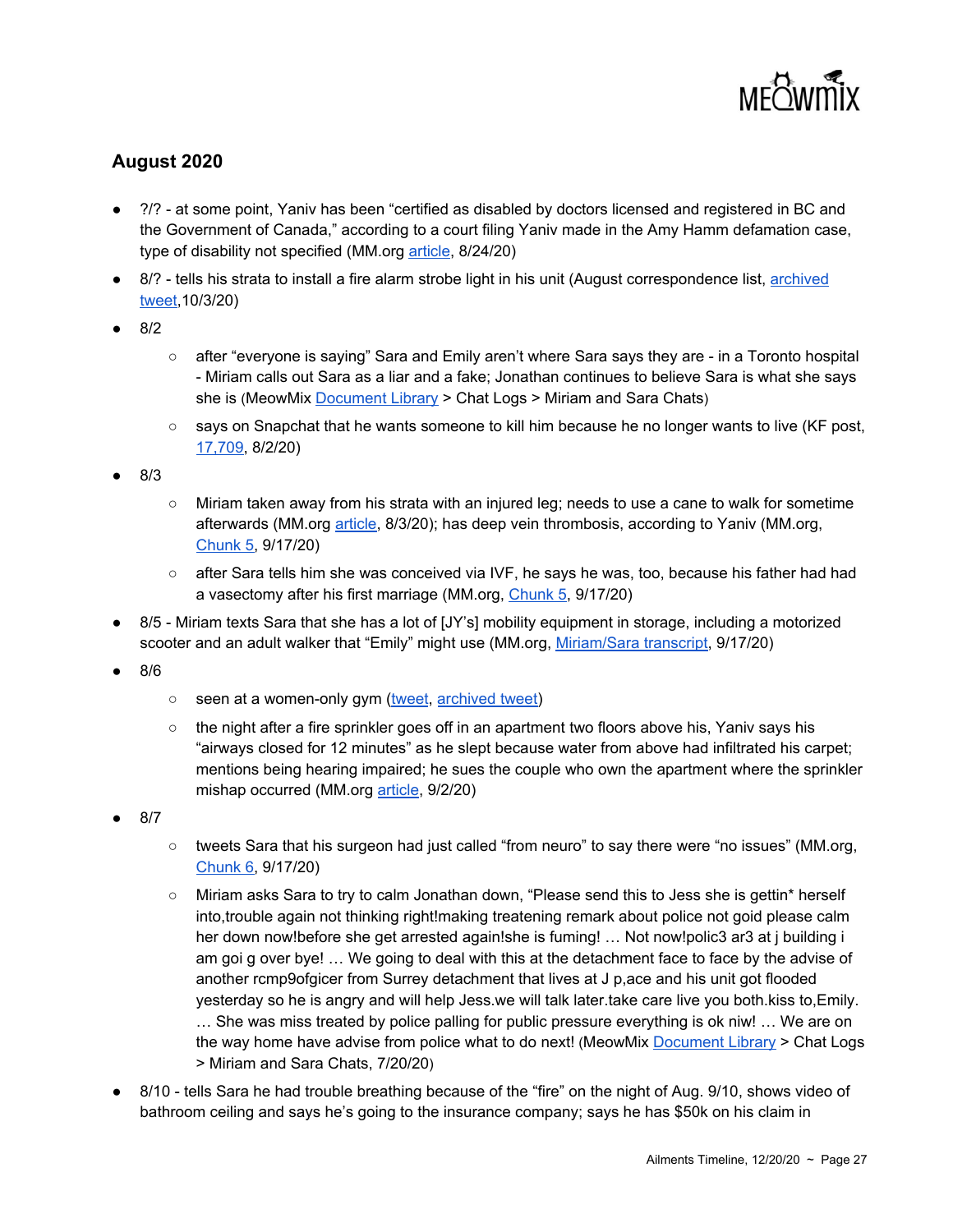

insurance payout for relocation; he first told her about the #401 mishap as it was happening on Aug. 6 and said nothing more until Aug. 10 (MM.org, [Chunk](https://meowmix.org/jessica-yaniv-simpson-sara-5-8/) 6, 9/17/20)

- 8/11
	- goes to the doctor for a hormone shot (MM.org, [Chunk](https://meowmix.org/jessica-yaniv-simpson-sara-5-8/) 7, 9/17/20)
	- while masturbating on 8/11/20, he texts Sara that he would like her to breastfeed him (MM.org, [Chunk](https://meowmix.org/jessica-yaniv-simpson-sara-5-8/) 7, 9/17/20)
- 8/12 texts Sara that he's feeling dizzy (MM.org, [Chunk](https://meowmix.org/jessica-yaniv-simpson-sara-5-8/) 7, 9/17/20)
- 8/15 has the mole underneath his nose removed (MM.org, [Chunk](https://meowmix.org/jessica-yaniv-simpson-sara-5-8/) 8, 9/17/20)
- 8/19 Miriam texts Sara, "J has a lot of anxiety was screaming in the middle of the night cause of nigmares I don't know what to do about her she's so scared" (MeowMix [Document](https://meowmix.org/jessica-yaniv-document-library/) Library > Chat Logs > Miriam and Sara Chats)
- 8/22
	- texts Sara that he took a new medication and awoke well rested "which has never happened to me" (MM.org, [Chunk](https://meowmix.org/jessica-yaniv-simpson-sara-5-8/) 8, 9/17/20)
	- texts Sara in the evening, "I'm not feeling well today I think I caught something. I'm so loopy and drowsy like I spaced out" - she'd earlier been trying to discuss finances with him (MM.org, [Chunk](https://meowmix.org/jessica-yaniv-simpson-saraleaks-final/) [9](https://meowmix.org/jessica-yaniv-simpson-saraleaks-final/), 9/20/20)
	- $\circ$  tells Sara in a weepy video that the surgical site hurts like hell (MM.org, [Chunk](https://meowmix.org/jessica-yaniv-simpson-saraleaks-final/) 9, 9/20/20)
- 8/23
	- texts Sara, "The new meds I'm on are making me feel so sick that I could fall asleep right now until 9 am tomorrow," but he may just be avoiding a discussion about nude pix he doesn't want to have; then texts that they're sleeping pills that leave him woozy during the day (MM.org, [Chunk](https://meowmix.org/jessica-yaniv-simpson-saraleaks-final/) 9, 9/20/20)
	- texts Sara that he's gotten a new counselor; says the counselor is an amazing fit (MM.org, [Chunk](https://meowmix.org/jessica-yaniv-simpson-saraleaks-final/) [9](https://meowmix.org/jessica-yaniv-simpson-saraleaks-final/), 9/20/20)
	- Miriam texts Sara, "Jessica locked herself in the bathroom not coming out as I will not leave her alone now!" Having learned that Sara is pressing Jonathan to reciprocate with nudes, Miriam is also highly suspicious of Sara. "The reason I am angry with you is because there is absolutely NO reason for you to ask for this private picture beside the desire to Pidt yhis in ... Post this on the internet in order to help others to implicate Jess legally! To cause her more problems!" (MeowMix [Document](https://meowmix.org/jessica-yaniv-document-library/) Library > Chat Logs > Miriam and Sara Chats)
- 8/24
	- $\circ$  texts Sara that since the sexual assault he invented in which Amy Hamm somehow took pictures of his genitals from an adjacent restroom stall she never entered, he's unable to "even look t myself the same way and when I see pictures of that, it hurts me"; says he called an ambulance but no one came; directly ties the made-up sexual assault to his subsequent assault of Bexte (MM.org, [Chunk](https://meowmix.org/jessica-yaniv-simpson-saraleaks-final/) 9, 9/20/20)
	- $\circ$  texts Sara that when being evaluated for GRS in Montreal, he was frightened about having his genitals viewed via video and ended the session early, causing him to fear he might have been disqualified for surgery; he now presses them for a surgery date every couple of days and they are getting annoyed with him (MM.org, [Chunk](https://meowmix.org/jessica-yaniv-simpson-saraleaks-final/) 9, 9/20/20)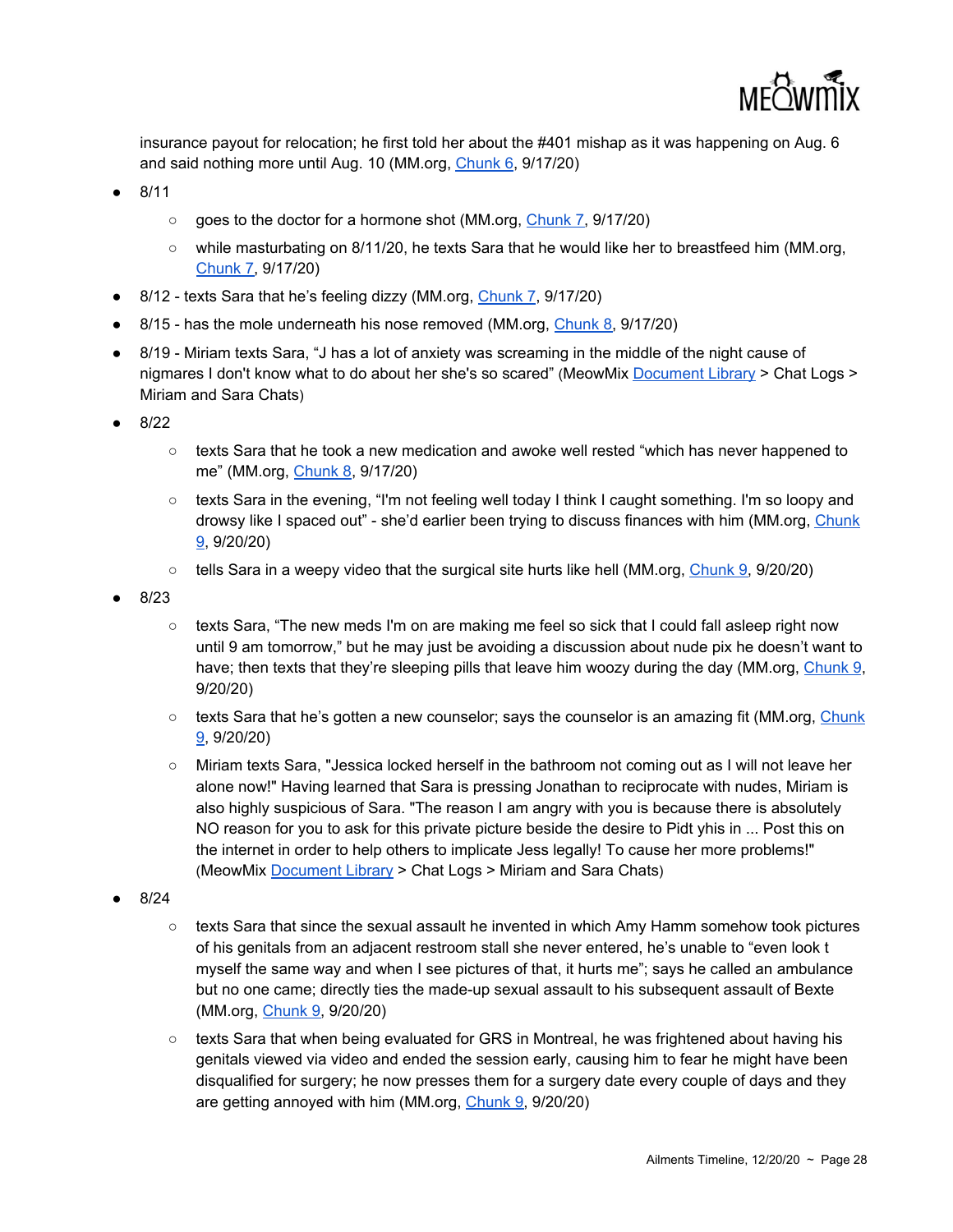

- texts Sara that he deliberately takes more or less medication than he's prescribed or doesn't take it at all to hurt himself and has not told his mother that he does this (MM.org, [Chunk](https://meowmix.org/jessica-yaniv-simpson-saraleaks-final/) 9, 9/20/20)
- texts Sara that he's seen the psych reports (plural) the court ordered in the stun gun case and has no worries because he'll just be sentenced to counseling (MM.org, [Chunk](https://meowmix.org/jessica-yaniv-simpson-saraleaks-final/) 9, 9/20/20)
- 8/25 Miriam texts Sara, "I think we need to have a sit down at some point and talk to Jess about what she posts online. Sometimes I think she's posting stuff and not thinking how these people are going to twist it, or maybe she is and she wants the attention on some level or thinks she's trolling but if at the end of the day it comes back around to hurt her then it's not worth it. I know she's starting counselling and I think that will help her loads with how social media impacts her mental health. I just think maybe we need to be the bad guys here and say "you're not going on this app or this site anymore" y'know? X" (MeowMix [Document](https://meowmix.org/jessica-yaniv-document-library/) Library > Chat Logs > Miriam and Sara Chats)
- 8/27
	- $\circ$  is hearing impaired and diabetic, according to a civil complaint he filed against the Town of Langley regarding his arrest and brief confinement in August 2019 after displaying an illegal stun gun on a stream with Blaire White (MM.org Langley suit [article](https://meowmix.org/jessica-yaniv-arrested-on-aug-8-sues-township-of-langley/); aestheticians [article](https://meowmix.org/jessica-yaniv-simpson-sues-aestheticians-harrasment/))
	- neighbor notices Yaniv has had the large growth beneath his nose removed [\(archived](https://archive.fo/wip/R2w7C) tweet)
	- $\circ$  tells Sara on 8/28 that he had his first session with his new therapist on 8/27 and it went well; it's a [CBT](https://www.apa.org/ptsd-guideline/patients-and-families/cognitive-behavioral) therapist (MM.org, [Chunk](https://meowmix.org/jessica-yaniv-simpson-saraleaks-final/) 10, 9/20/20)
- 8/28
	- texts Sara, "I'm upset and extremely suicidal today"; he's expecting a video hearing on the civil defamation case with Amy Hamm, "I have to relieve the sexual assault in like 2 hours … in stupid phone court … I'm not happy"; complains that the authorities "don't see voyeurism as sexual assault"; moments later he's making jokes about the name of someone else on the docket; hearing gets postponed (MM.org, [Chunk](https://meowmix.org/jessica-yaniv-simpson-saraleaks-final/) 10, 9/20/20)
	- gets \$2,500 out of the physiotherapist suit (MM.org [article](https://meowmix.org/yaniv-simpson-vs-amy-hamm-and-the-physiotherapists/), 9/3/20); tells Sara on 8/28/20 he's happy with the settlement of the massage table case and tells her the amount is confidential (MM.org, [Chunk](https://meowmix.org/jessica-yaniv-simpson-saraleaks-final/) 10, 9/20/20)
- 8/30
	- $\circ$  tells Sara he's having an extended anxiety attack and is crying, throwing up, after she confronts him about creeping on girls (MM.org, [Chunk](https://meowmix.org/jessica-yaniv-simpson-saraleaks-final/) 10, 9/20/20)
	- tells Sara, "I have severe PTSD, severe anxiety, severe depression from all this [negative online and media information] and that's what my doctor said" (MM.org, [Chunk](https://meowmix.org/jessica-yaniv-simpson-saraleaks-final/) 10, 9/20/20)
	- tells Sara when confronted with pervy behavior in 2019, "I was in such a bad neurological state I don't even remember anything with all the seizures I had" (MM.org, [Chunk](https://meowmix.org/jessica-yaniv-simpson-saraleaks-final/) 10, 9/20/20)
	- tells Sara regarding past comments about teens, "I'm female. I suffer from significant gender dysphoria and I went through a hard phase." (MM.org, [Chunk](https://meowmix.org/jessica-yaniv-simpson-saraleaks-final/) 10, 9/20/20)
	- tells Sara as she confronts him with his past sexualization of young girls, "I've been suicidal for days and you're not helping ... I am suicidal if you don't believe me ask my mom," then he says "My anxiety is through the roof" (MM.org, [Chunk](https://meowmix.org/jessica-yaniv-simpson-saraleaks-final/) 10, 9/20/20)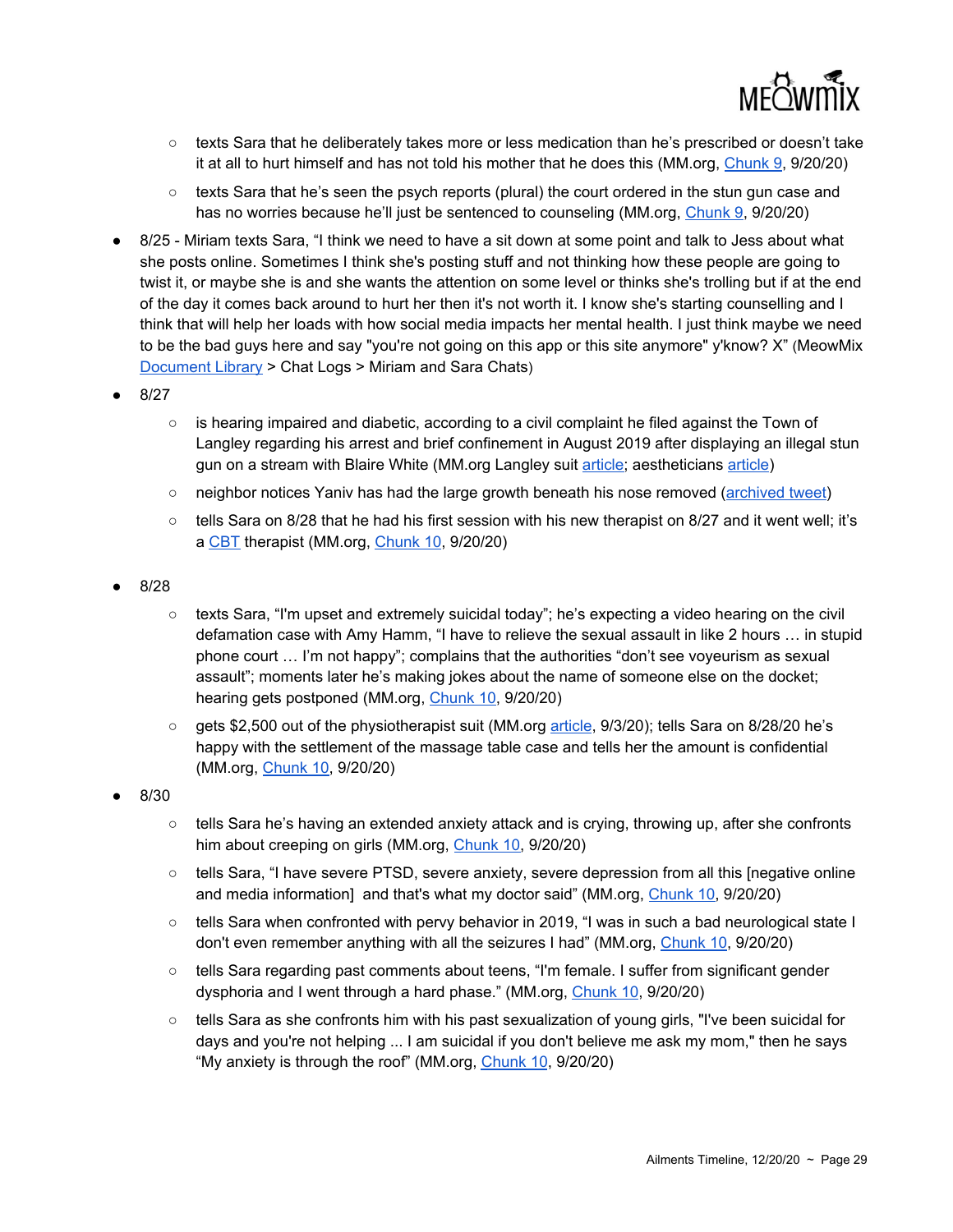

#### **September 2020**

- 9/2 texts Sara the speech he wrote for when he would propose to her; in it he says, "I love being ill if I know that you will be near and take care of me."; a little while later: "Donald's charges were dropped and it's hard to stop myself from hurting myself" (MM.org, [Chunk](https://meowmix.org/jessica-yaniv-simpson-saraleaks-final/) 10, 9/20/20)
- 9/3 texts Sara (MM.org, [Chunk](https://meowmix.org/jessica-yaniv-simpson-saraleaks-final/) 10, 9/20/20):
	- in the morning, after admitting Bailey's account on MeowMix was genuine, "I trolled them, and yes, my trolling is stupid. It's not fake though. I need medication, I need help. I just cried to crime assistance just now saying I am suicidal, now I will have a rove of cops come over to me. Great."
	- on his menophilia: "It was really hard through my pre teens not going through female puberty. So that's where really wanting to get my period and putting my mind into it really got to"
	- "I'm not a MAP. But I do need therapy." Asked what problems the therapy would address, he replied "I have encountered so much trauma. I need anxiety, PTSD and depression counseling. I can't even concentrate anymore"

● 9/4

- tells Sara, "I feel I'm Going to throw up. I got my injection and I feel nauseated"; "I feel like I'm going to faint. I called ambulance"; "I feel woozy cause of my hormone injection, doctor I talked to told me to call 911 NOW," "I think my blood sugar is low" (MM.org, [Chunk](https://meowmix.org/jessica-yaniv-simpson-saraleaks-final/) 11, 9/20/20)
- paramedics buzzed into Yaniv's strata; Miriam arrives with a box of iced tea; paramedics leave without Yaniv [\(tweet](https://twitter.com/LangleyResident/status/1301976088277475330); [archived](https://archive.fo/wip/Mfps8) tweet)
- $\circ$  tells Sara the paramedics couldn't tell what was wrong, his doctor sent him for blood tests, doctor said it might have been a "hormonal blip" (MM.org, [Chunk](https://meowmix.org/jessica-yaniv-simpson-saraleaks-final/) 11, 9/20/20)

● 9/5

- $\circ$  texts Sara that he lied about having had sex with a girl in a Kwantlen restroom and with a prostitute because he didn't want to be "known as a 21 year old virgin back then"; says he remains a virgin (MM.org, *[Chunk](https://meowmix.org/jessica-yaniv-simpson-saraleaks-final/) 11, 9/20/20; MM.org document library chatlogs: sex in* washroom stroy, MandaPanda pp 43, 160-61, of the single-column transcript; "Emma" MSN transcript, pp 3-4)
- says he kissed a girl named Rachel Bennett in April 2020, they made out but they weren't compatible, it was a one-day thing, she blocked him the next day he has no pics of her, the met on Firework; Rachel told MM.org she felt compelled to let him in though he was so different from his shopped profile pic and let him kiss her rather than fight someone so much bigger than she was (MM.org, [Rachel](https://meowmix.org/rachel-speaks-up-against-jessica-yaniv-simpson/), 10/21/20)
- $\circ$  the girl he once posted a pic of him kissing her cheek was Megan, they had had Skype "sleepovers," sleeping with their laptops watching each other sleep; says he does not know her last name (MM.org, [Chunk](https://meowmix.org/jessica-yaniv-simpson-saraleaks-final/) 11, 9/20/20)
- 9/6 shows teen viewers on Snapchat how to mix spiced rum and Gummi bears (MM.org [article\)](https://meowmix.org/jessica-yaniv-simpson-teaching-kids-to-infuse-candies-with-alcohol/)
- 9/7 tells Sara (MM.org, [Chunk](https://meowmix.org/jessica-yaniv-simpson-saraleaks-final/) 11, 9/20/20):
	- $\circ$  his anxiety is killing him and he needs help; there's a bag on a bench under his window that contains metal and he believes it could be a bomb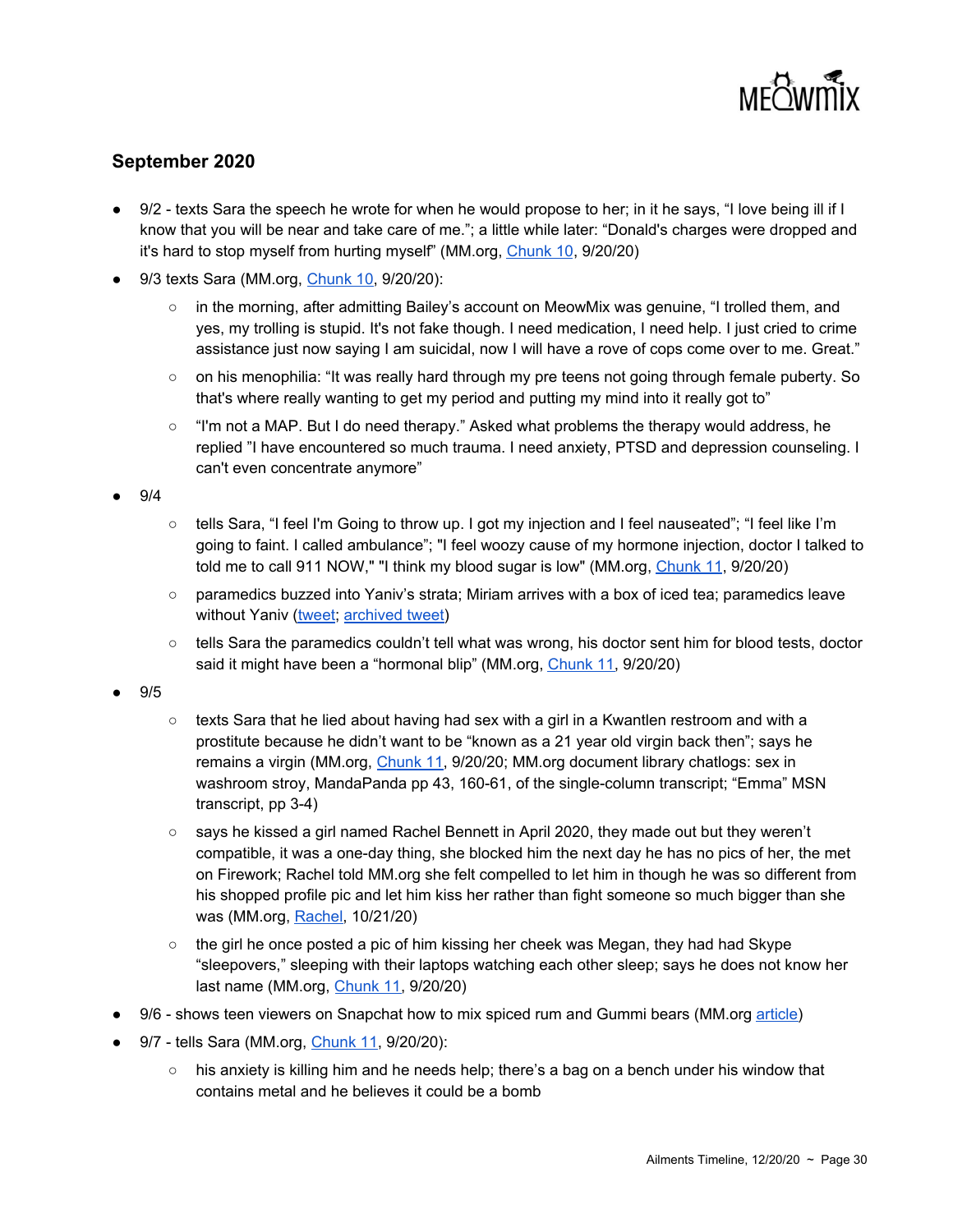

- his therapist says he has PTSD, severe PTSD
- asked whether he has both a penis and a vagina, he texts Sara "I can't really explain things about that"; when asked again, he says "Maybe I am"; eventually says he has ovaries, and has cousins who are intersex, "It's in my family"; he adds, "I'm going through genetic testing so I don't know"
- he did not have his sperm tested for viability before it was frozen and banked
- image of the top of his head may show the presence of lice ([archived](https://archive.fo/wip/hAI9O) tweet)
- 9/8 tells Sara:
	- "I pushed myself too hard yesterday cleaning. I need to remember that I can't do that my body can't and as much as I think I can fight my disability I can't"; unclear what this disability is (MM.org, [Chunk](https://meowmix.org/jessica-yaniv-simpson-saraleaks-final/) 11, 9/20/20)
	- pays \$300 a year to keep his sperm frozen, receipt from the Olive Fertility Centre (MM.org, [Chunk](https://meowmix.org/jessica-yaniv-simpson-saraleaks-final/) [11](https://meowmix.org/jessica-yaniv-simpson-saraleaks-final/), 9/20/20; [archived](https://archive.fo/osw8T) tweet, 9/9/20)
	- claims he's just spent long hours saving a Snapchat friend on the east coast from committing suicide (MM.org, [Chunk](https://meowmix.org/jessica-yaniv-simpson-saraleaks-final/) 11, 9/20/20); he's previously claimed to have saved a number of young girls from killing themselves
	- tells Sara that if she contacts MeowMix "I will do something to myself. That's not a threat, that's a fact"; she contacted MeowMix and the only thing he did was slap a kiddie filter on his face and go back to pestering teens on Snapchat (MM.org, [Chunk](https://meowmix.org/jessica-yaniv-simpson-saraleaks-final/) 11, 9/20/20; MM.org [article](https://meowmix.org/jessica-yaniv-simpson-forgets-sara-returns-to-teens-on-snapchat/), 9/12/20)
- 9/14 Yaniv's car seen to have minor rear-end damage (a few days later he posts a rear-cam vid of the collision); a couple of hours later Yaniv is seen carried out of his strata on a stretcher, conscious, receiving oxygen; overhead at the hospital talking about severe whiplash; brought home by Miriam only 2 hours later; he walked around like nothing was wrong with him, no neck brace (MM.org [article](https://meowmix.org/jessica-yaniv-simpson-car-crash-scam/), 9/15/20; [archived](https://archive.fo/0XNKA) [tweet](https://archive.fo/wip/x44SU)s of witness; later tweet)
- 9/18
	- posts on SnapChat that "I'm in so much pain it's unreal" (KF post [5,576\)](https://kiwifarms.net/threads/jys-tweets-and-other-social-media.58834/page-279#post-7368197)
	- appears to again be seeking out aestheticians who will decline to perform Brazilians on him (MM.org [article\)](https://meowmix.org/warning-jessica-yaniv-simpson-stalking-salons-again/)
- 9/20
	- neighbor sees Yaniv running across the highway where he often jaywalks to reach his mother's strata [\(archived](https://archive.fo/IT7cRhttps://archive.fo/IT7cR) tweet)
	- claims the car accident was a high-speed crash and he's in terrible pain [\(archived](https://archive.fo/wip/61Ogr) tweet, 9/20/20); must inject a pain killer into his muscles (KF [Snapchat](https://kiwifarms.net/threads/jys-tweets-and-other-social-media.58834/page-280#lg=post-7387045&slide=1) image, 9/20/20; KF post [5,991;](https://kiwifarms.net/threads/jys-tweets-and-other-social-media.58834/page-280#post-7387045) [archived](https://archive.fo/IT7cR) [tweet\)](https://archive.fo/IT7cR); photos of the minimal car damage ([archived](https://archive.fo/wip/WqWSM) tweet; KF post [5,584](https://kiwifarms.net/threads/jys-tweets-and-other-social-media.58834/page-280#post-7383317) with pix, 9/20/20)
- 9/21
	- at sentencing for the illegal weapon charge, he's seen pacing and walking quickly around the courthouse, climbing 22 stairs twice after declining to use the elevator, wearing a heavy backpack, turning his head with ease repeatedly, and getting into his car without difficulty (MM.org [article;](https://meowmix.org/sept-21-court-updates-live-update/) [YouTube](https://www.youtube.com/watch?reload=9&time_continue=8&v=Tc515R7RlFQ&feature=emb_logo&ab_channel=NEWSNOWCANADAINDEPENDENTMEDIA) of him leaving courthouse; [additional](https://meowmix.org/jessica-yaniv-simpson-9-21-2020-courthouse-clips/#comment-1616) videos)
	- $\circ$  the court notes he has developmental issues and a neurological condition; was diagnosed with some behavioral and neuropsychological issues at the BC Children's Hospital; has a learning disability, but was able to graduate from school and get a diploma; claims to have engaged in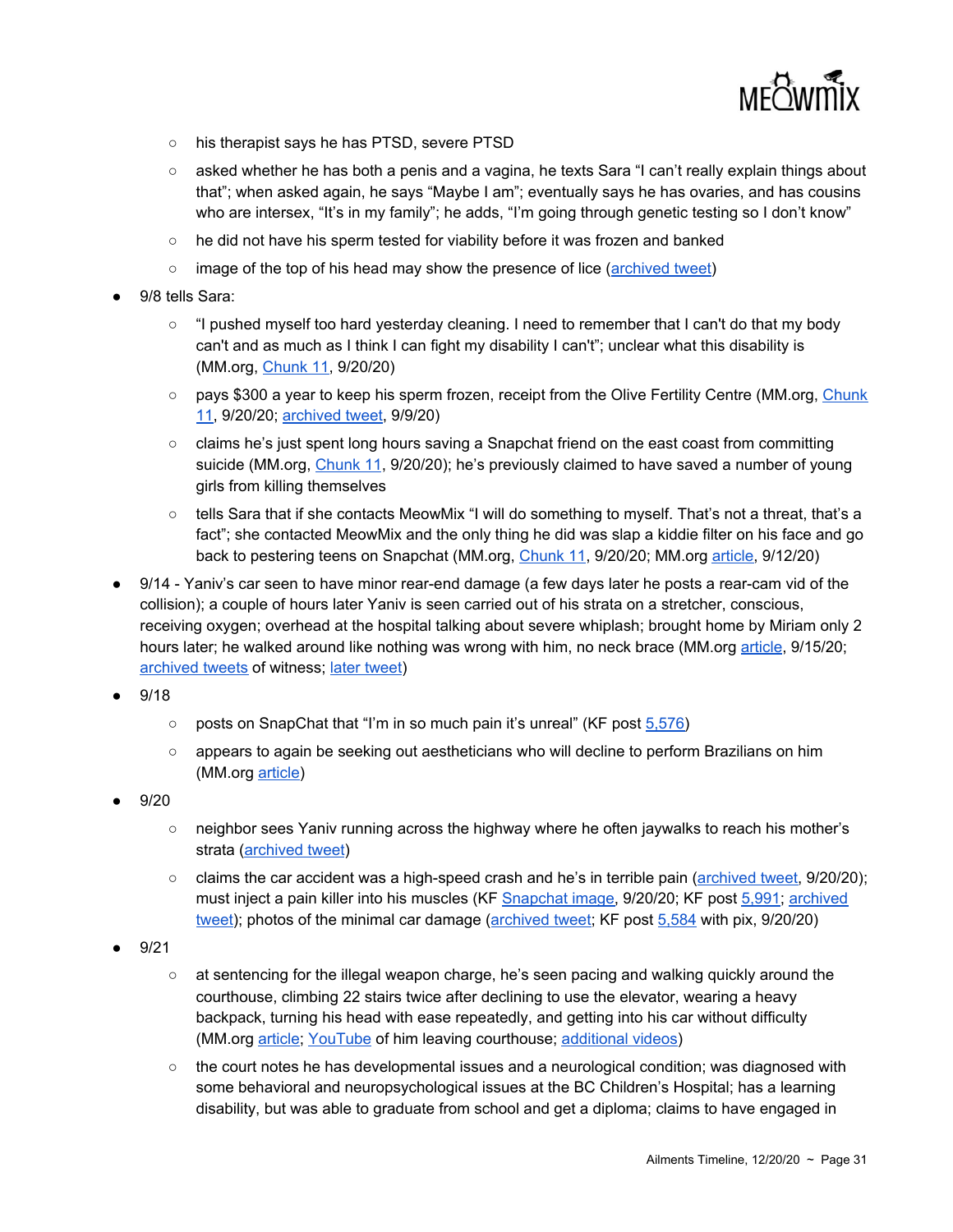

self-harm and has physical ailments; he often attends the hospital; meets the criteria for Borderline Personality Disorder – but has not been diagnosed, likewise for gender dysphoria and "post-transition" (stun gun sentencing, transcript, MM.org [article](https://meowmix.org/jessica-yaniv-simpson-sentencing-hearing-transcripts/), 11/2/20)

#### **October 2020**

 $\bullet$  selfie shows what turns out to be the clear plastic grip of a HearGlow hearing aid in his ear (KF  $5,675+$ , 10/10/20)

#### **November 2020**

- 11/3 Snapchat surfaces in which
	- $\circ$  he says that BC's health plan won't pay for GRS during the covid shutdown period; he wants to risk getting sick but can't pay for GRS on his own (MM.org, [2nd](https://meowmix.org/jessica-yaniv-simpson-snapchat-megaleak/) vid, ~1:20)
	- $\circ$  he says it "feels like a bullet has gone through the fucking side of my hip," (MM.org, [article,](https://meowmix.org/jessica-yaniv-simpson-snapchat-megaleak/) vid 3, ~11:40, 12:20)
	- $\circ$  he is wearing a wrist brace (MM.org, [article](https://meowmix.org/jessica-yaniv-simpson-snapchat-megaleak/), vid 3, ~11:40, 12:20)
- 11/7 said to have failed to make girls' swim team due to weight and slowness (Twitter, [archive\)](https://archive.fo/wip/MfOm0)
- 11/8
	- threatens suicide when RCMP won't do his bidding re: notices being posted around the community about his conduct; says on Live.Me, "I phoned 911. I told them I'm going to kill myself. They ended up hanging up on me. I can't take any of this anymore"
	- RCMP arrives with EMTs; they leave without Yaniv; Yaniv brags about it on Snapchat; claims to the RCMP and EMTs that he has a fused hip, which he seems to think is a medical problem but is actually a surgical treatment known as arthrodesis, a procedure that is rarely performed now that better options are available; given his pigeon-toed gait and history of orthotics, his problem is likely to be congenital (WGKitty tweets, [archive](https://archive.fo/YOzFP) 1, [archive](https://archive.fo/wip/02nuQ) 2; MM.org [article](https://meowmix.org/jessica-yaniv-simpson-calls-police-claims-to-file-new-bchrt-claim/), 11/8/20; Live.Me summary, MM.org [article,](https://meowmix.org/jessica-yaniv-simpson-liveme/) 11/9/20)
- 11/19 "My depression is killing me tonight. The worst I've ever been in a long time, perhaps ever. The bullying this group does to me daily will one day soon make me take my life," to a girl on Snapchat (Twitter [archive](https://archive.fo/wip/tQu8F))
- 11/26 displays a large wrist brace without comment during a stream (video, MM.org [article\)](https://meowmix.org/jessica-yaniv-simpson-dj-pedo-snapchat/)
- 11/27 WGKitty says a letter carrier left and envelope in WGKitty's mailbox from GrS Montréal meant for Yaniv saying he is scheduled for surgery in January; Yaniv complains to police, claiming WGKitty broke into his mailbox (Twitter [archive\)](https://archive.fo/GLTrA)

#### **December 2020**

● 12/1 - though KF rated a past allegation that he wears diapers ["fake](https://kiwifarms.net/threads/jonathan-yaniv-jessica-yaniv-trustednerd-trustednerd-com-jy-knows-it-jy-british-columbia.49790/page-900#post-7240618) and gay" because the person claiming knowledge of it refused to verify themselves, a neighbor provided a photo of him looking as though he had a load in his pants and said there was a strong smell of feces when in the elevator with him (Twitter [archive](https://archive.fo/b8L9q)); on 12/1/20, a caregiver noted the seams showing through his shorts in the pic were